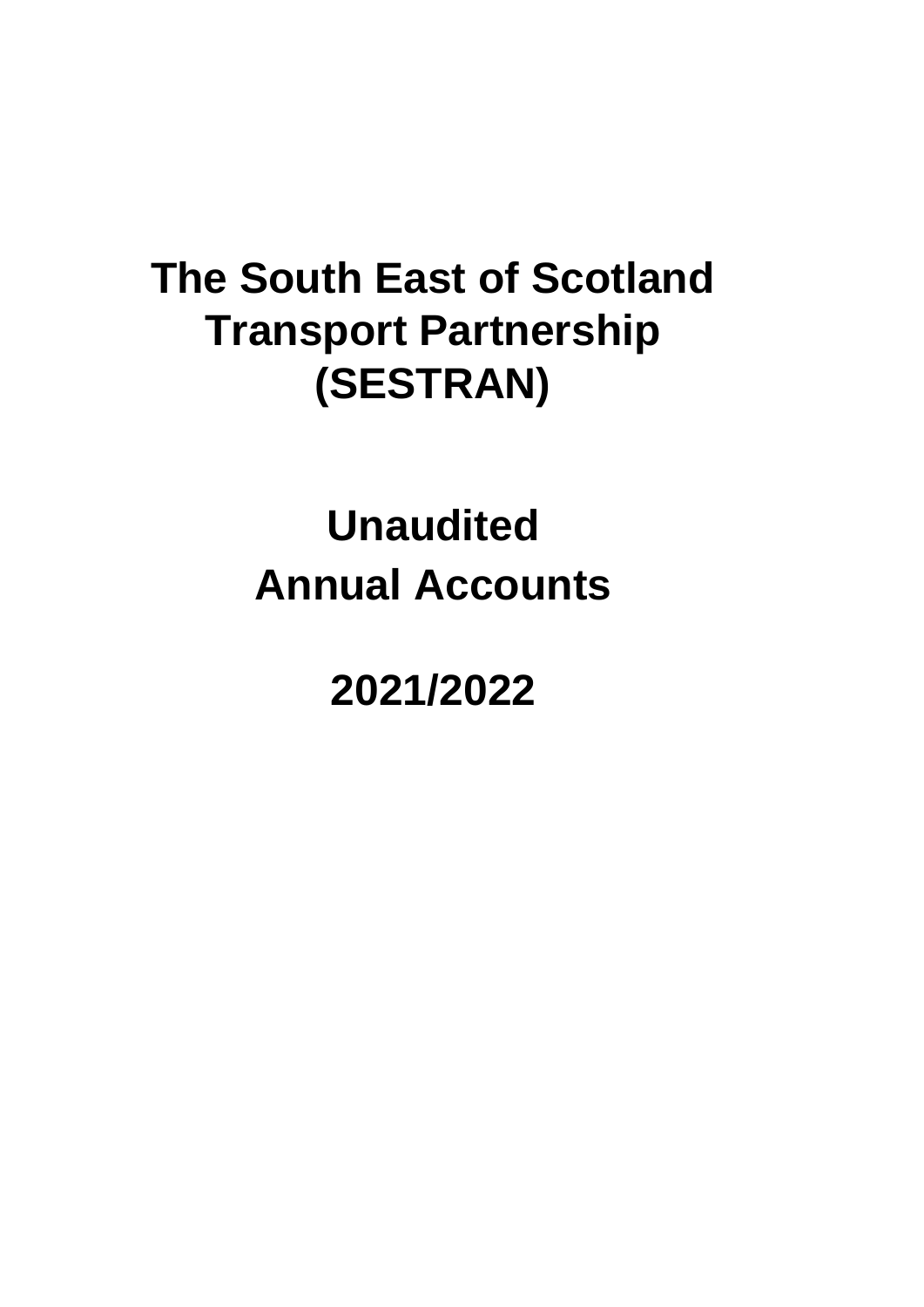# **C O N T E N T S**

|                                                                                       | Page      |
|---------------------------------------------------------------------------------------|-----------|
| Management Commentary                                                                 | $2 - 5$   |
| Statement of Responsibilities for the Annual Accounts                                 | 6         |
| <b>Annual Governance Statement</b>                                                    | $7 - 9$   |
| <b>Remuneration Report</b>                                                            | $10 - 11$ |
| <b>Accounting Statements and Notes to the Annual Accounts:</b>                        |           |
| <b>Annual Accounts</b>                                                                |           |
| 1. Movement in Reserves Statement for the year ended 31st<br><b>March 2022</b>        | 12        |
| 2. Comprehensive Income & Expenditure Statement for the year<br>ended 31st March 2022 | 13        |
| 3. Balance Sheet as at 31st March 2022                                                | 14        |
| 4. Cash Flow Statement for the year ended 31st March 2022                             | 15        |
| <b>Statement of Accounting Policies</b>                                               | $16 - 19$ |
| Notes to the Annual Accounts                                                          | $20 - 46$ |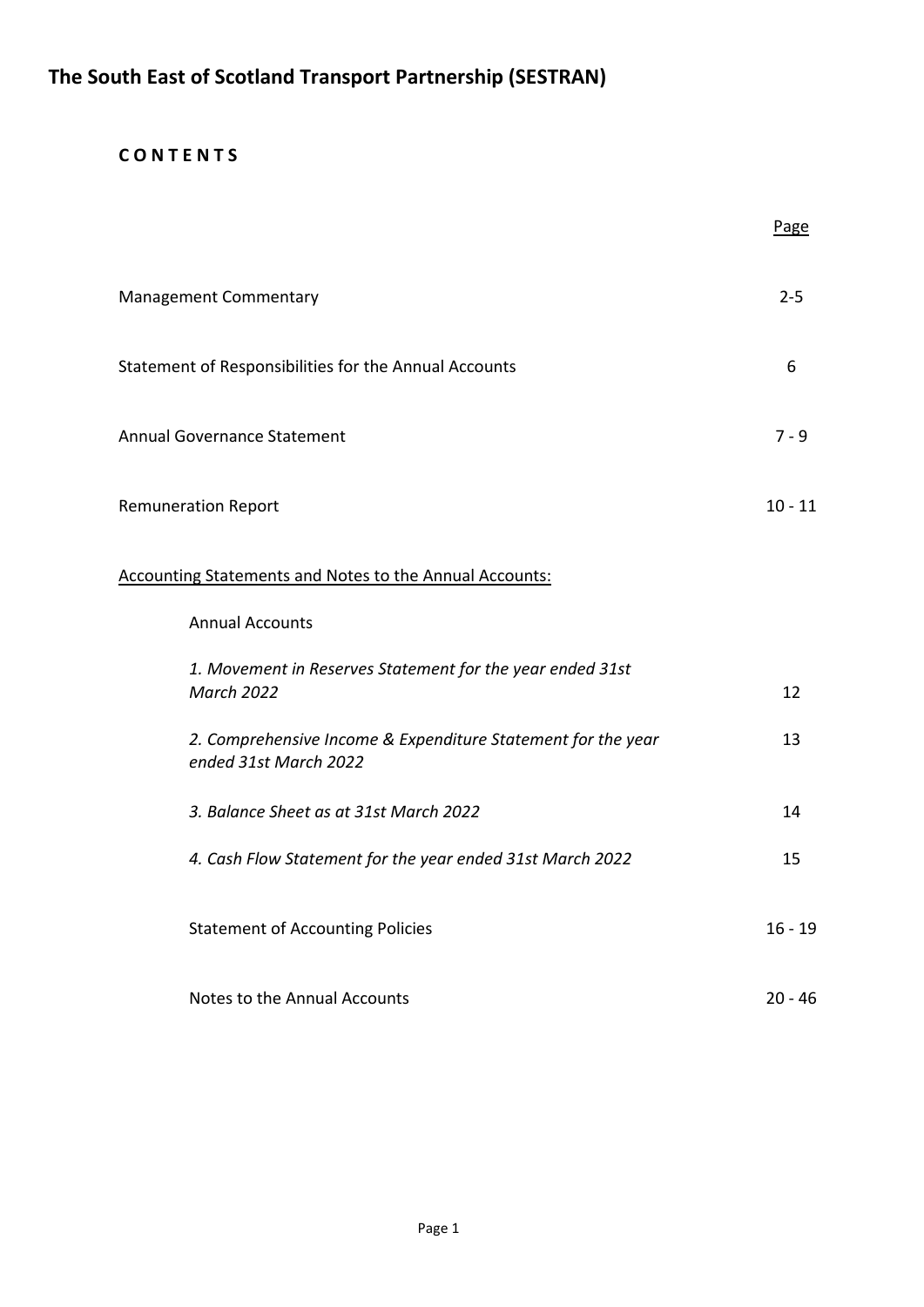# **Management Commentary**

#### **1. Basis of Accounts**

The Partnership prepares its Annual Accounts in accordance with the Code of Practice on Local Authority Accounting in the United Kingdom. The Code of Practice is based on International Financial Reporting Standards (IFRS).

#### **2. Statutory Background**

The South East of Scotland Transport Partnership (SESTRAN) was established under the Regional Transport Partnerships (Establishment, Constitution and Membership) (Scotland) Order 2005. The Partnership came into force on 1st December 2005. Under Section 3 of the Transport (Scotland) Act 2005, the net expenses of SESTRAN, after allowing for government grant and any other income, are met by its constituent councils.

In accordance with Section 122 of the Transport (Scotland) Act 2019, which allows Regional Transport Partnerships to carry forward reserves, the Partnership has now established a General Fund reserve. This provision in the Transport (Scotland) Act 2019 came into effect on 19 March 2020, and is available to Regional Transport Partnerships for financial years 2019/20 and onwards.

#### **3. Corporate Strategy**

The following is an introductory extract from the Transport (Scotland) Act 2005, which established the Partnership; one of seven Scottish Regional Transport Partnerships (RTPs):

"An Act of the Scottish Parliament to provide for the setting up and functions of the new transport bodies and to enable the Scottish Ministers to discharge certain transport functions; to provide further for the control and co-ordination of road works and for the enforcement of the duties placed on those who carry them out; to set up national concessionary fares schemes; and to make other, miscellaneous modifications of the law relating to transport."

The Partnership aims to develop a sustainable transportation system for South East Scotland that will enable business to function effectively, and provide everyone living in the region with improved access to healthcare, education, public services and employment opportunities. These aims are embodied in the Regional Transport Strategy (RTS).

The constituent councils of the Partnership are the City of Edinburgh, Clackmannanshire, East Lothian, Falkirk, Fife, Midlothian, Scottish Borders and West Lothian.

### SEStran's Vision Statement is as follows:

"A regional transport system that provides all citizens of South East Scotland with a genuine choice of transport which fulfils their needs and provides travel opportunities for work and leisure on a sustainable basis."

#### **4. Risks and Uncertainties**

The principal risks and uncertainties faced by the Partnership fall into three categories.

Firstly, there is the funding uncertainty faced by all local authorities and RTPs. The Partnership has a range of statutory duties to enact. While every attempt is made to do this within the budget provided, budget reductions may make this less achievable resulting in a reduction in the quality of service provided.

The second category relates to changes in legislation leading to changes in the services to be delivered. This can create pressures from both a financial and organisational perspective.

Thirdly, the longer term impact from the Covid-19 pandemic on all aspects of transport and mobility are expected to be significant. The longer term implications for partner Councils, operators and transport user groups at national, regional and local levels are yet to be determined.

#### **5. Results for the Year**

The Partnership is required to present its financial performance as a Comprehensive Income and Expenditure Statement. This can be seen on page 13.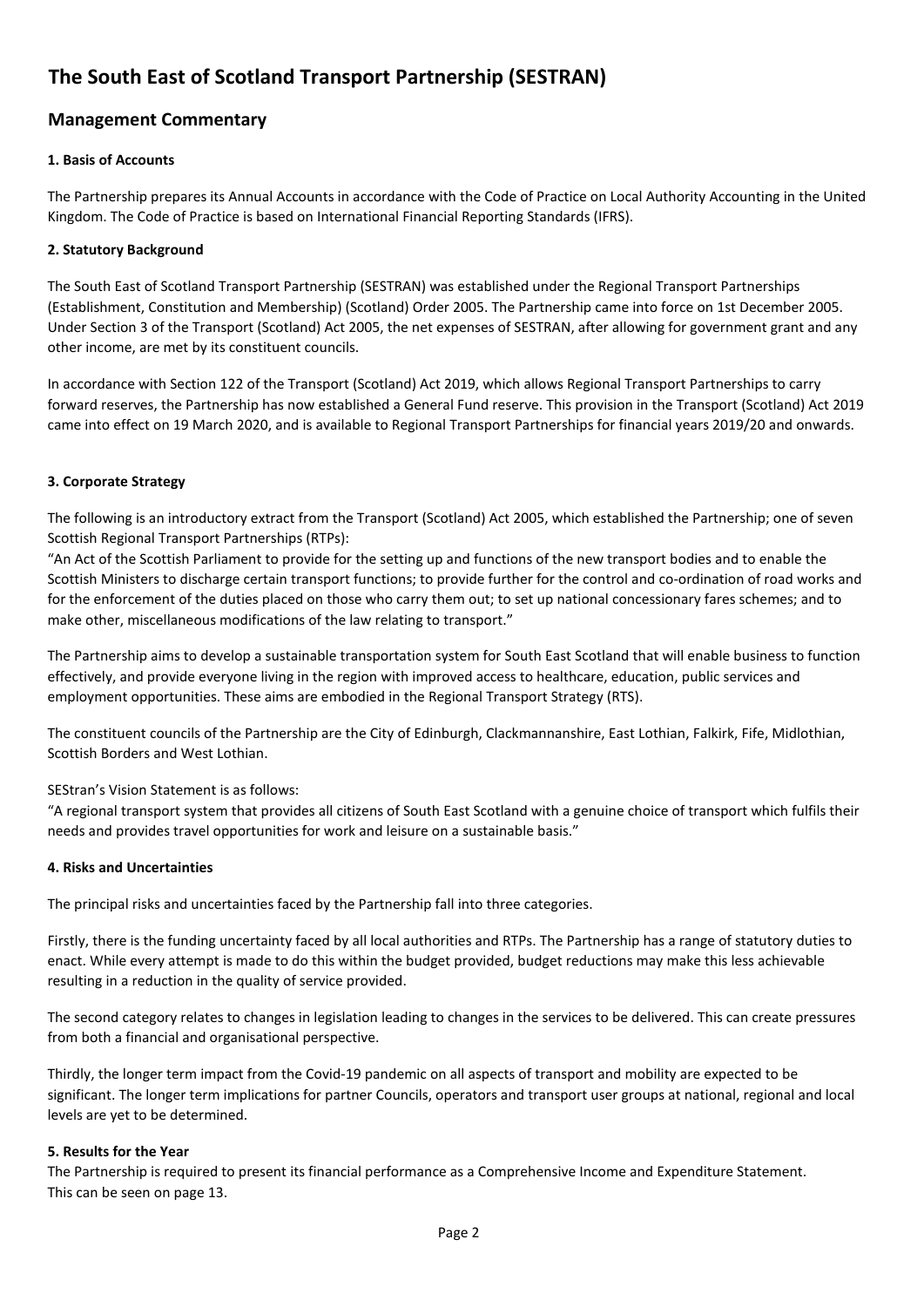# **Management Commentary** *(continued)*

#### **5. Results for the Year** *(continued)*

To show the net position of the Partnership and to allow comparison with the approved revenue budget, it is necessary to adjust the expenditure shown in the Comprehensive Income and Expenditure Statement to take account of a number of items where the statutory accounting requirements differ from the management accounting practice of the Partnership. These adjustments are detailed in Note 2.

The net revenue budget of the Partnership in 2021/22 was £0.972m, funded by Government Grant and Council Contributions. A comparison of the outturn position with the revenue budget and earmarked reserves brought forward (£105,000) is presented in the table below. Key aspects of financial performance in 2021/22 are:

- Overall the Partnership had an underspend of £133,000 which is shown in the table below. The underspend arose due to a combination of underspends on the core revenue budget and projects budget, offset by an overspend on the RTPI project budget;
- The Partnership incurred core service expenditure of £0.588m which was £75,000 below the Core Service revenue budget. The main favourable variances on the Core revenue budget arose from increased staff recharges to EU projects (£63,000) and from decreased expenditure on staff travel (£8,000) and conference costs (£9,000), reflecting ongoing working from home.
- The Partnership incurred expenditure of £1.318m on revenue projects and received external grants and contributions of £0.978m, resulting in net expenditure of £0.340m. Net expenditure was £66,000 under budget, after inclusion of the earmarked reserve brought forward. The main favourable variances on the Projects revenue budget arose on the Sustainable Travel budget (£48,000), the Regional Transport Strategy budget (£32,000) and GO e-Bike budget (£36,000), offset by an adverse variance on the EU projects (£38,000).
- Expenditure of £233,000 on the Real-Time Passenger Information (RTPI) project was partly funded by contributions of £217,000 from other parties, resulting in net expenditure of £16,000. Net expenditure was £8,000 over budget.

|                                           | <b>Revised</b><br><b>Budget</b><br>£'000 | <b>Earmarked</b><br><b>Reserves</b><br>from $20/21$<br>£'000 | Outturn<br>£'000 | Variance<br>£'000 |
|-------------------------------------------|------------------------------------------|--------------------------------------------------------------|------------------|-------------------|
| Core Service                              | 663                                      | 0                                                            | 588              | (75)              |
| Revenue Projects - Net Expenditure        | 301                                      | 105                                                          | 340              | (66)              |
| RTPI Project - Net Expenditure            | 8                                        | 0                                                            | 16               | 8                 |
| Net Interest                              | 0                                        | 0                                                            | 0                | 0                 |
| Total Expenditure 2021/22                 | 972                                      | 105                                                          | 944              | (133)             |
| Government Grant                          | (782)                                    | 0                                                            | (782)            | 0                 |
| <b>Constituent Council Requisitions</b>   | (190)                                    | 0                                                            | (190)            | 0                 |
| <b>Total Government Grant and Council</b> |                                          |                                                              |                  |                   |
| <b>Contributions 2021/22</b>              | (972)                                    | 0                                                            | (972)            | 0                 |

In accordance with the provisions of the Transport Scotland (2019) Act, the Partnership has agreed a Reserves Policy and established an unallocated reserve of £29,000. Slippage on project delivery from 2021/22 to 2022/23 will be managed by establishment of an earmarked balance, in accordance with the Partnership's Reserves Policy.

#### **Non Financial Results**

During 2021/22, the Partnership concluded the key development stages of the new, draft Regional Transport Strategy (RTS) to set the strategic framework for transport plans and decisions within the SEStran region up to 2035. The RTS was developed through consultancy support with partner and stakeholder input sought at key stages, analysis of evidence of transport problems and opportunities and detailed option appraisal. Relevant Statutory Assessments for the new RTS were concluded within 2021/22.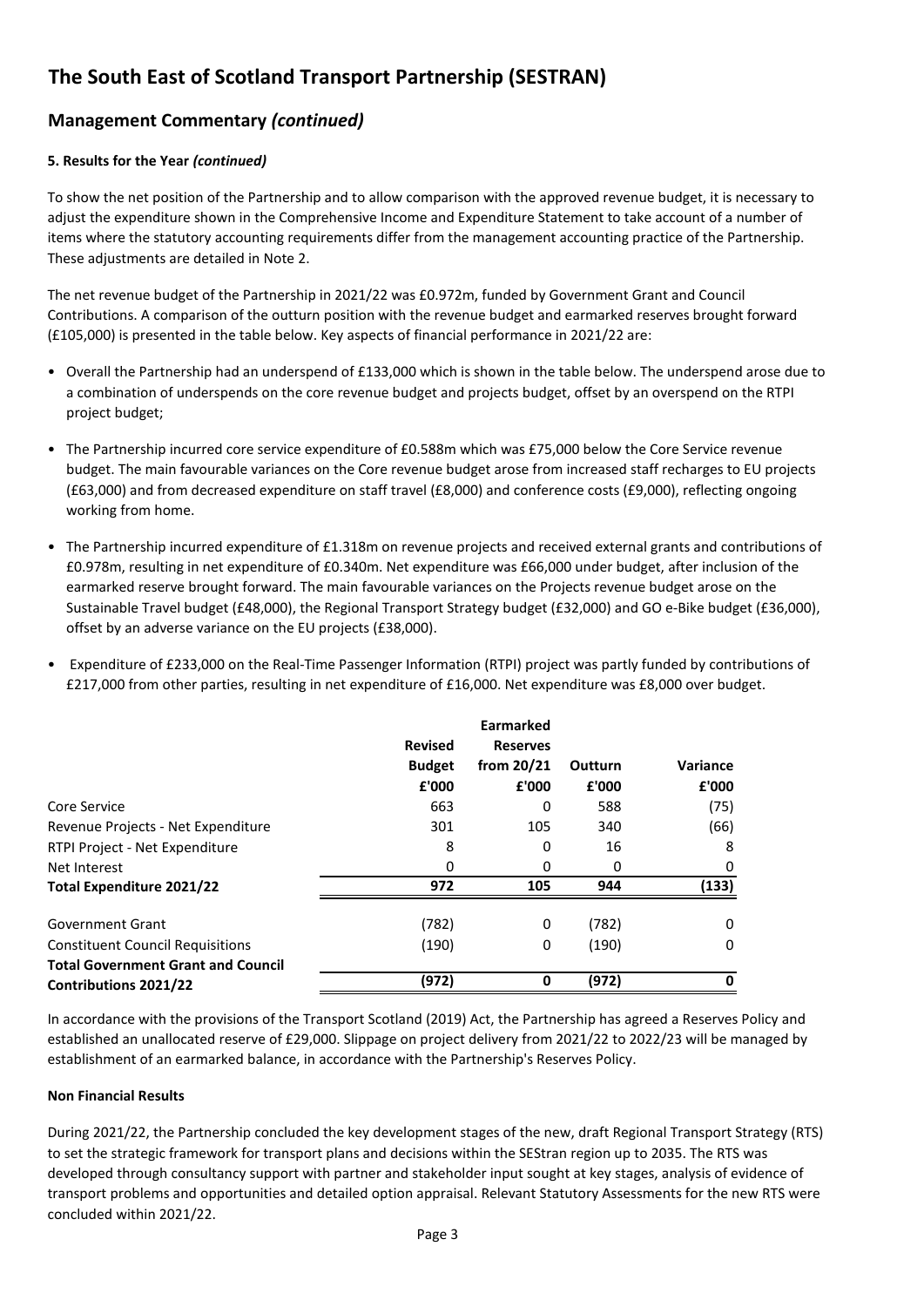# **Management Commentary** *(continued)*

### **5. Results for the Year** *(continued)*

### **Non Financial Results** *(continued)*

The Partnership was successful in attracting funding for delivery of region-specific strategies, projects and services of benefit to transport users and partners across the region and remained actively involved in a wide range of regional and national strategic activities, and progressed initiatives in response to Covid-19.

- With Active Travel funding from Transport Scotland, the Partnership's Strategic Travel Network plans were further developed. Route plans and feasibility reports for West Lothian and Falkirk Councils were completed and the longitudinal study , surveying travel attitudes through Covid-19, was continued;
- The Partnership progressed its Regional Cycle Network grant scheme. Funding was allocated from Sustrans Scotland for the Edinburgh to BioQuarter route;
- The GO e-Bike stations in East Lothian and Midlothian that utilised funding contribution from Transport Scotland's Low Carbon Travel and Transport (LCTT) Challenge Fund became fully operational;
- With the Partnership receiving a funding grant of up to £150,000 towards the development of Phase 2 of the Thistle Assistance Scheme Journey Planner, development of the app based journey planner commenced through procured developer 'Sentireal'. Work reached advanced stages;
- Work on the SEStran Freight Study resumed once Transport Scotland confirmed acceptance of the Case for Change; the study reached Initial Options stage in the final quarter of 2021/22;
- The Transport Scotland funded transport appraisal for Newburgh reached Business Case stage;
- The upgrade of the Real Time Passenger Information (RTPI) system succeeded in becoming fully operational in November 2021, after resolving technical issues found at the final stage of on site testing;
- Through the SHARE-North project, first stage of the Journey Hub in Musselburgh was completed with EV charging for car club vehicles, electronic information displays and landscaping concept design. This was then expanded with multi-modal travel counters and additional geo-fenced Bewegen e-bike hubs;
- Through the PriMaaS project, the Partnership began development of a Regional Mobility as a Service (MaaS) Action Plan. The PriMaaS project was granted a six month time only extension. Additionally, a bid to Transport Scotland's MaaS Investment Fund was partly successful for a project delivering MaaS, including Demand Responsive Transport elements to be developed in 2022/23;
- Through the BLING project, the Partnership began exploring the potential to test the project's Blockchain Readiness Awareness Tool with commercial operators DHL and ZEDIFY logistics. A project extension of funding and time, to June 2023, was agreed with the project's lead partner;
- Through the Surflogh project, an expansion of the successful first / last mile delivery trial in the Haymarket area by ZEDIFY was agreed with the project's lead partner. Preparatory work for a new hub was finalised and the hub became operational in the Leith area in 2021. Preparatory work on the Perth West logistics hub commenced;
- The Partnership continued to play a key role supporting the Regional Transport Transition Group established in June 2020, including playing a central role supporting the three initial bids from within the region to Transport Scotland's Bus Partnership Fund;
- The Partnership has continued to pursue activities towards its five equalities outcomes, which will guide the Partnership up to 2025.

### **6. Future Developments**

The Partnership developed a Hybrid working policy, facilitating individual and team dialogue and working. Hybrid working arrangements will commence in 2022/23. Ensuring the health, safety and well-being of staff remains the top priority for the Partnership.

The Partnership will continue to make good use of online engagement for meetings, business and events as long as required, in addition to face to face meetings and events. The high levels of engagement from across the region using such methods has benefitted the Partnership and where appropriate this will continue to be a valuable engagement tool.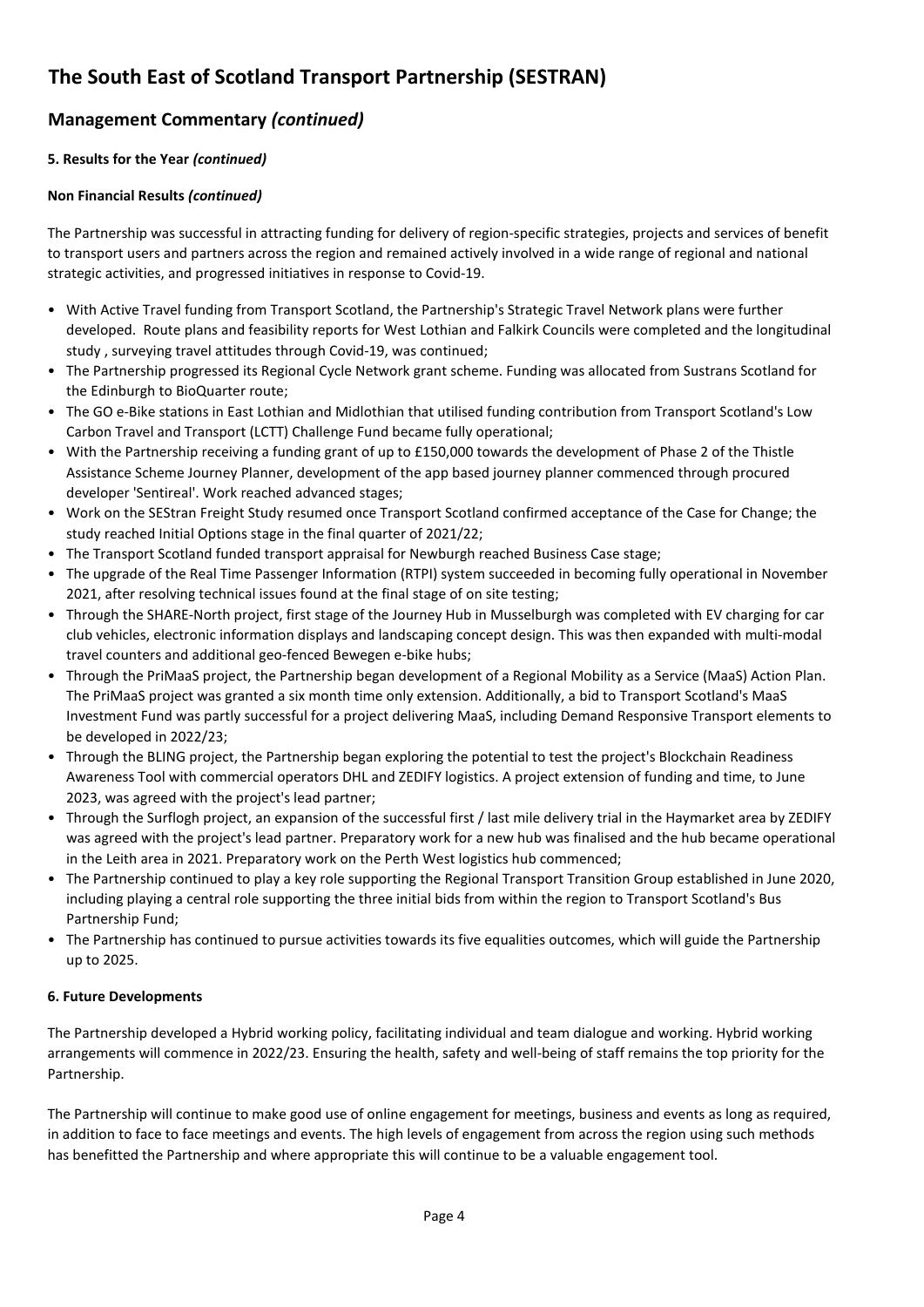# **Management Commentary** *(continued)*

#### **6. Future Developments (continued)**

The Partnership will actively pursue a range of opportunities for the region that emerged during 2021/22, including leading or supporting the development of Demand Responsive Transport, Mobility as a Service, Bus Service Improvement Partnerships, Thistle Assistance Journey Planning. Increased levels of support from Transport Scotland for active travel network development present an opportunity to enhance funding and delivery of active travel in the region, and in addition the Parntership will continue with the development of cargo bike delivery and bike training.

The development of the new Regional Transport Strategy (RTS) is a core aspect of the Partnership's statutory role and function. It involves the input of SEStran partners and stakeholders. The Partnership will finalise a draft RTS with the Partnership Board in 2022.

The Partnership, alongside other RTPs in Scotland, will continue to work closely with Transport Scotland and partner councils to continually re-evaluate and respond to the new context for transport as it evolves.

It is considered appropriate to adopt a going concern basis for the preparation of the Annual Accounts.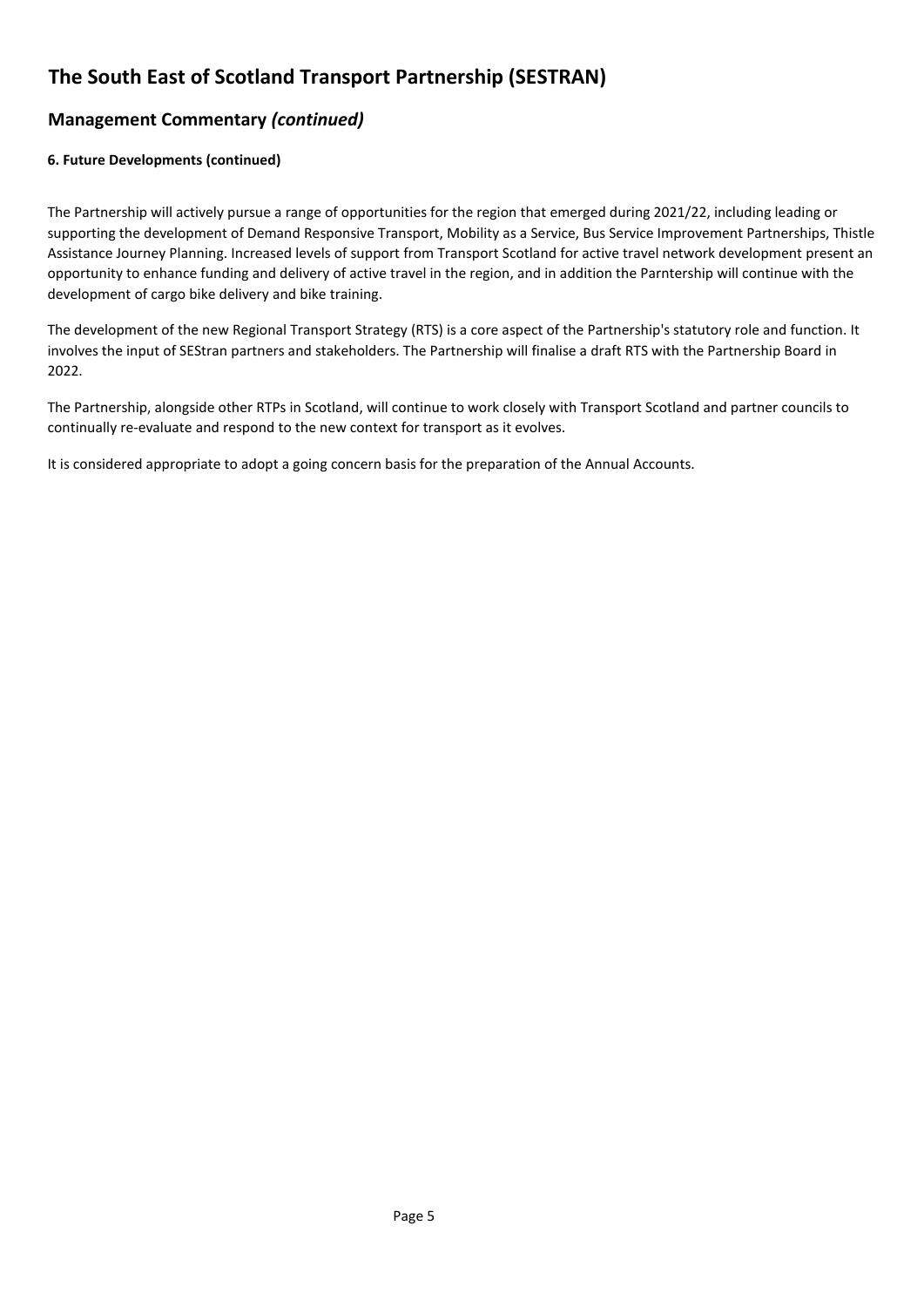# **STATEMENT OF RESPONSIBILITIES FOR THE ANNUAL ACCOUNTS**

#### **The Partnership's Responsibilities**

The Partnership is required:

- to make arrangements for the proper administration of its financial affairs and to secure that the proper officer has the responsibility for the administration of those affairs. In this Partnership, that officer is the Treasurer;
- to manage its affairs to secure economic, efficient and effective use of its resources and safeguard its assets;
- to ensure the Annual Accounts are prepared in accordance with legislation (The Local Authority Accounts (Scotland) Regulations 2014) and so far as is compatible with that legislation, in accordance with proper accounting practices (section 12 of the Local Government in Scotland Act 2003);
- to approve the Annual Accounts.

#### **The Treasurer's Responsibilities**

The Treasurer is responsible for the preparation of the Partnership's Annual Accounts in accordance with proper practices as required by legislation and as set out in the CIPFA / LASAAC Code of Practice on Local Authority Accounting in the United Kingdom ('the Code').

In preparing the Annual Accounts, the Treasurer has:

- selected suitable accounting policies and then applied them consistently;
- made judgements and estimates that were reasonable and prudent;
- complied with legislation;
- complied with the Local Authority Accounting Code (in so far as it is compatible with legislation).

The Treasurer has also:

- kept adequate accounting records which were up to date;
- taken reasonable steps for the prevention and detection of fraud and other irregularities.

I certify that the Annual Accounts give a true and fair view of the financial position of the Partnership at the reporting date and the transactions of the Partnership for the year ended 31st March 2022.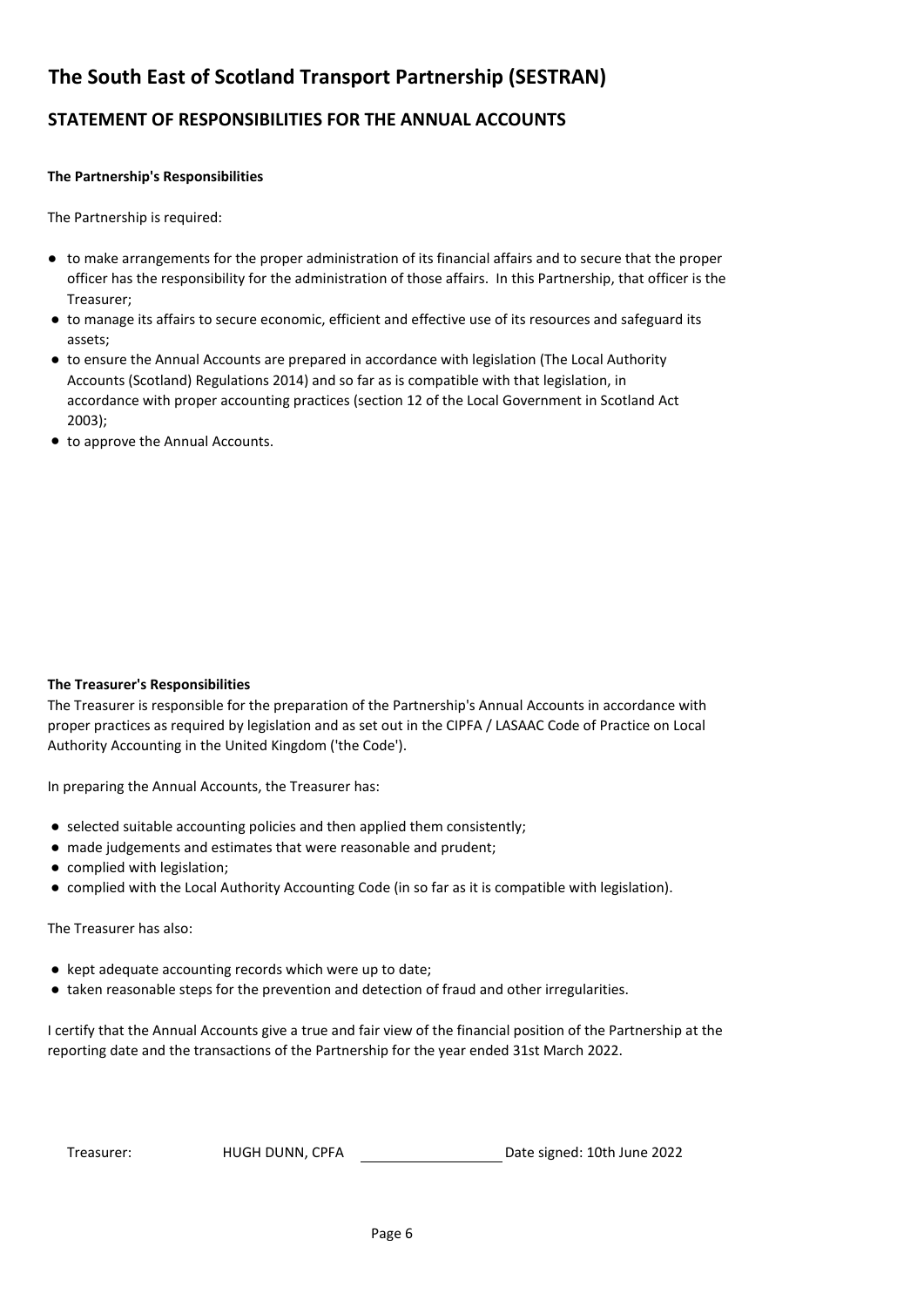# **ANNUAL GOVERNANCE STATEMENT 2021/22**

#### **1. Scope of Responsibility**

The South East of Scotland Transport Partnership's aim is to develop a transportation system for South East Scotland as outlined in the Partnership's Regional Transport Strategy 2015-2025.

The Partnership is responsible for ensuring that its business is conducted in accordance with the law and appropriate standards, that public money is safeguarded and properly accounted for and used economically, efficiently, effectively and ethically. The Partnership also has a duty to make arrangements to secure continuous improvement in the way its functions are carried out.

In discharging these overall responsibilities Elected Members and Senior Officers are responsible for implementing proper arrangements for the governance of the Partnership's affairs and facilitating the effective exercise of its functions, including arrangements for the management of risk.

The Partnership has approved and adopted a Local Code of Corporate Governance which is consistent with appropriate corporate governance principles and reflects the requirements of the "Delivering Good Governance in Local Government: Framework (2016)" .

This Statement explains how the Partnership delivers good governance and reviews the effectiveness of these arrangements. It also includes a statement on internal financial control in accordance with proper practice.

The Partnership's financial management arrangements conform to the governance requirements of the CIPFA Statement on the Role of the Chief Financial Officer in Local Government (2016).

#### **2. The Partnership's Governance Framework**

The governance framework comprises the systems and processes, and culture and values, by which the Partnership is directed and controlled, and its activities through which it accounts to, engages with and influences the community. It enables the Partnership to monitor the achievement of its strategic objectives and to consider whether those objectives have led to the delivery of appropriate, cost-effective services.

The framework reflects the arrangements in place to meet the six supporting principles of effective corporate governance:

- Focusing on the purpose of the Partnership and on outcomes for the community, and creating and implementing a vision for the local area;
- Members and officers working together to achieve a common purpose with clearly defined functions and roles;
- Promoting values for the Partnership and demonstrating the values of good governance through upholding high standards of conduct and behaviour;
- Taking informed and transparent decisions which are subject to effective scrutiny and managing risk;
- Developing the capacity and capability of members and officers to be effective;
- Engaging with local people and other stakeholders to ensure robust public accountability.

A significant part of the governance framework is the system of internal control which is based on an ongoing process designed to identify and manage the risks to the achievement of the Partnership's policies, aims and objectives. These are defined in the Partnership's Business Plan, which is updated annually. This enables the Partnership to manage its key risks efficiently, effectively, economically and ethically.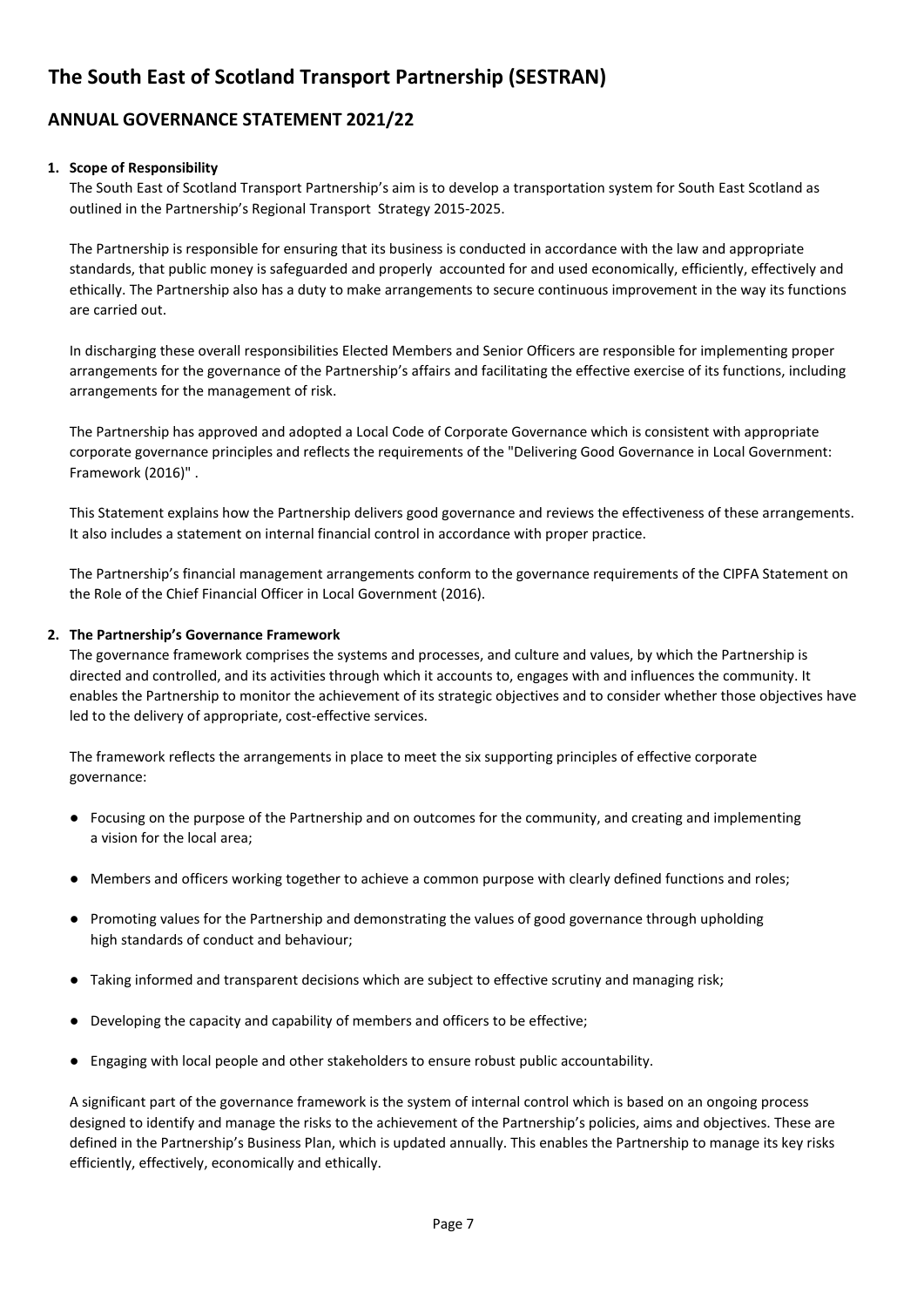# **ANNUAL GOVERNANCE STATEMENT 2021/22** *(continued)*

#### **2. The Partnership's Governance Framework** *(continued)*

Within the overall control arrangements the system of internal financial control is intended to ensure that assets are safeguarded, transactions are authorised and properly recorded, and material errors or irregularities are either prevented or would be detected within a timely period. It is based on a framework of regular management information, financial regulations, administrative procedures and management supervision.

While the system of internal control is designed to manage risk at a reasonable level it cannot eliminate all risk of failure to achieve policies, aims and objectives and can therefore only provide reasonable, and not absolute, assurance of effectiveness.

#### **3. Determining the Partnership's purpose, its vision for the local area and intended outcomes for the Community**

The Partnership aims to develop a transportation system for South East Scotland which will enable businesses to function effectively and provide everyone living in the Region with improved access to health care, education, public services and employment opportunities. The vision for achieving this is outlined in the Regional Transport Strategy.

The Business Plan defines how to implement the aims of this strategy and the Annual Report provides a report of performance against objectives, targets and performance indicators as outlined in the Regional Transport Strategy.

#### **4. Review of Effectiveness**

The Partnership has put in place arrangements, detailed in the Local Code, for monitoring each element of the framework and providing evidence of compliance. A Principal Officer within the Partnership has been nominated to review the effectiveness of the Local Code.

The review of the effectiveness of its governance framework, including the system of internal financial control is informed by:

- the work of Internal Audit on the adequacy and effectiveness of the Partnership's control environment, governance and risk management frameworks;
- the Partnership Director's Certificate of Assurance on internal control;
- the operation and monitoring of controls by Partnership managers;
- the External Auditors in their Annual Audit Letter and other reports; and
- other inspection agencies comments and reports.

Through the year Elected Members and Officers have responsibility for the development and maintenance of the governance environment. These review mechanisms include:

- **The Partnership Board,** which provides strategic leadership, determines policy aims and objectives and takes executive decisions not delegated to officers. It provides political accountability for the Partnership's performance;
- **The Performance and Audit Committee,** which demonstrates the Partnership's commitment to the principles of good governance, undertaking the core functions of an audit committee as identified in Audit Committees: Practice Guidance for Local Authorities and Policy (CIPFA);
- **The Internal Audit Service** of the City of Edinburgh Council provides an independent and objective assurance service to the Partnership, by completing one review in each financial year that is focused on the adequacy and effectiveness of controls established to manage a key risk of the Partnership. The Partnership seeks to ensure that Internal Audit arrangements conform with the governance requirements of the CIPFA Statement on the Role of the Head of Internal Audit.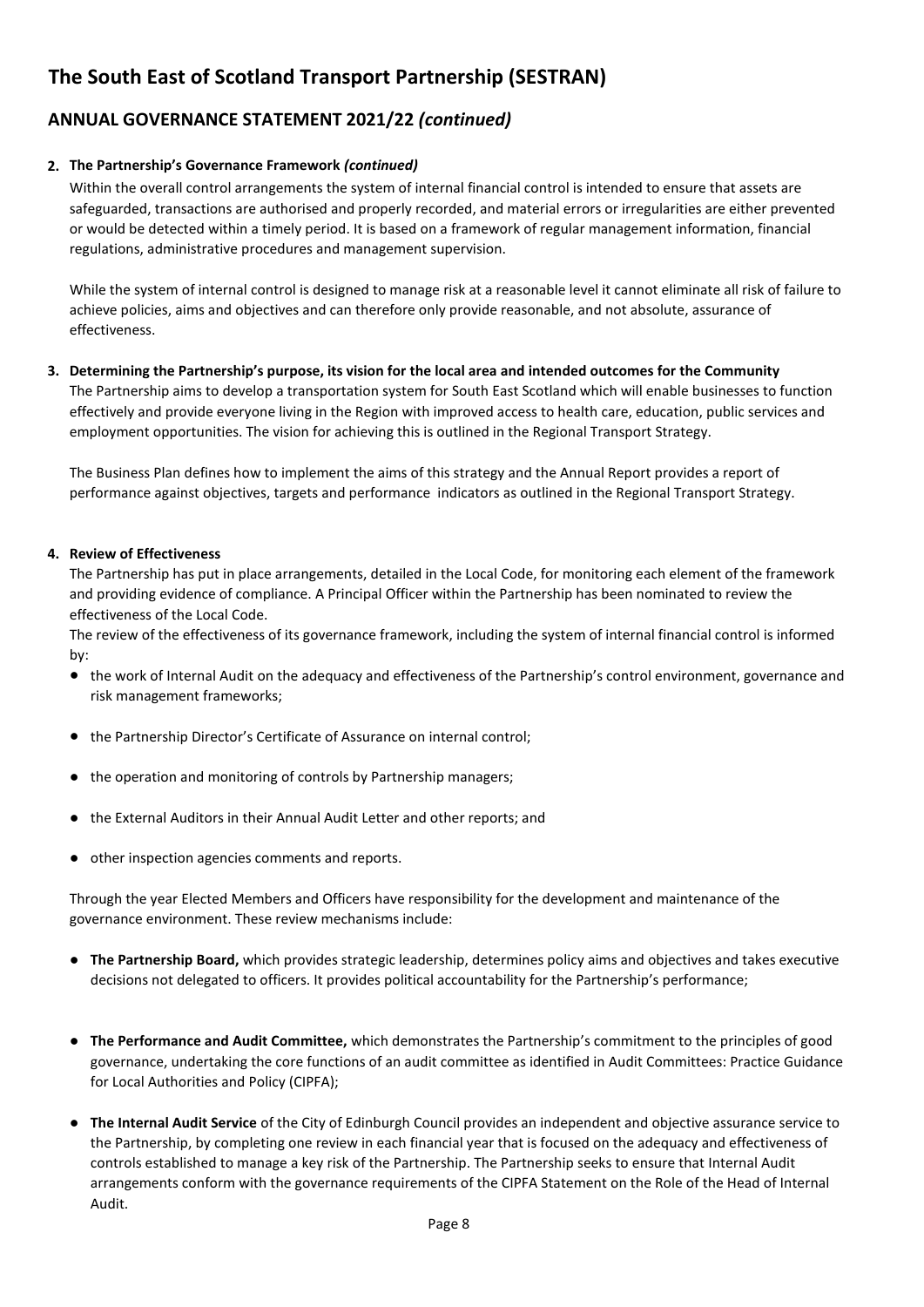# **ANNUAL GOVERNANCE STATEMENT 2021/22** *(continued)*

#### **4. Review of Effectiveness** *(continued)*

- **The External Auditor's Annual Audit Report** is considered by the Partnership Board and the Performance and Audit Committee, along with the output from other external audits and inspections;
- **The risk management system** requires that risks are regularly reviewed by the Performance and Audit Committee and Board. This ensures that actions are taken to effectively manage the Partnership's highest risks;
- **The Partnership Secretary** is responsible to the Partnership for ensuring that agreed procedures are followed. The Partnership has a contractual arrangement with an external Legal Services provider to ensure all applicable statutes and regulations are complied with.
- The Partnership operates Anti-Bribery, Anti-Fraud and Corruption policies in accordance with the CIPFA Code of Practice on Managing the Risk of Fraud and Corruption.

#### ● **CIPFA Financial Management Code**

A requirement of the Annual Governance Statement is to disclose compliance with the CIPFA Financial Management (FM) Code and identify any outstanding areas for improvement or change. The Code is designed to support good practice and assist local government organisations in demonstrating their financial sustainability and resilience, by setting out expected standards of financial management.

The Partnership has undertaken an evaluation of compliance with the Financial Management Code The Partnership's financial management arrangements are assessed as being compliant with the FM Code.

#### **5. Internal Audit Opinion**

During the year, Internal Audit undertook one review that assessed the adequacy of design and operating effectiveness of the key controls established by SEStran to support design of their Active Travel network development responsibilities, and effective management and allocation of external funding. Progress with implementation of the two medium rated Internal Audit recommendations raised in the Covid-19 Resilience Arrangements review completed in May 2021 was also considered. The control environment, governance and risk management frameworks were assessed as being adequately designed and operating effectively, providing assurance that risks are being effectively managed, and that the Partnership's objectives should be achieved.

#### **6. Coronavirus Pandemic**

The Covid 19 pandemic lockdown dictated that all meetings of the Partnership have had to be held remotely online. Attendance at electronically-hosted online Board meetings significantly increased during 2020/21 and has continued since then. The Partnership will continue to make use of online engagement for meetings, business and events as long as is required, in addition to face to face meetings and events.

#### **7. Certification**

In compliance with accounting practice, the Treasurer has provided the Partnership Director with a statement on the adequacy and effectiveness of the Partnership's internal financial control system for the year ended 31st March 2022. It is the Treasurer's opinion that reasonable assurance can be placed upon the adequacy and effectiveness of the Partnership's internal control system.

**8.** From this year's review, there is reasonable assurance that the Local Code of Corporate Governance is operating adequately, with overall compliance by the Partnership with its corporate governance arrangements.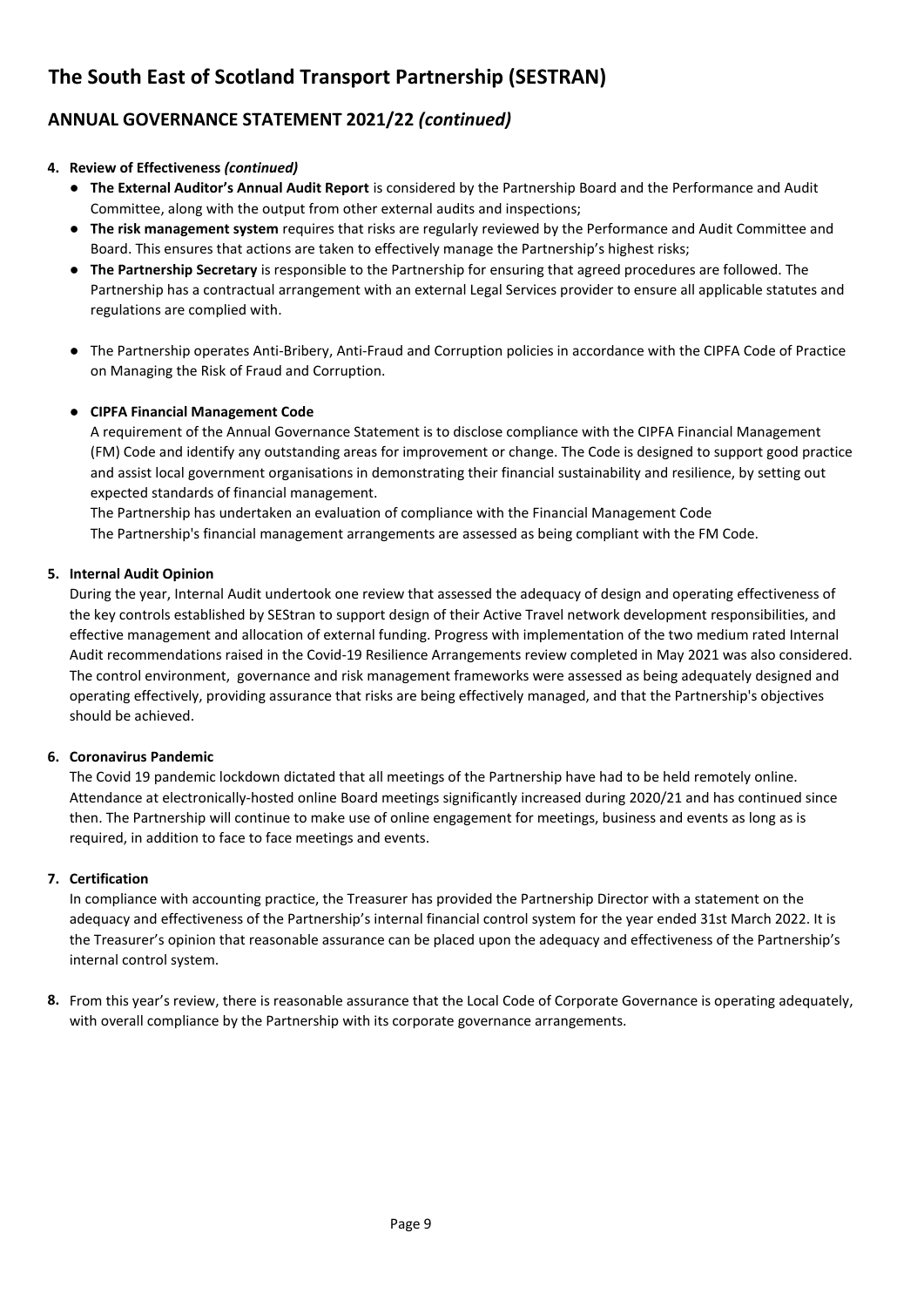# **REMUNERATION REPORT**

#### **1. Remuneration Policy for Senior Employees**

The Partnership Board determines remuneration for senior employees with reference to the level of responsibility of the post. The Partnership does not operate a Remuneration Committee. Annual inflationary increases are based on those agreed by the Scottish Joint Negotiating Committee (SJNC) for Local Authority services.

#### **2. Remuneration for Senior Councillors**

The Partnership does not provide any remuneration to senior councillors. Expenses paid to Board members are detailed in note 19 to the annual accounts.

#### **3. Management of Remuneration Arrangements**

The remuneration of the Partnership's employees is administered by the City of Edinburgh Council, as part of a service level agreement with the Partnership.

#### **4. Officers Remuneration**

The numbers of employees whose remuneration during the year exceeded £50,000 were as follows:

| <b>Remuneration Bands</b> | 2021/22 | 2020/21 |
|---------------------------|---------|---------|
| £60,000 - £64,999         |         |         |
| £75,000 - £79,999         |         | 0       |
| £80,000 - £85,999         |         |         |

#### **5. Senior Employees Remuneration**

The remuneration paid to the Partnership's senior employees is as follows:

|                                                                 | Salary, Fees<br>and<br><b>Allowances</b> | Compensation | <b>Total</b><br>Remuneration<br>2021/22 | <b>Total</b><br>Remuneration<br>2020/21 |
|-----------------------------------------------------------------|------------------------------------------|--------------|-----------------------------------------|-----------------------------------------|
| <b>Name and Post Title</b><br>Jim Grieve - Partnership Director | 85,512                                   | 0            | 85,512                                  | £<br>82,529                             |
|                                                                 | 85,512                                   | 0            | 85,512                                  | 82,529                                  |

The senior employees detailed above have/ had responsibility for management of the Partnership to the extent that they have power to direct or control the major activities of the Partnership (including activities involving the expenditure of money), during the year to which the Remuneration Report relates, whether solely or collectively with other persons.

#### **6. Senior Employees Pension Entitlement**

The pension entitlement of the Partnership's senior employee(s) is as follows:

|                                   |                               |         |          | <b>Accrued pension benefits</b> |                       |
|-----------------------------------|-------------------------------|---------|----------|---------------------------------|-----------------------|
|                                   | In-year pension contributions |         |          |                                 | As at Difference from |
|                                   | 2021/22                       | 2020/21 |          | 31 March 2022                   | 31 March 2021         |
| <b>Name and Post Title</b>        |                               |         |          | £'000                           | £'000                 |
| Jim Grieve - Partnership Director | 28.305                        | 21.240  | Pension  |                                 | 2                     |
|                                   |                               |         | Lump Sum |                                 | 0                     |
|                                   | 28,305                        | 21.240  |          |                                 |                       |

The senior employee shown in the table above became a member of the Local Government Pension Scheme (LGPS) in August 2020.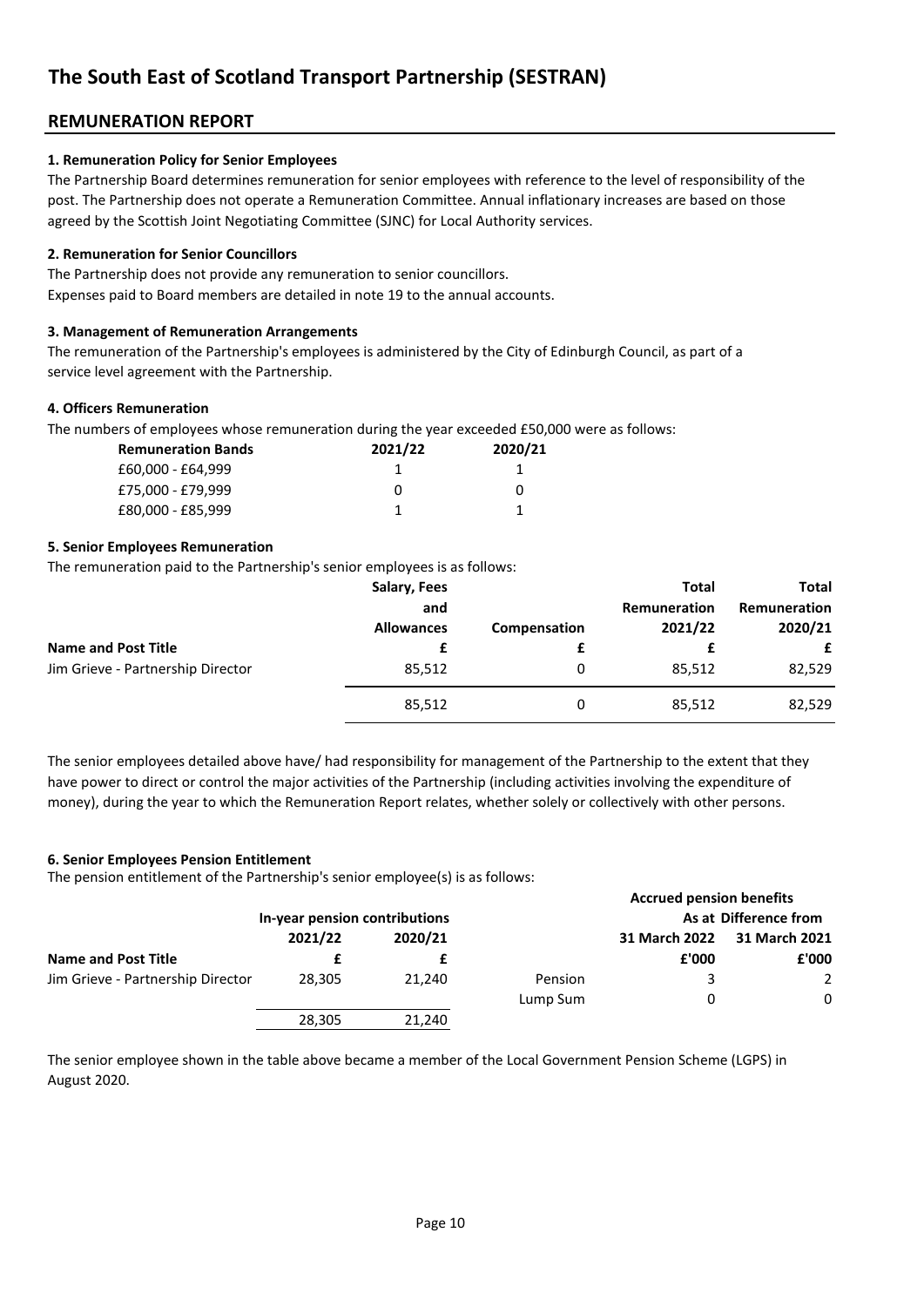# **REMUNERATION REPORT** *(continued)*

#### **7. Pension Entitlement**

Pension benefits for the Partnership's employees are provided through the Local Government Pension Scheme (LGPS). For the Partnership's employees, the Local Government Pension Scheme (LGPS) became a career average pay scheme on 1 April 2015. Benefits built up to 31 March 2015 are protected and based on final salary. Accrued benefits from 1 April 2015 will be based on career average salary.

The scheme's normal retirement age for employees is linked to the state pension age (but with a minimum of age 65).

From 1 April 2009 a five tier contribution system was introduced with contributions from scheme members being based on how much pay falls into each tier. This is designed to give more equality between the cost and benefits of scheme membership. Prior to 2009 contributions rates were set at 6% for all non-manual employees.

The tiers and members contributions rates for 2021-22 were as follows:

|                                                                            | <b>Contribution</b> |
|----------------------------------------------------------------------------|---------------------|
| <b>Whole Time Pay</b>                                                      | rate                |
| On earnings up to and including £22,300 (2020/2021 £22,200)                | 5.50%               |
| On earnings above £22,300 and up to £27,300 (2020/2021 £22,200 to £27,100) | 7.25%               |
| On earnings above £27,300 and up to £37,400 (2020/2021 £27,100 to £37,200) | 8.50%               |
|                                                                            |                     |
| On earnings above £37,400 and up to £49,900 (2020/2021 £37,200 to £49,600) | 9.50%               |
| On earnings above £49,900 (2020/2021 £49,600)                              | 12.00%              |

From April 2015, when allocating contribution rates to members, pensionable pay means the actual pensionable pay, regardless of hours worked.

There is no automatic entitlement to a lump sum for members who joined the scheme post April 2009. Members may opt to give up (commute) pension for lump sum or bigger lump sum up to the limit set by the Finance Act 2004.

The value of the accrued benefits has been calculated on the basis of the age at which the person will first become entitled to receive a pension on retirement without reduction on account of its payment at that age; without exercising any option to commute pension entitlement into a lump sum; and without any adjustment for the effects of future inflation - assuming that the person left the related employment or service as at 31st March in the year to which the value relates.

#### **8. Exit Packages**

Exit packages include compulsory and voluntary redundancy costs, pension contributions in respect of added years, ex-gratia payments and other departure costs.

|                | Number of    |  | Number of                  |  | Total Number of |  | Total Cost of    |       |
|----------------|--------------|--|----------------------------|--|-----------------|--|------------------|-------|
| Exit Package   | Compulsory   |  | Other Agreed               |  | Exit Packages   |  | Exit Packages in |       |
| Cost Band      | Redundancies |  | by Cost Band<br>Departures |  |                 |  | Each Band        |       |
|                |              |  |                            |  |                 |  | £'000            | £'000 |
| All Cost Bands |              |  |                            |  |                 |  |                  |       |
|                |              |  |                            |  |                 |  |                  |       |

All information disclosed in the tables at paragraphs 4, 5, 6 and 8 in this Remuneration Report has been audited. The other sections of the Remuneration Report have been reviewed by the appointed auditor to ensure that they are consistent with the annual accounts.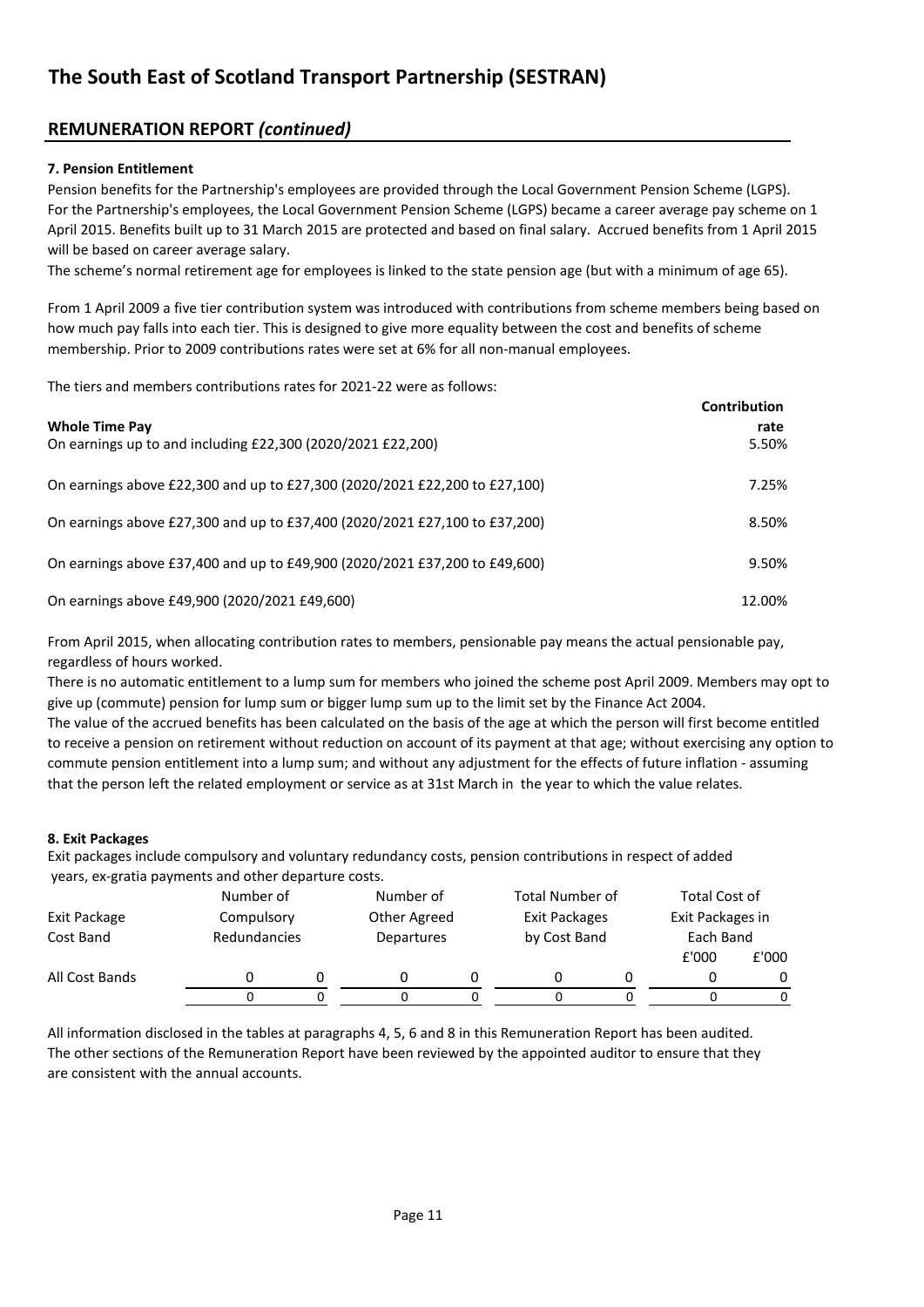# **MOVEMENT IN RESERVES STATEMENT**

This statement shows the movement in the year on different reserves held by the Partnership, analysed into "Usable Reserves" (that is, those that can be applied to fund expenditure) and "Unusable Reserves". The Surplus or (Deficit) on the Provision of Services line shows the true economic cost of providing the Partnership's services, more details of which are shown in the Comprehensive Income and Expenditure Statement. These are different from the statutory amounts required to be charged to the General Fund Balance before any discretionary transfers to or from earmarked reserves undertaken by the Partnership.

| <b>Re-stated</b>                                                                            |                | <b>Usable Reserves</b> |                 |                 |
|---------------------------------------------------------------------------------------------|----------------|------------------------|-----------------|-----------------|
| 2020/21 - Previous Year Comparative                                                         | General        | <b>Total</b>           | Unusable        | Total           |
|                                                                                             | Fund           | <b>Usable</b>          | <b>Reserves</b> | Partnership     |
|                                                                                             | <b>Balance</b> | <b>Reserves</b>        |                 | <b>Reserves</b> |
|                                                                                             | £'000          | £'000                  | £'000           | £'000           |
| <b>Opening Balances at 1 April 2020</b>                                                     | 189            | 189                    | (362)           | (173)           |
| Movement in reserves during 2020/21                                                         |                |                        |                 |                 |
| Surplus or (Deficit) on Provision of Services<br>Other Comprehensive Expenditure and Income | (117)<br>o     | (117)                  | (323)           | (117)<br>(323)  |
| <b>Total Comprehensive Expenditure and Income</b>                                           | (117)          | (117)                  | (323)           | (440)           |
| Adjustments between accounting basis & funding basis under<br>regulations (Note 7)          | 62             | 62                     | (62)            | 0               |
| Increase/Decrease in 2020/21                                                                | (55)           | (55)                   | (385)           | (440)           |
| Balance at 31 March 2021 carried forward                                                    | 134            | 134                    | (747)           | (613)           |
|                                                                                             |                | <b>Usable Reserves</b> |                 |                 |

| 2021/22 - Current Financial Year                                                            | General<br>Fund<br><b>Balance</b> | <b>Total</b><br><b>Usable</b><br><b>Reserves</b> | Unusable<br><b>Reserves</b> | Total<br>Partnership<br><b>Reserves</b> |
|---------------------------------------------------------------------------------------------|-----------------------------------|--------------------------------------------------|-----------------------------|-----------------------------------------|
|                                                                                             | £'000                             | £'000                                            | £'000                       | £'000                                   |
| <b>Opening Balances at 1 April 2021</b>                                                     | 134                               | 134                                              | (747)                       | (613)                                   |
| Movement in reserves during 2021/22                                                         |                                   |                                                  |                             |                                         |
| Surplus or (Deficit) on Provision of Services<br>Other Comprehensive Expenditure and Income | (155)                             | (155)                                            | U<br>509                    | (155)<br>509                            |
| <b>Total Comprehensive Expenditure and Income</b>                                           | (155)                             | (155)                                            | 509                         | 354                                     |
| Adjustments between accounting basis & funding basis under<br>regulations (Note 7)          | 182                               | 182                                              | (182)                       | $\mathbf{0}$                            |
| Increase/Decrease in 2021/22                                                                | 27                                | 27                                               | 327                         | 354                                     |
| Balance at 31 March 2022 carried forward                                                    | 161                               | 161                                              | (420)                       | (259)                                   |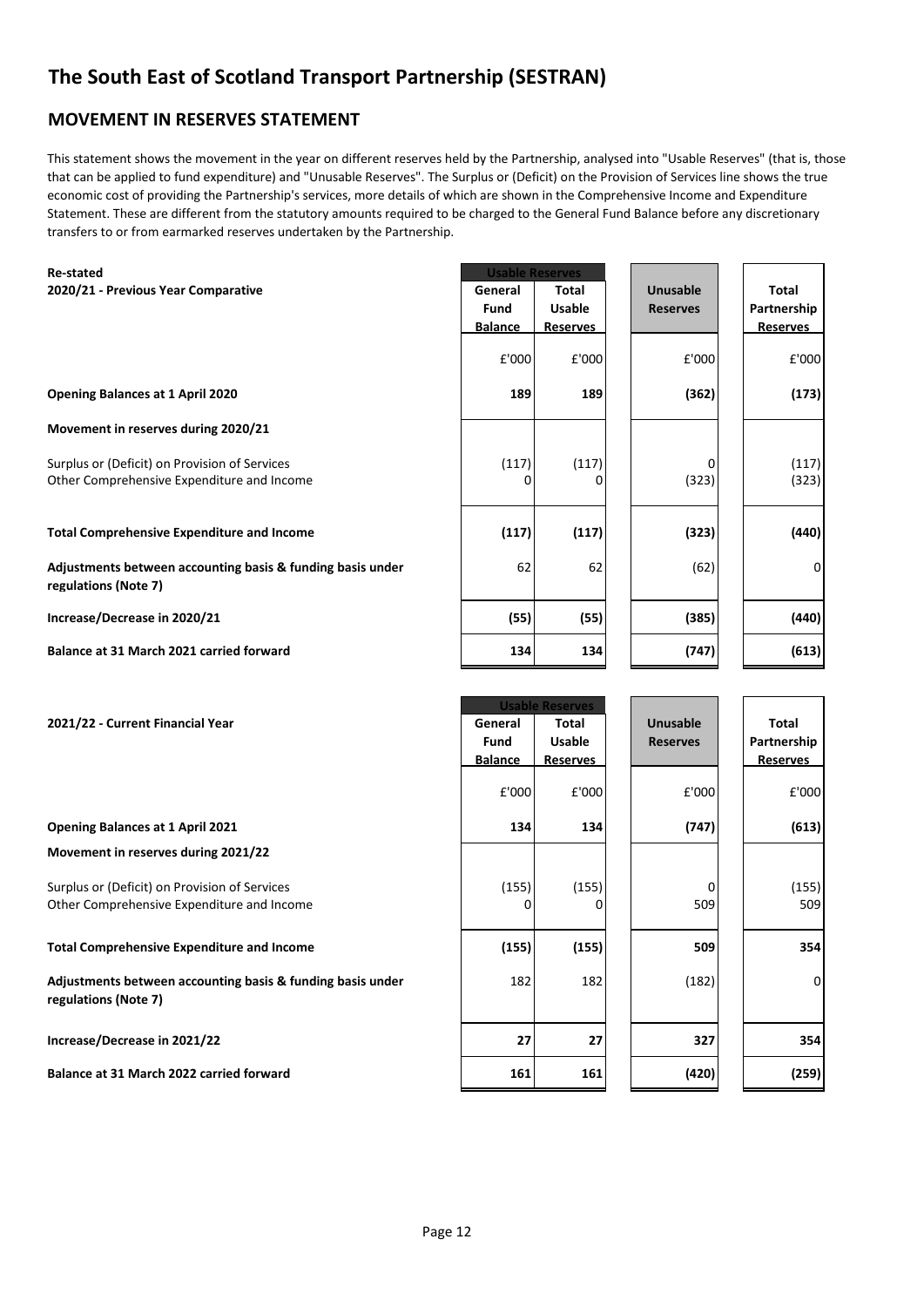# **COMPREHENSIVE INCOME AND EXPENDITURE STATEMENT 2021/22**

This statement shows the accounting cost in the year of providing services in accordance with generally accepted accounting practices, rather than the amount to be funded by government grant, council requisitions and other income.

|                                             | <b>Re-stated</b><br>2020/21     |                                  |                                                                      |                               | 2021/22                         |                                           |
|---------------------------------------------|---------------------------------|----------------------------------|----------------------------------------------------------------------|-------------------------------|---------------------------------|-------------------------------------------|
| <b>Gross</b><br><b>Expenditure</b><br>£'000 | <b>Gross</b><br>Income<br>£'000 | <b>Net</b><br><b>Expenditure</b> | £'000 Services                                                       | Gross<br>Expenditure<br>£'000 | <b>Gross</b><br>Income<br>£'000 | <b>Net</b><br><b>Expenditure</b><br>£'000 |
| 683<br>858                                  | (6)<br>(461)                    |                                  | 677 Core<br>397 Projects                                             | 750<br>1,551                  | (1, 195)                        | 750<br>356                                |
| 1,541                                       | (467)                           |                                  | 1,074 Cost Of Services                                               | 2,301                         | (1, 195)                        | 1,106                                     |
| 65                                          | (50)                            |                                  | 15 Financing & Investment Income (Note 9)                            | 71                            | (50)                            | 21                                        |
| 0                                           | (972)                           |                                  | (972) Taxation and Non-Specific Grant Income (Note 10)               | 0                             | (972)                           | (972)                                     |
| 1,606                                       | (1, 489)                        |                                  | 117 (Surplus) or Deficit on Provision of Services                    | 2,372                         | (2, 217)                        | 155                                       |
|                                             |                                 |                                  | <b>Other Comprehensive Income and Expenditure</b>                    |                               |                                 |                                           |
| 0                                           | (99)                            |                                  | (99) Change in Demographic Assumptions                               | 0                             | (18)                            | (18)                                      |
| 775                                         | 0                               |                                  | 775 Change in Financial Assumptions                                  | O                             | (277)                           | (277)                                     |
| 0                                           | (45)                            |                                  | (45) Other Experience                                                | 8                             | ŋ                               | 8                                         |
| 0                                           | (308)                           |                                  | (308) Return on Assets excluding amounts included in net<br>interest | 0                             | (222)                           | (222)                                     |
| 775                                         | (452)                           |                                  | 323 Total Other Comprehensive Income and Expenditure                 | 8                             | (517)                           | (509)                                     |
| 2,381                                       | (1, 941)                        |                                  | 440 Total Comprehensive Income and Expenditure                       | 2,380                         | (2,734)                         | (354)                                     |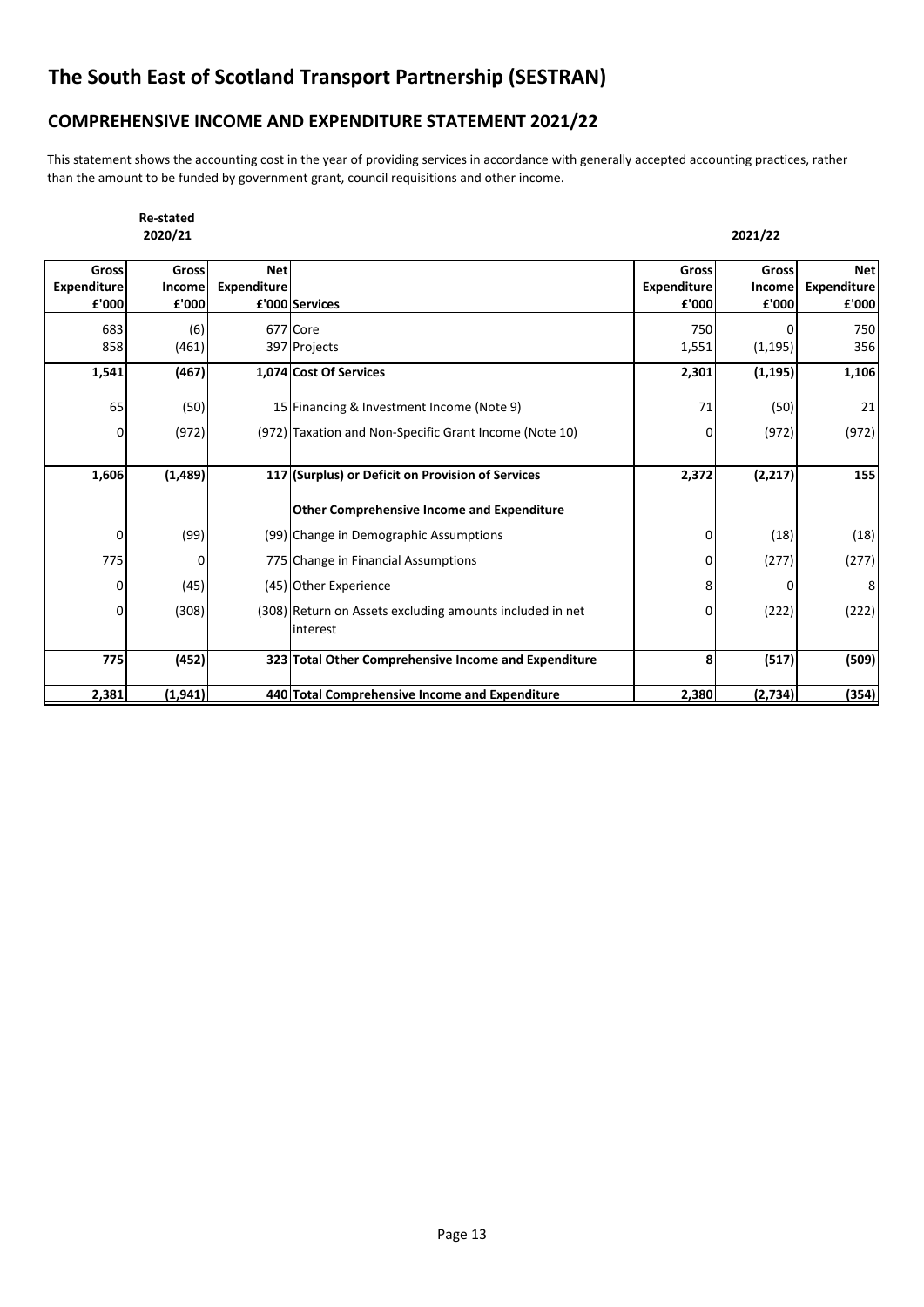# **BALANCE SHEET**

The Balance Sheet shows the value as at the Balance Sheet date of the assets and liabilities recognised by the Partnership. The net assets of the Partnership (assets less liabilities) are matched by the reserves held by the Partnership. Reserves are reported in two categories. The first category of reserves are usable reserves, that is, those reserves that the Partnership may use to provide services, subject to the need to maintain a prudent level of reserves and any statutory limitations on their use. The second category of reserves are those that the Partnership is not able to use to provide services. This category of reserves include reserves that hold unrealised gains and losses (for example, the Capital Adjustment Account Reserve), where amounts would only become available to provide services if the assets are sold; and reserves that hold timing differences shown in the Movement in Reserves Statement line "Adjustments between accounting basis and funding basis under regulations".

| <b>Re-stated</b><br>31 March |                                                                                   |                | 31 March       |
|------------------------------|-----------------------------------------------------------------------------------|----------------|----------------|
| 2021                         |                                                                                   |                | 2022           |
| £'000                        |                                                                                   | <b>Note</b>    | ${\bf f}$ '000 |
| 257                          | Property, plant and equipment                                                     | 11             | 173            |
| 257                          | Long term assets                                                                  |                | 173            |
| 654<br>0<br>320              | Short-term debtors<br><b>Provision for Bad Debts</b><br>Cash and cash equivalents | 13<br>14<br>15 | 840<br>0<br>95 |
| 974                          | <b>Current assets</b>                                                             |                | 935            |
| (150)<br>(704)               | Contributions and Grants Received in Advance<br>Short-term creditors              | 16             | (40)<br>(747)  |
| (854)                        | <b>Current liabilities</b>                                                        |                | (787)          |
| (990)                        | Other long-term liabilities (Pensions)                                            | 24             | (580)          |
| (990)                        | Long-term liabilities                                                             |                | (580)          |
|                              |                                                                                   |                |                |
| (613)                        | Net assets/ (liabilities)                                                         |                | (259)          |
|                              | <b>Financed by:</b>                                                               |                |                |
| 134                          | Usable reserves                                                                   | 17             | 162            |
| (747)                        | Unusable reserves                                                                 | 18             | (421)          |
| (613)                        | <b>Total reserves</b>                                                             |                | (259)          |
|                              |                                                                                   |                |                |

The unaudited Annual Accounts were issued on the 10th June 2022.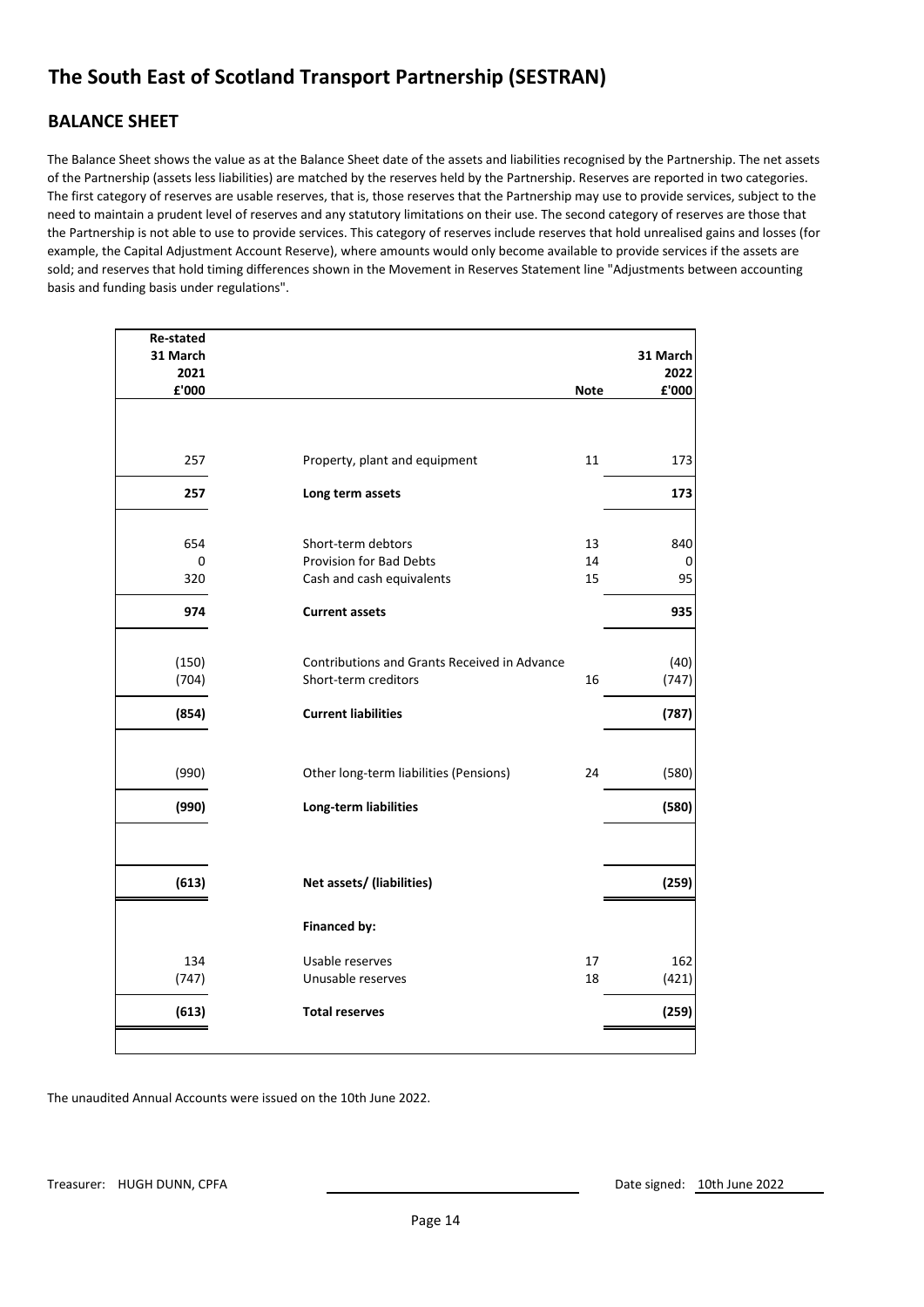# **CASH FLOW STATEMENT**

'n

The Cash Flow Statement shows the changes in cash and cash equivalents of the Partnership during the reporting period. The statement shows how the Partnership generates and uses cash and cash equivalents by classifying cash flows as operating, investing and financing activities. The amount of net cash flow arising from operating activities is a key indicator of the extent to which the operations of the Partnership are funded by way of government grant income, council requisitions and recipients of services provided by the Partnership. Investing activities represent the extent to which cash outflows have been made for resources which are intended to contribute to the Partnership's future service delivery. Cash flows arising from financing activities are useful in predicting claims on future cash flows by providers of capital (that is, borrowing) to the Partnership.

| 31 March<br>2021<br>£'000      | 31 March<br>2021<br>£'000 | 31 March<br>£'000                                                                                                                                                       | 31 March<br>2022<br>2022<br>£'000 |
|--------------------------------|---------------------------|-------------------------------------------------------------------------------------------------------------------------------------------------------------------------|-----------------------------------|
|                                |                           | <b>OPERATING ACTIVITIES</b>                                                                                                                                             |                                   |
| (782)<br>(190)<br>(1)<br>(924) |                           | <b>Government Grants</b><br>(782)<br><b>Constituent Council Requisitions</b><br>(190)<br>Interest paid/ (received)<br>Other receipts from operating activities<br>(807) | 0                                 |
|                                | (1,897)                   | Cash inflows generated from operating activities                                                                                                                        | (1, 779)                          |
| 561<br>1,068                   |                           | Cash paid to and on behalf of employees<br>Cash paid to suppliers of goods and services<br>1,478                                                                        | 562                               |
|                                | 1,629                     | Cash outflows generated from operating activities                                                                                                                       | 2,040                             |
|                                | (268)                     | Net cash flows from operating activities                                                                                                                                | 261                               |
|                                |                           | <b>INVESTING ACTIVITIES</b>                                                                                                                                             |                                   |
| 99                             |                           | Purchase of property, plant and equipment                                                                                                                               | 10                                |
| 0                              |                           | Proceeds from the sale of property, plant and equipment                                                                                                                 | (46)                              |
|                                | 99                        | Net cash flows from investing activities                                                                                                                                | (36)                              |
|                                |                           | <b>FINANCING ACTIVITIES</b>                                                                                                                                             |                                   |
| 0                              |                           | Other receipts from financing activities                                                                                                                                | 0                                 |
|                                | 0                         | Net cash flows from financing activities                                                                                                                                | 0                                 |
|                                | (169)                     | Net(increase)/ decrease in cash and cash equivalents                                                                                                                    | 225                               |
|                                | 151                       | Cash and cash equivalents at the beginning of the reporting period                                                                                                      | 320                               |
|                                | 320                       | Cash and cash equivalents at the end of the reporting period (Note 15)                                                                                                  | 95                                |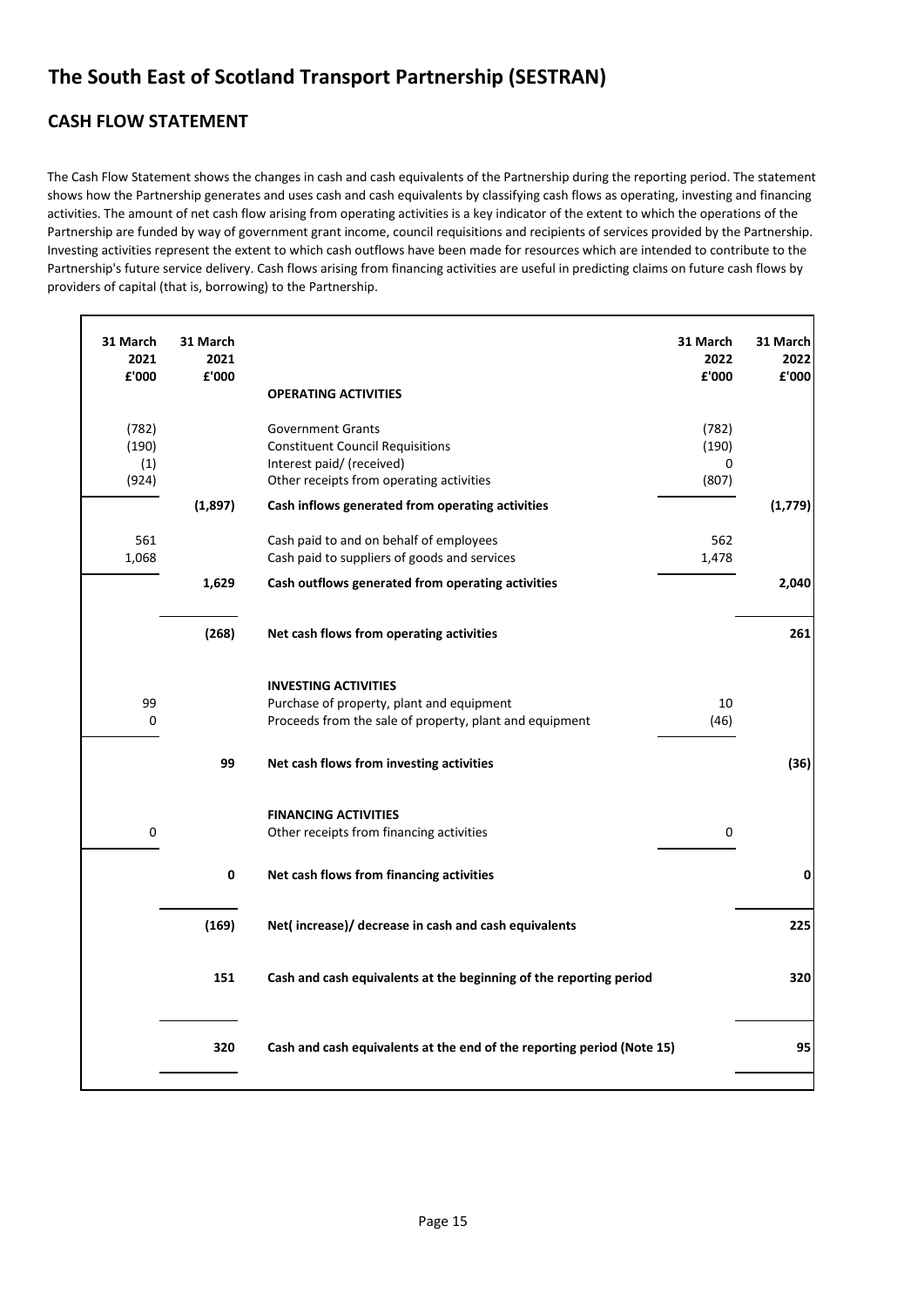### **1. STATEMENT OF ACCOUNTING POLICIES**

#### **1.1 Accounting Policies**

The Annual Accounts have been prepared in accordance with the International Financial Reporting Standards (IFRS) based Code of Practice in the United Kingdom (the Code). This is to ensure that the Annual Accounts "present a true and fair view" of the financial position and transactions of the Partnership.

The Annual Accounts have been prepared on an historic cost basis, modified by the valuation of pension assets and liabilities and property, plant and equipment, where appropriate.

#### **1.2 Revenue Expenditure**

Revenue expenditure is that which does not yield benefit beyond the year of account. In broad terms the revenue expenditure of the Partnership can be divided into two categories:

- employees;
- day-to-day operating expenses, includes costs incurred in respect of office accommodation transport, ICT, and project expenditure.

#### **1.3 Revenue Income**

Revenue income is that which does not yield benefit beyond the year of account. In broad terms the revenue income of the Partnership can be divided into the following categories:

- Council requisitions, which fund day to day expenditure;
- European Union, Scottish Government and other grant income awarded to fund specific projects;
- other income recoveries to fund specific projects.

#### **1.4 Accruals of Expenditure and Income**

The revenue account has been prepared on an accruals basis in accordance with the Code of Practice. Amounts estimated to be due to or from the Partnership, which are still outstanding at the year end, are included in the accounts. Government Grants have been accounted for on an accruals basis.

#### **1.5 Operating Leases**

#### *a) Leased-in assets*

Rental payments under operating leases are charged to the Comprehensive Income and Expenditure Statement on a straight line basis over the life of the lease.

#### *b) Leased-out assets*

The Partnership has not identified any leased-out assets that fall under the definition of operating leases.

#### **1.6 Overheads**

The cost of service in the Comprehensive Income and Expenditure Statement includes the Partnership's overheads.

#### **1.7 Charges to the Comprehensive Income and Expenditure Statement for use of non-current assets**

Charges are made to the Comprehensive Income and Expenditure Statement for the use of non-current assets, through depreciation charges. The aggregate charge to individual services is determined on the basis of the assets used in each service.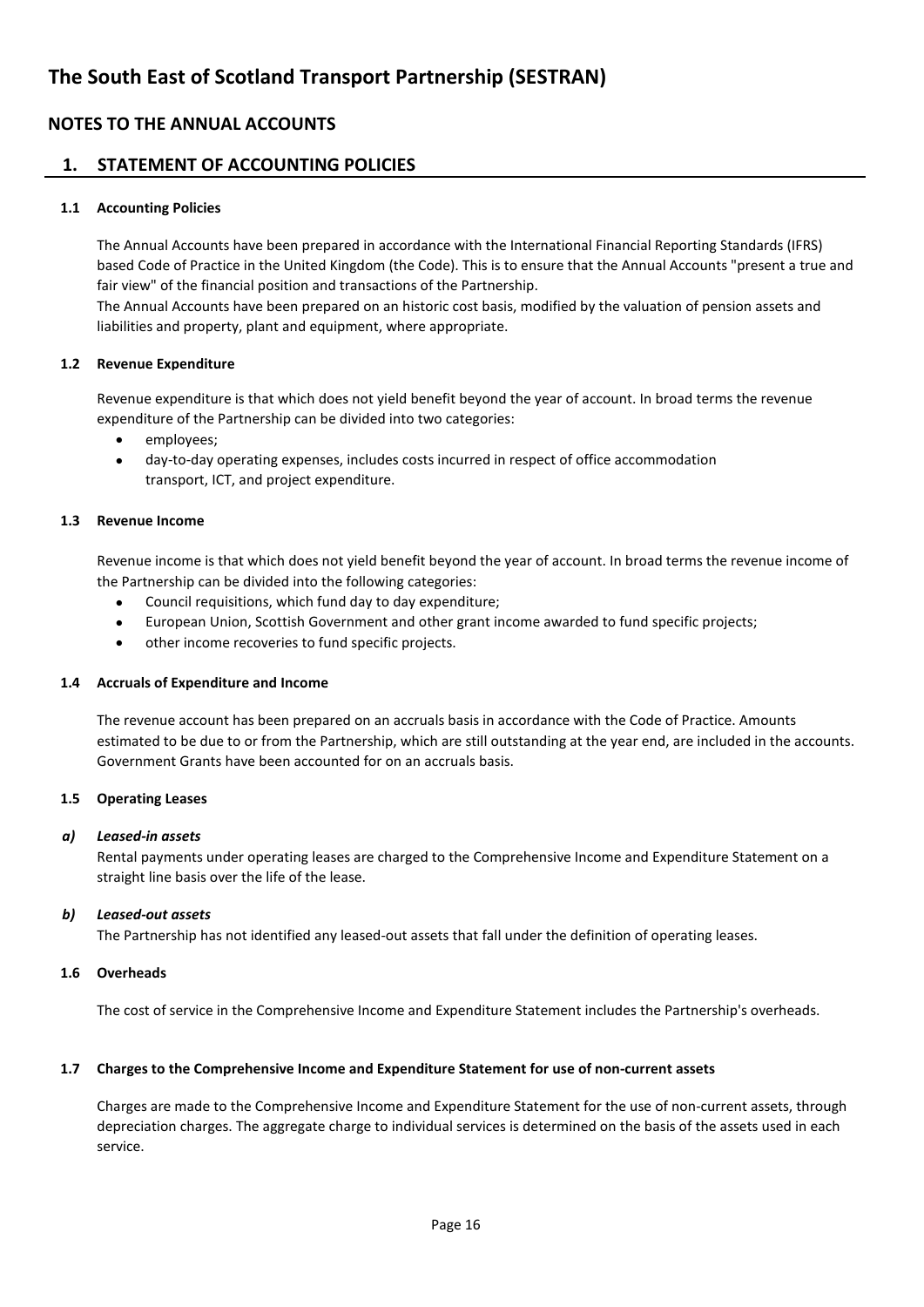### **1. STATEMENT OF ACCOUNTING POLICIES** *(continued)*

#### **1.8 Employee Benefits**

#### **Pensions**

The Partnership is an admitted body to the Local Government Pension Scheme (LGPS) which is administered by Lothian Pension Fund. The LGPS is a defined benefit statutory scheme, administered in accordance with the Local Government Pension Scheme (Scotland) Regulations 1998, as amended.

The Annual Accounts have been prepared including pension costs, as determined under International Accounting Standard 19 – Employee Benefits (IAS 19). The cost of service in the Comprehensive Income and Expenditure Statement includes expenditure equivalent to the amount of retirement benefits the Partnership has committed to during the year. Pensions interest cost and the expected return on pension assets have been included in the "Surplus or Deficit on the Provision of Services" within the Comprehensive Income and Expenditure Statement.

The pension costs charged to the Comprehensive Income and Expenditure Statement in respect of employees are not equal to contributions paid to the funded scheme for employees. The amount by which pension costs under IAS19 are different from the contributions due under the pension scheme regulations are disclosed in the Movement in Reserves Statement for the General Fund.

Pension assets have been valued at bid value (purchase price), as required under IAS19. Under pension regulations, contribution rates are set to meet 100% of the overall liabilities of the Fund.

#### **Accruals of Holiday Leave**

Cost of service includes a charge for annual leave to which employees are entitled, but have not taken as at the Balance Sheet date. The Partnership is not required to raise requisitions on constituent councils to cover the cost of accrued annual leave. These costs are therefore replaced by revenue provision in the Movement in Reserves Statement for the General Fund balance by way of an adjusting transaction with the Accumulated Absence Account.

#### **1.9 Non Current Assets**

#### **Property, Plant and Equipment**

Property, Plant and Equipment is categorised into the following classes:

- Vehicles, plant and equipment;
- Assets under construction;

#### **Recognition:**

• Expenditure on the acquisition, creation or enhancement of Property, Plant and Equipment has been capitalised on an accruals basis;

#### **Depreciation:**

- Depreciation is provided on all Property, Plant and Equipment;
- The Partnership provides depreciation on its Property, Plant and Equipment from the month when it comes into use. Thereafter depreciation is provided on a straight line basis over the expected life of the asset. No depreciation is provided on Assets Under Construction.

#### **Measurement:**

Property, Plant and Equipment are included in the Balance Sheet at the lower of net current replacement cost or net realisable value in existing use, net of depreciation.

#### **1.10 Government Grants and Other Contributions**

#### ● **Revenue**

Revenue grants and other contributions have been included in the financial statements on an accruals basis. Where such funds remain unapplied at the Balance Sheet date, but approval has been given to carry these funds forward to the next financial year, the funds have been accrued.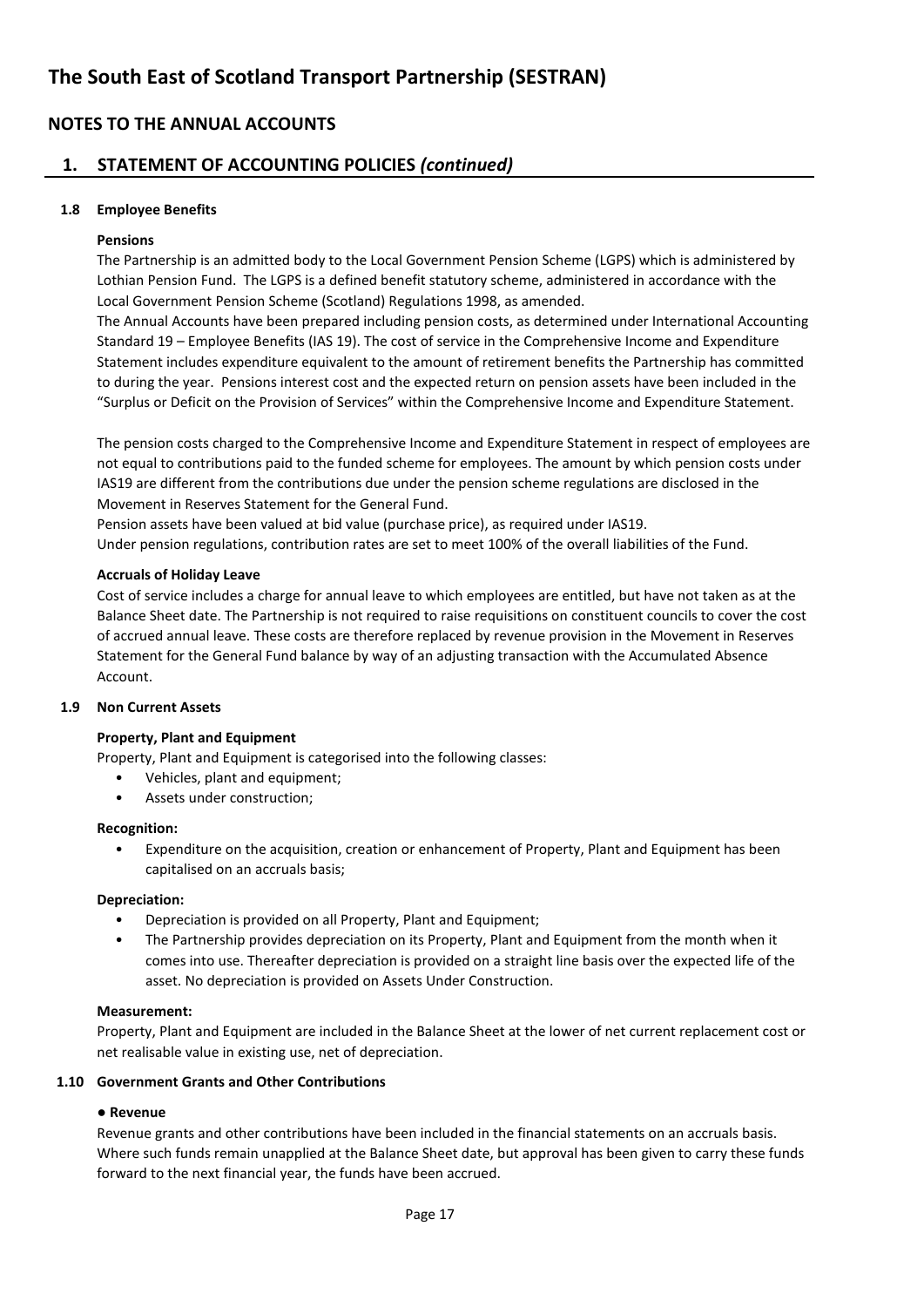### **1. STATEMENT OF ACCOUNTING POLICIES** *(continued)*

#### **1.1 Government Grants and Other Contributions** *(continued)*

#### ● **Capital**

Capital grants and contributions are recognised in the Comprehensive Income and Expenditure Statement, except to the extent there are conditions attached to them that have not been met.

Where there are no conditions attached to capital grants and contributions, these funds are a reconciling item in the Movement in Reserves Statement by way of an adjusting transaction with the capital adjustment account where expenditure has been incurred and the unapplied capital grants account, where expenditure has not been incurred.

Where there are outstanding conditions attached to capital grants and contributions that have not been met by the Balance Sheet date, the grant or the contribution will be recognised as part of capital grants in advance. Once the condition has been met, the grant or contribution will be transferred from capital grants received in advance and recognised as income in the Comprehensive Income and Expenditure Statement.

#### **1.11 Provisions**

Provisions are made for liabilities of uncertain timing or amount that have been incurred.

The value of provisions is based upon the Partnership's obligations arising from past events, the probability that a transfer of economic benefit will take place, and a reasonable estimate of the obligation.

#### **1.12 Reserves**

Reserves held on the Balance Sheet are classified as either usable or unusable. Unusable reserves cannot be applied to fund expenditure. The Transport Scotland (2019) Act permits the Partnership to operate a usable reserve. In March 2020 a Reserves Policy was approved, permitting the Partnership to hold a general reserve with a minimum value of 5% of annual Core budget. Balances held in excess of 5% require to be reviewed annually in-line with risk/identified commitments. The Partnership also operates a General Fund reserve to manage slippage on approved Project budget delivery.

The Partnership operates the following unusable reserves:

#### *a) Pension Reserve*

The Partnership operates a Pensions Reserve Fund under the terms of the Local Government Pension Reserve Fund (Scotland) Regulations 2003. The Pension Reserve represents the net monies which the Partnership requires to meet its net pension liability as calculated under IAS 19, Employee Benefits;

#### *b) Capital Adjustment Account*

The Capital Adjustment Account represents movement in the funding of assets arising either from capital resources such as capital receipts, or capital funded directly from revenue contributions;

#### *c)* **Accumulated Absences Account**

This represents the net monies which the Partnership requires to meet its short-term compensated absences for employees under IAS19.

#### **1.13 Financial Instruments**

#### *Financial Assets*

Loans and receivables are initially measured at fair value and carried at their amortised cost. Annual credits to the Comprehensive Income and Expenditure Statement for interest receivable are based on the carrying amount of the asset multiplied by the effective rate of interest for the instrument.

Surplus funds held on behalf of the Partnership are managed by the City of Edinburgh Council under a formal management agreement in a pooled investment arrangement.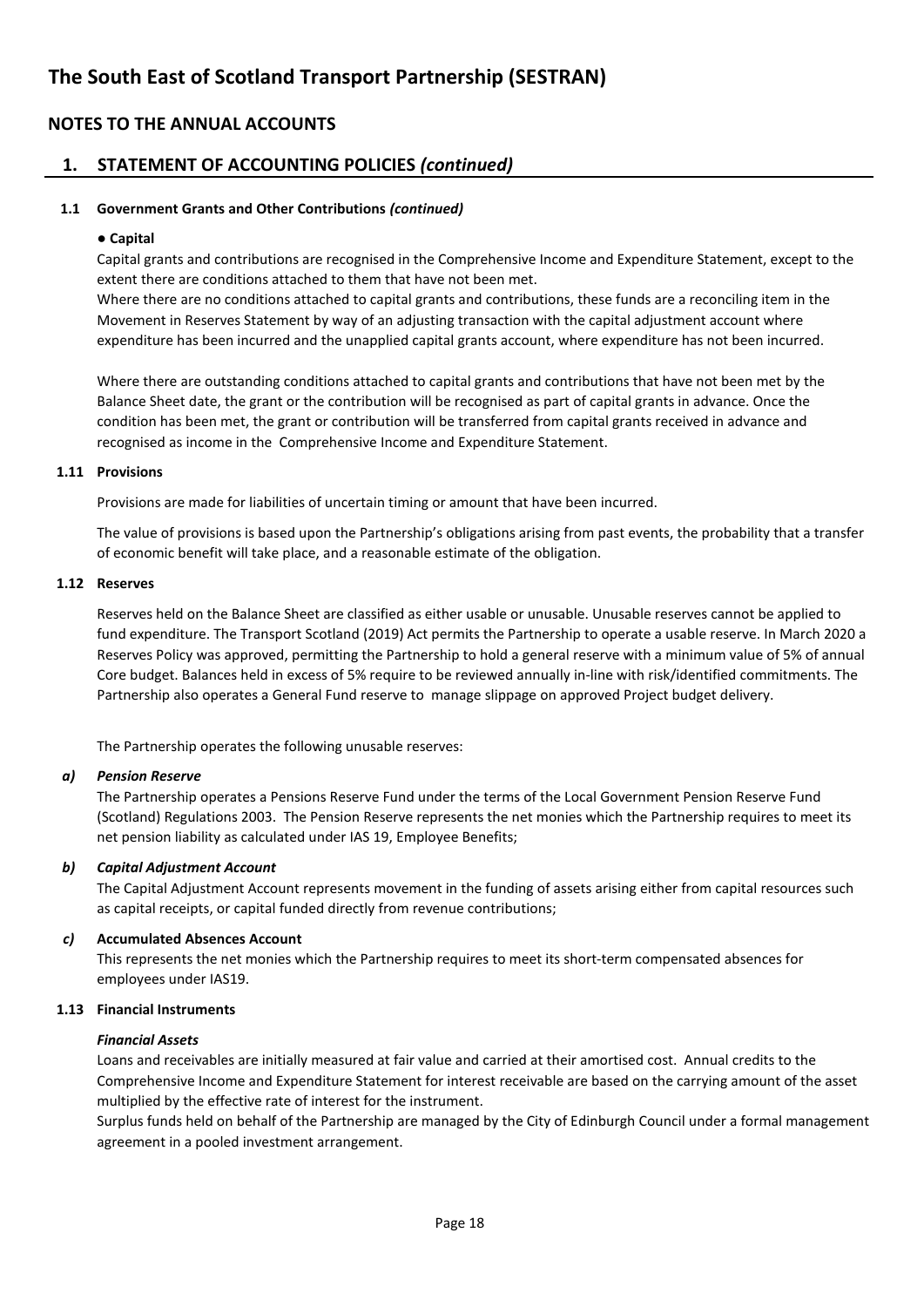### **1. STATEMENT OF ACCOUNTING POLICIES** *(continued)*

#### **1.14 Cash and Cash Equivalents**

Cash and cash equivalents include:

• Credit and debit funds held in banks

#### **1.15 Contingent Liabilities**

A contingent liability arises where an event has taken place that gives the Partnership a possible obligation whose existence will only be confirmed by the occurrence or otherwise of uncertain future events not wholly within the control of the Partnership.

Contingent liabilities are not recognised in the Balance Sheet but disclosed in a note to the accounts.

#### **1.16 Value Added Tax**

VAT payable is included as an expense only to the extent that it is not recoverable from Her Majesty's Revenue and Customs.

#### **1.17 Events After the Reporting Period**

Events after the reporting period are those events, both favourable and unfavourable, that occur between the end of the reporting period and the date when the Annual Accounts are authorised for issue.

Two types of events can be identified:

i) those that provide evidence of conditions that existed at the end of the reporting period - the Annual Accounts are adjusted to reflect such events;

ii) those that are indicative of conditions that arose after the reporting period - the Annual Accounts are not adjusted to reflect such events, but where a category of events would have a material effect, disclosure is made in the notes of the nature of the events and their estimated financial effect.

Events taking place after the date of authorisation for issue are not reflected in the Annual Accounts.

#### **1.18 Short Term Debtors and Short Term Creditors**

The revenue transactions of the Partnership are recorded on an accruals basis which means that amounts due to or from the Partnership, but still outstanding at the year end, are included in the accounts. Where there was insufficient information available to provide actual figures, estimates have been included.

#### **1.19 Changes in Accounting Policies and Estimates and Errors**

Changes in accounting policies are only made when required by proper accounting practices or the change provides more reliable or relevant information about the effect of transactions, other events and conditions on the Partnership's financial position or performance.

Changes in accounting estimates are accounted for prospectively; i.e. in the current and future years affected by the change.

Material errors discovered in prior period figures are corrected retrospectively by amending opening balances and comparative amounts for the prior period.

#### **1.20 Going Concern**

It is considered appropriate to adopt a going concern basis for the preparation of the Annual Accounts, given ongoing Regional Transport Partnership grant funding provided by Scottish Ministers under Section 70 of the Transport (Scotland) Act 2001 and constituent councils obligation to meet the net expenses of the Partnership under Section 3 of the Transport (Scotland) Act 2005.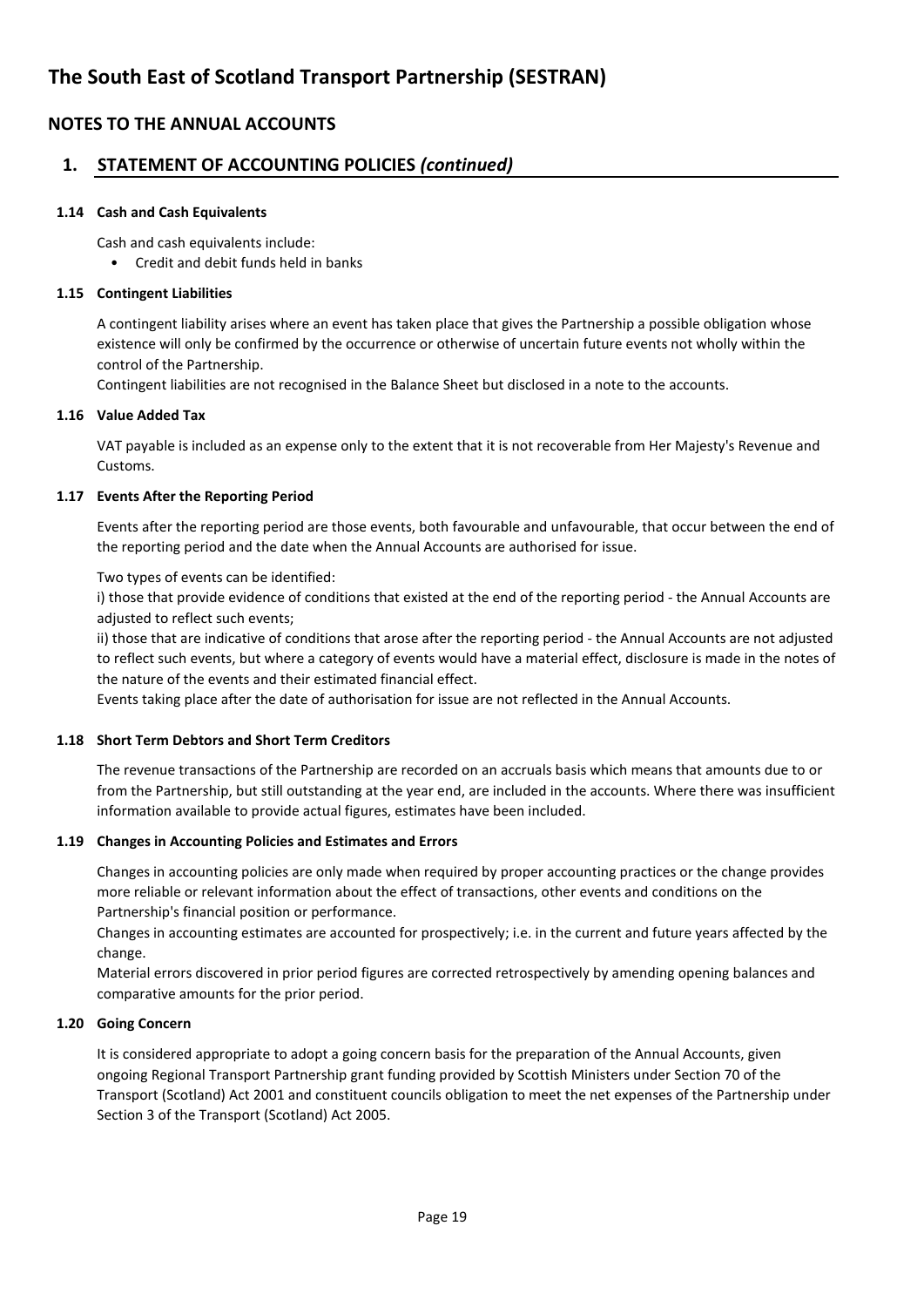### **2. EXPENDITURE AND FUNDING ANALYSIS**

The Expenditure and Funding Analysis shows how annual expenditure is used and funded from resources by the Partnership in comparison with those resources consumed or earned by the Partnership in accordance with general accounting practice. It also shows how this expenditure is allocated for decision making purposes between service areas. Income and expenditure accounted for under generally accepted accounting practices is presented more fully in the Comprehensive Income and Expenditure Statement (CIES) (see page 13).

| <b>Expenditure and Funding Analysis</b>           |                        |                    |                    |
|---------------------------------------------------|------------------------|--------------------|--------------------|
|                                                   | <b>Net Expenditure</b> | <b>Adjustments</b> | <b>Net</b>         |
|                                                   | Chargeable to the      |                    | <b>Expenditure</b> |
|                                                   | <b>General Fund</b>    |                    | in the CIES        |
| 2021/22                                           | £'000                  | £'000              | £'000              |
| Core                                              | 588                    | 162                | 750                |
| Projects                                          | 356                    | 0                  | 356                |
| <b>Net Cost of Services</b>                       | 944                    | 162                | 1,106              |
| <b>Other Income and Expenditure</b>               |                        |                    |                    |
| Government grant                                  | (782)                  | 0                  | (782)              |
| Constituent council requisitions                  | (190)                  | 0                  | (190)              |
| <b>Interest Received</b>                          | 0                      | 0                  | 0                  |
| Net pension interest cost                         | $\pmb{0}$              | 21                 | 21                 |
| (Surplus) or deficit on the provision of services | (28)                   | 183                | 155                |
|                                                   | <b>Net Expenditure</b> | <b>Adjustments</b> | <b>Net</b>         |
|                                                   | Chargeable to the      |                    | <b>Expenditure</b> |
|                                                   | <b>General Fund</b>    |                    | in the CIES        |
| <b>Re-stated</b>                                  |                        |                    |                    |
| 2020/21                                           | £'000                  | £'000              | £'000              |
| Core                                              | 563                    | 115                | 678                |
| Projects                                          | 463                    | (67)               | 396                |
| <b>Net Cost of Services</b>                       | 1,026                  | 48                 | 1,074              |
| <b>Other Income and Expenditure</b>               |                        |                    |                    |
| Government grant                                  | (782)                  | 0                  | (782)              |
| Constituent council requisitions                  | (190)                  | 0                  | (190)              |
| <b>Interest Received</b>                          | 0                      | 0                  | 0                  |
| Net pension interest cost                         | 0                      | 15                 | 15                 |
| (Surplus) or deficit on the provision of services | 54                     | 63                 | 117                |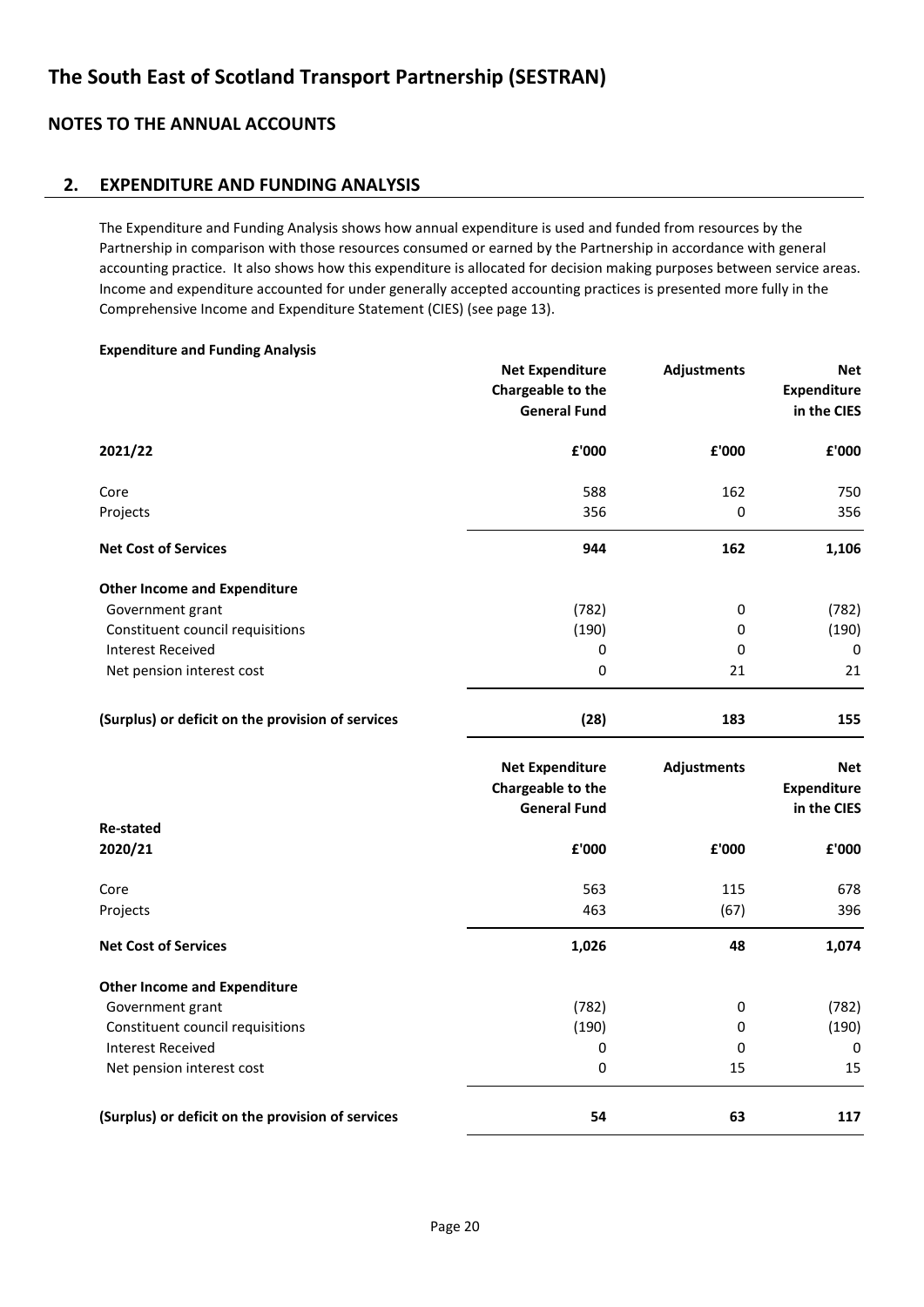### **2. EXPENDITURE AND FUNDING ANALYSIS** *(continued)*

#### **Expenditure and Funding Analysis** *(continued)*

**2.1 Adjustments from the General Fund to arrive at the Comprehensive Income and Expenditure Statement amounts:**

|                                                   | <b>Adjusts. For</b><br>Capital | Net Change for<br><b>Pensions</b> | <b>Differences</b> | <b>Other Total Statutory</b><br>Adjusts. |
|---------------------------------------------------|--------------------------------|-----------------------------------|--------------------|------------------------------------------|
| 2021/22                                           | <b>Purposes</b><br>£'000       | Adjusts.<br>£'000                 | £'000              | £'000                                    |
| Core                                              | 84                             | 78                                | 0                  | 162                                      |
| Projects                                          | 0                              | 0                                 | 0                  | 0                                        |
| <b>Net Cost of Services</b>                       | 84                             | 78                                | 0                  | 162                                      |
| <b>Other Income and Expenditure</b>               |                                |                                   |                    |                                          |
| Net pension interest cost                         | 0                              | 21                                | 0                  | 21                                       |
| (Surplus) or deficit on the provision of services | 84                             | 99                                | 0                  | 183                                      |

| <b>Re-stated</b><br>2020/21                                      | <b>Adjusts. For</b><br>Capital<br><b>Purposes</b><br>£'000 | <b>Net Change for</b><br><b>Pensions</b><br>Adjusts.<br>£'000 | <b>Differences</b><br>£'000 | <b>Other Total Statutory</b><br>Adjusts.<br>£'000 |
|------------------------------------------------------------------|------------------------------------------------------------|---------------------------------------------------------------|-----------------------------|---------------------------------------------------|
| Core<br>Projects                                                 | 119<br>(67)                                                | (9)<br>0                                                      | 5<br>0                      | 115<br>(67)                                       |
| <b>Net Cost of Services</b>                                      | 52                                                         | (9)                                                           | 5                           | 48                                                |
| <b>Other Income and Expenditure</b><br>Net pension interest cost | 0                                                          | 15                                                            | 0                           | 15                                                |
| (Surplus) or deficit on the provision of services                | 52                                                         | 6                                                             | 5                           | 63                                                |

**•** Adjustments for capital purposes include the removal of depreciation and impairment costs, and the inclusion of capital funded from current revenue.

**•** Net changes for pensions adjustment relates to the adjustment made for the removal of IAS19 Employee Benefits pension related expenditure and income with the pension contributions.

**•** Other differences relate to the reversal of the value of entitlement to accrued leave.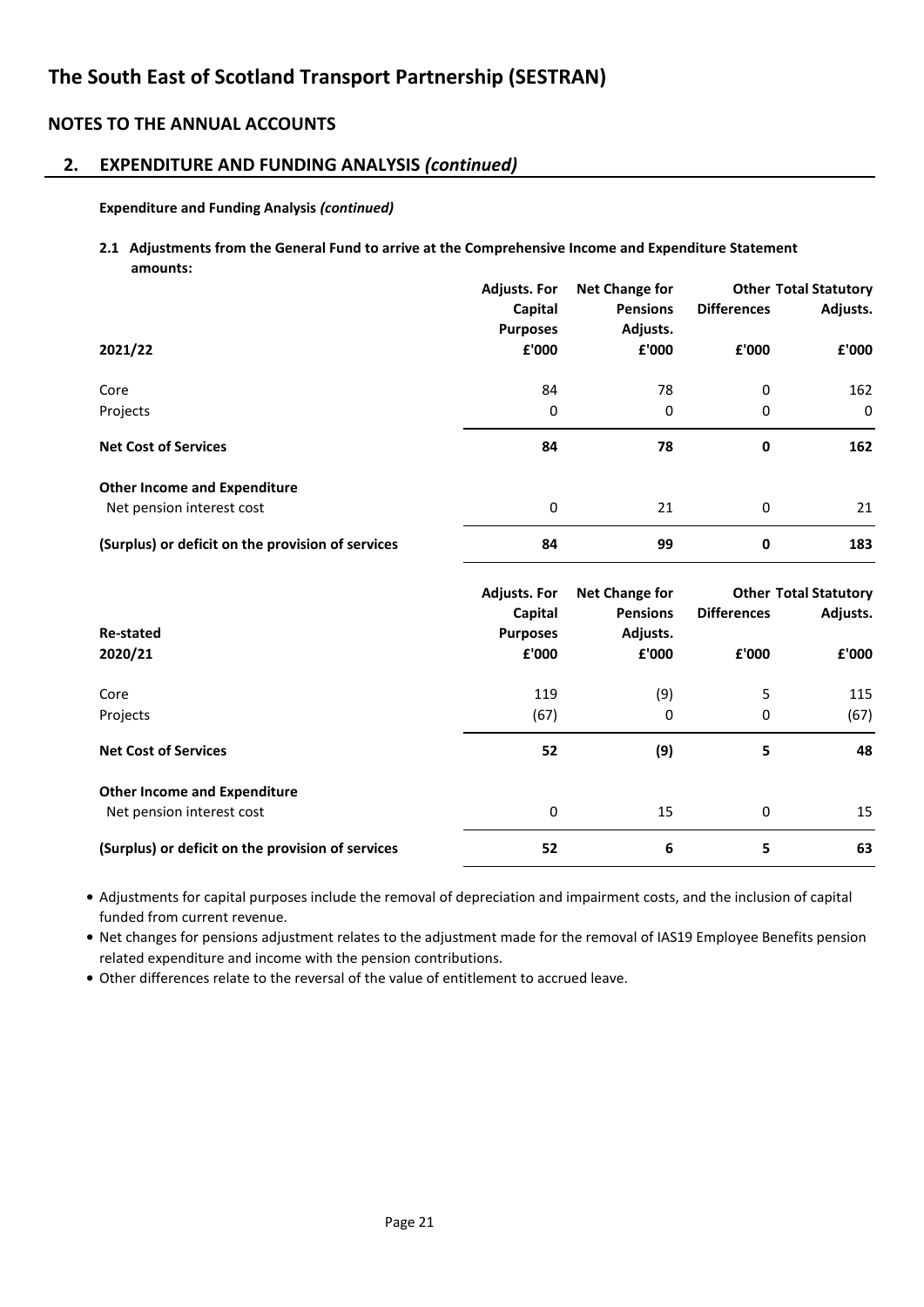# **2. EXPENDITURE AND FUNDING ANALYSIS** *(continued)*

| 2.2 Segmental Analysis of Income included in Expenditure and Funding Analysis |             |                 |              |  |  |
|-------------------------------------------------------------------------------|-------------|-----------------|--------------|--|--|
|                                                                               | Core        | <b>Projects</b> | <b>Total</b> |  |  |
| 2021/22                                                                       | £'000       | £'000           | £'000        |  |  |
| <b>Expenditure</b>                                                            |             |                 |              |  |  |
| Employee expenses                                                             | 403         | $\Omega$        | 403          |  |  |
| Other service expenses                                                        | 185         | 1,551           | 1,736        |  |  |
| <b>Total Expenditure</b>                                                      | 588         | 1,551           | 2,139        |  |  |
| Income                                                                        |             |                 |              |  |  |
| Government grants and other contributions                                     | $\mathbf 0$ | (1, 195)        | (1, 195)     |  |  |
| <b>Total Income</b>                                                           | $\mathbf 0$ | (1, 195)        | (1, 195)     |  |  |
| <b>Net Cost of Services</b>                                                   | 588         | 356             | 944          |  |  |
|                                                                               | Core        | <b>Projects</b> | <b>Total</b> |  |  |
| <b>Re-stated 2020/21</b>                                                      | £'000       | £'000           | £'000        |  |  |
| <b>Expenditure</b>                                                            |             |                 |              |  |  |
| Employee expenses                                                             | 389         | 0               | 389          |  |  |
| Other service expenses                                                        | 180         | 924             | 1,104        |  |  |
| <b>Total Expenditure</b>                                                      | 569         | 924             | 1,493        |  |  |
| Income                                                                        |             |                 |              |  |  |
| Government grants and other contributions                                     | (6)         | (461)           | (467)        |  |  |
| <b>Total Income</b>                                                           | (6)         | (461)           | (467)        |  |  |
| <b>Net Cost of Services</b>                                                   | 563         | 463             | 1,026        |  |  |

#### **2.3 Expenditure and Income Analysed by Nature**

The Partnership's expenditure and income, as set out within the Comprehensive Income and Expenditure Statement is analysed as follows:

|                                                   |                       | Re-stated |
|---------------------------------------------------|-----------------------|-----------|
|                                                   | 31st March 31st March |           |
|                                                   | 2022                  | 2021      |
| <b>Expenditure</b>                                | £'000                 | £'000     |
| Employee expenses                                 | 481                   | 384       |
| Other service expenses                            | 1,726                 | 1,037     |
| Depreciation, amortisation and impairment         | 94                    | 119       |
| Interest payments                                 | 71                    | 65        |
| <b>Total Expenditure</b>                          | 2,372                 | 1,605     |
| <b>Income</b>                                     |                       |           |
| Fees, charges and other service income            | 0                     | (5)       |
| Interest and investment income                    | (50)                  | (50)      |
| Income from constituent councils                  | (190)                 | (190)     |
| Government grants and other contributions         | (1,977)               | (1,243)   |
| <b>Total Income</b>                               | (2,217)               | (1,488)   |
| (Surplus) or Deficit on the Provision of Services | 155                   | 117       |
| $\sim$ $\sim$                                     |                       |           |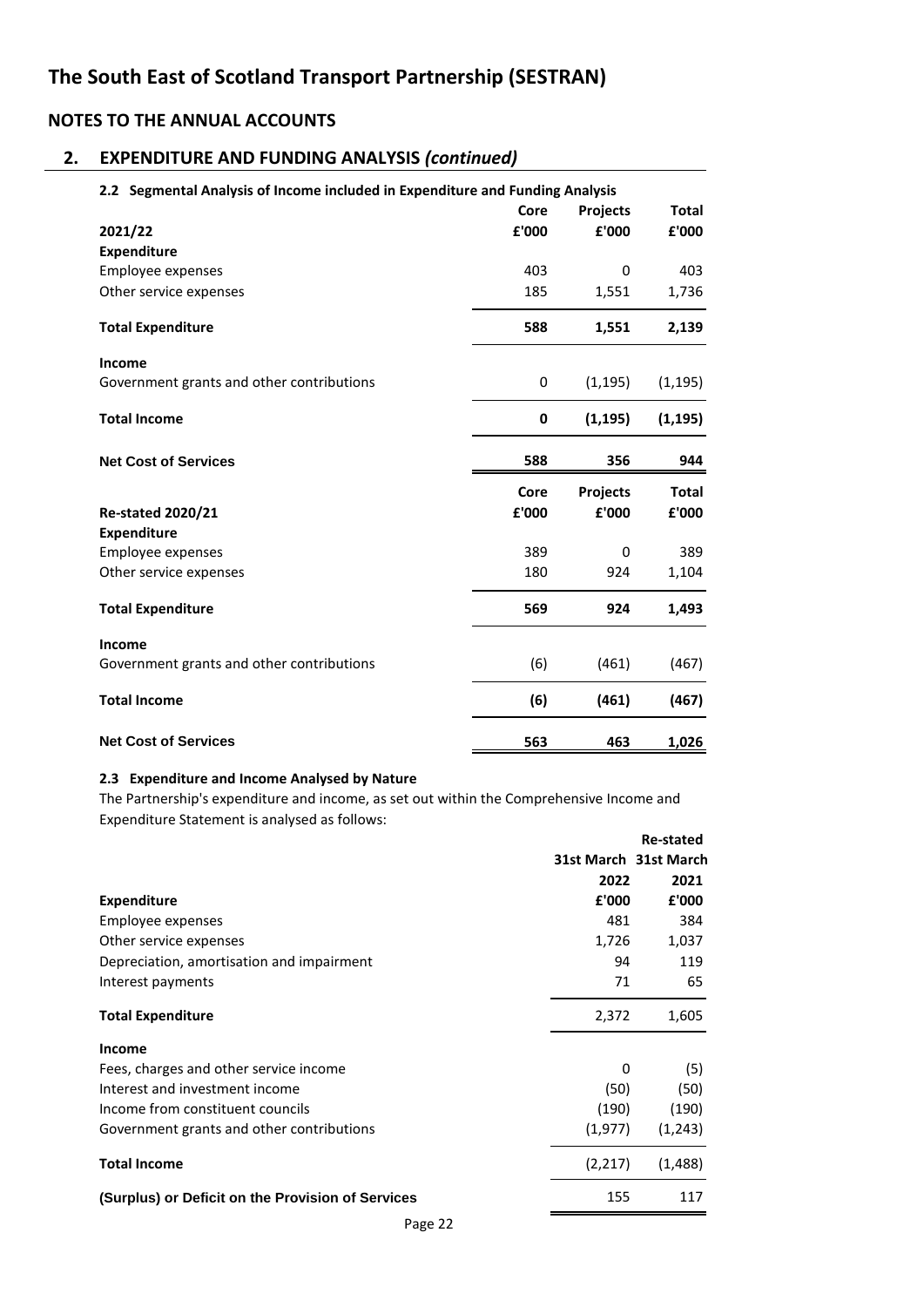# **3. ACCOUNTING STANDARDS THAT HAVE BEEN ISSUED BUT NOT YET ADOPTED**

The Code requires the disclosure of information relating to the impact of an accounting change that will be required by a new standard that has been issued but not yet adopted. This applies to the adoption of the following new or amended standards within the 2021/22 Code. For 2021/22 the following accounting policy changes that need to be reported relate to annual improvements to IFRS Standards 2018–2020. The annual IFRS improvement programme notes four changed standards:

- IFRS 1 (First-time adoption) amendment relates to foreign operations of acquired subsidiaries transitioning to IFRS;
- IAS 37 (Onerous contracts) clarifies the intention of the standard;
- IFRS 16 (Leases) amendment removes a misleading example that is not referenced in the Code material;
- IAS 41 (Agriculture) only expected to apply to local authorities in limited circumstances.

CIPFA/LASAAC does not envisage the changes having a significant effect on local authority financial statements.

• Property, Plant and Equipment: Proceeds before Intended Use (Amendments to IAS 16).

#### **4. CRITICAL JUDGEMENTS IN APPLYING ACCOUNTING POLICIES**

In applying the accounting policies set out in Note 1, the Partnership has had to make certain judgements about complex transactions or those involving uncertainty about future events. The critical judgements made in the Annual Accounts are:

- There is high degree of uncertainty about future levels of funding for local government. The Partnership has determined that this uncertainty is not yet sufficient to provide an indication that the Partnership's assets might be impaired as a result of a need to reduce service provision;
- Local Government Pension Scheme - Guaranteed minimum pension (GMP). The interim solution to avoid inequalities between men and women's benefits following the introduction of the Single State Pension in 2016 resulted in a recalculation of pension liabilities for the estimated impact of GMP indexation changes. The Partnership's actuary's understanding is that the further Lloyd's ruling is unlikely to have a significant impact on the pension obligations of a typical employer. As the historic individual member data required to assess an impact is not readily available, the Partnership's actuary has not made any allowance for this within the pension liability calculation;
- Local Government Pension Scheme (LGPS) - McCloud judgement. An allowance for the estimated impact of the McCloud judgement was included within the 31 March 2021 valuation position. The impact was calculated based on the eligibility criteria of being included within the proposed solution for the McCloud judgement (i.e. any active member who was a participant in the Fund as at 1 April 2012 will be given the greater of the final salary pension or CARE pension upon retirement). The McCloud allowance is therefore included in the 31 March 2022 pension liability;
- The Goodwin case judgement, in respect of deemed discrimination in spousal transfer on death of a member, may also result in the potential increasing of the pension liabilities. Whilst there is still uncertainty surrounding the potential remedy to the Goodwin judgement, the Partnership's actuary has undertaken analysis to understand the potential impact of implementing a solution to correct the past underpayment of spouses' benefits. The approximate impact of this is very small for a typical Fund (c 0.1- 0.2% of obligations). The Partnership's actuary does not believe there are sufficient grounds to apply an additional adjustment to account for this;
- The Walker and O'Brien court cases may impact on future LGPS benefits. The Partnership's actuary understands these are unlikely to be significant judgements in terms of impact on the pension obligations of a typical employer. As a result, and until further guidance is released from the relevant governing bodies in the LGPS, no allowance has been made for the potential remedies for these judgements.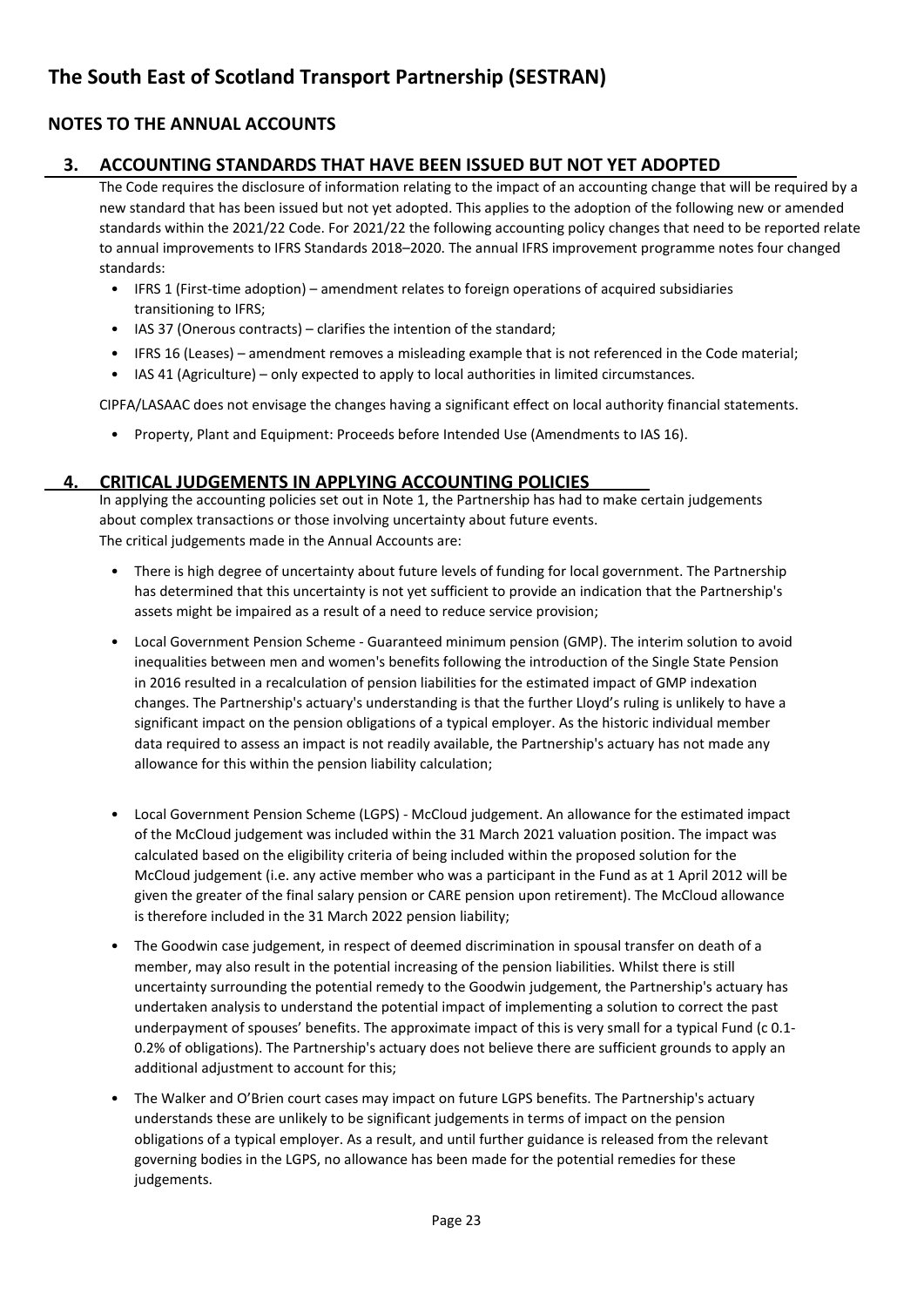# **5. ASSUMPTIONS MADE ABOUT THE FUTURE AND OTHER MAJOR SOURCES OF ESTIMATION UNCERTAINTY**

The Annual Accounts contains estimated figures that are based on assumptions made by the Partnership about the future or events that are otherwise uncertain. Estimates are made taking into account historical experience, current trends and other relevant factors. However, because balances cannot be determined with certainty, actual results could be materially different from the assumptions and estimates.

The items in the Partnership's Balance Sheet at 31 March 2022 for which there is a significant risk of material adjustment in the forthcoming financial year are:

#### **5.1 Pension Liabilities**

#### *Uncertainties*

Estimation of the net liability to pay pensions depends on a number of complex judgements relating to the discount rate used, the rate at which salaries are projected to increase, changes in retirement ages, mortality rates and expected returns on pension fund assets. A firm of consulting actuaries is engaged to provide the Partnership with expert advice about the assumptions to be applied.

#### *Effect if Actual Result Differs from Assumptions*

Formal actuarial valuations are carried out every three years, where each employer's assets and liabilities are calculated on a detailed basis, using individual member data for cash contribution setting purposes. For LGPS Funds, asset investment returns have been greater than expected compared to last year's accounting date assumption. The net discount rate assumption has increased by more than the increase in the CPI assumption, which has resulted in a gain on the balance sheet position. For a medium duration LGPS employer, this could be of the order of 6-8% of obligations. Using more up-to-date longevity assumption has also led to a small gain on the obligations.

Under accounting guidance, employers are expected to disclose the sensitivity of the valuation to key assumptions.The following table shows the sensitivity of the results to the changes in the assumptions used to measure the scheme liabilities, including approximate percentage changes and monetary values:

|                                            | Approximate % increase to  | Approximate monetary |
|--------------------------------------------|----------------------------|----------------------|
|                                            | Defined Benefit Obligation | amount (£000)        |
| 0.1% decrease in Real Discount Rate        | 2%                         | 76                   |
| 1 year increase in member life expectancy  | 4%                         | 136                  |
| 0.1% increase in the Salary Increase Rate  | 0%                         | 2                    |
| 0.1% increase in the Pension Increase Rate | 2%                         | 73                   |

### **6. EVENTS AFTER THE BALANCE SHEET DATE**

The Unaudited Annual Accounts were authorised for issue on 10th June 2022. Events taking place after this date are not reflected in the financial statements or notes. Where events taking place before this date provide information about conditions existing at 31st March 2022, the figures in the financial statements and notes have been adjusted in all material respects to reflect the impact of this information.

There were no events which took place after 31st March 2022 which would materially affect the 2021/22 Annual Accounts.

Following the Scottish Local Government Elections on 5th May 2022, Constituent Councils have progressed appointment of their membership to the Partnership. The first meeting of the new Partnership Board is due to take place on 17th June 2022.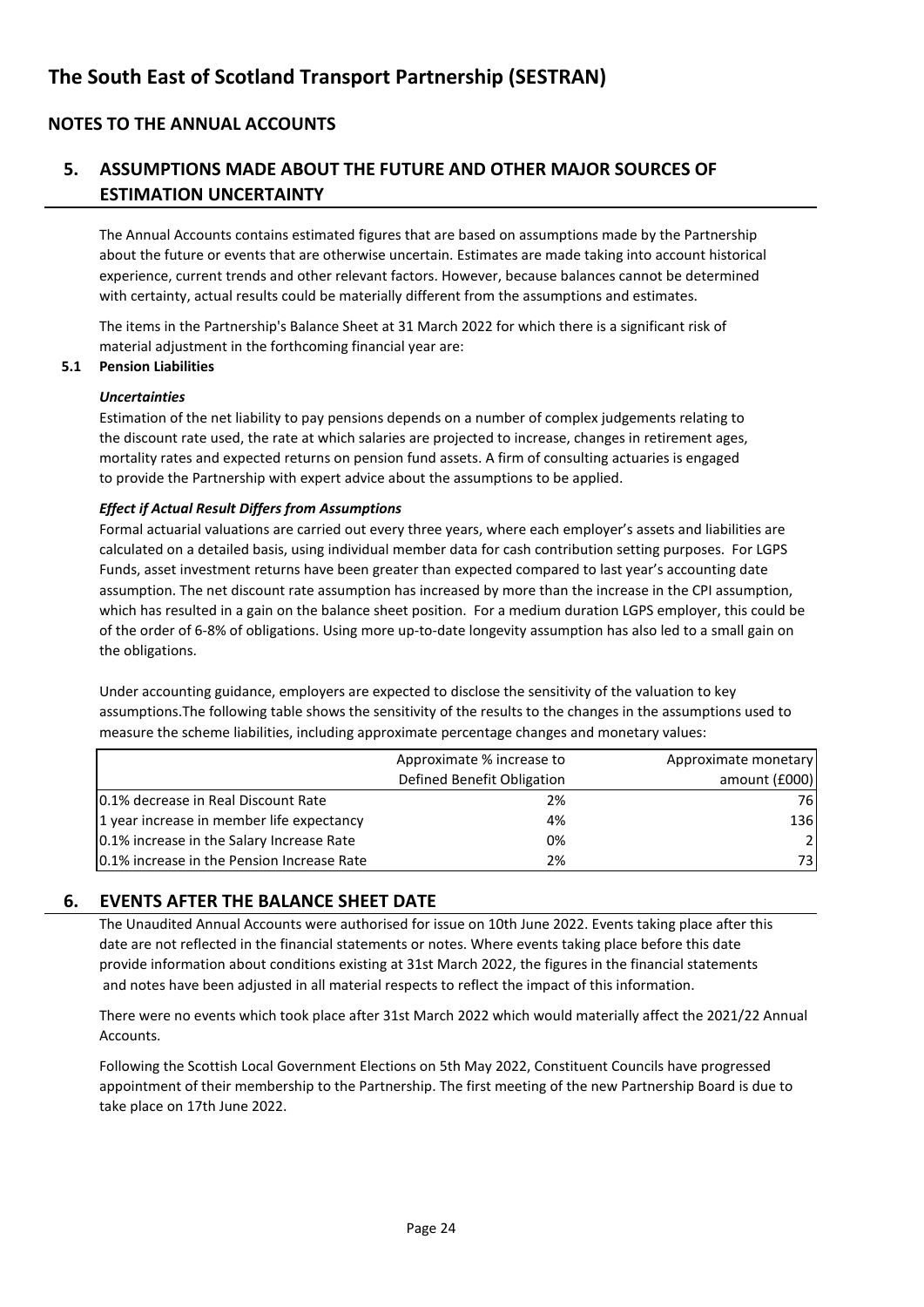### **7. ADJUSTMENTS BETWEEN ACCOUNTING BASIS AND FUNDING BASIS UNDER REGULATIONS**

This note details the adjustments that are made to the total Comprehensive Income and Expenditure Statement recognised by the Partnership in the year in accordance with proper accounting practice to the resources that are specified by statutory provisions as being available to the Partnership to meet future capital and revenue expenditure.

| <b>Usable Reserves</b> | <b>Unusable Reserves</b> |                    |                |                 |
|------------------------|--------------------------|--------------------|----------------|-----------------|
| <b>General Fund</b>    | <b>Capital</b>           | <b>Accumulated</b> | <b>Pension</b> | <b>Movement</b> |
| <b>Balance</b>         | Adjustment               | <b>Absence</b>     | <b>Reserve</b> | in Unusable     |
|                        | <b>Account</b>           | <b>Account</b>     |                | <b>Reserve</b>  |
| £'000                  | £'000                    | £'000              | £'000          | £'000           |
|                        |                          |                    |                |                 |
|                        |                          |                    |                |                 |
|                        |                          |                    |                |                 |
|                        |                          |                    |                |                 |
|                        |                          |                    |                |                 |
| 94                     | (94)                     |                    |                | (94)            |
|                        |                          |                    |                |                 |
|                        |                          |                    |                |                 |
|                        |                          |                    |                |                 |
|                        |                          |                    |                |                 |
| 10                     |                          |                    |                | (10)            |
|                        |                          |                    |                |                 |
|                        |                          |                    |                |                 |
|                        |                          |                    |                |                 |
| 207                    |                          |                    | (207)          | (207)           |
|                        |                          |                    |                |                 |
|                        |                          |                    |                |                 |
| (129)                  |                          |                    |                | 129             |
|                        |                          |                    |                |                 |
|                        |                          |                    |                |                 |
|                        |                          |                    |                |                 |
| 0                      |                          | 0                  |                | $\pmb{0}$       |
|                        |                          |                    |                |                 |
|                        |                          |                    |                |                 |
|                        |                          |                    |                |                 |
|                        |                          |                    |                |                 |
|                        |                          |                    |                |                 |
|                        |                          |                    |                | (182)           |
|                        | 182                      | (10)               | (104)<br>0     | 129<br>(78)     |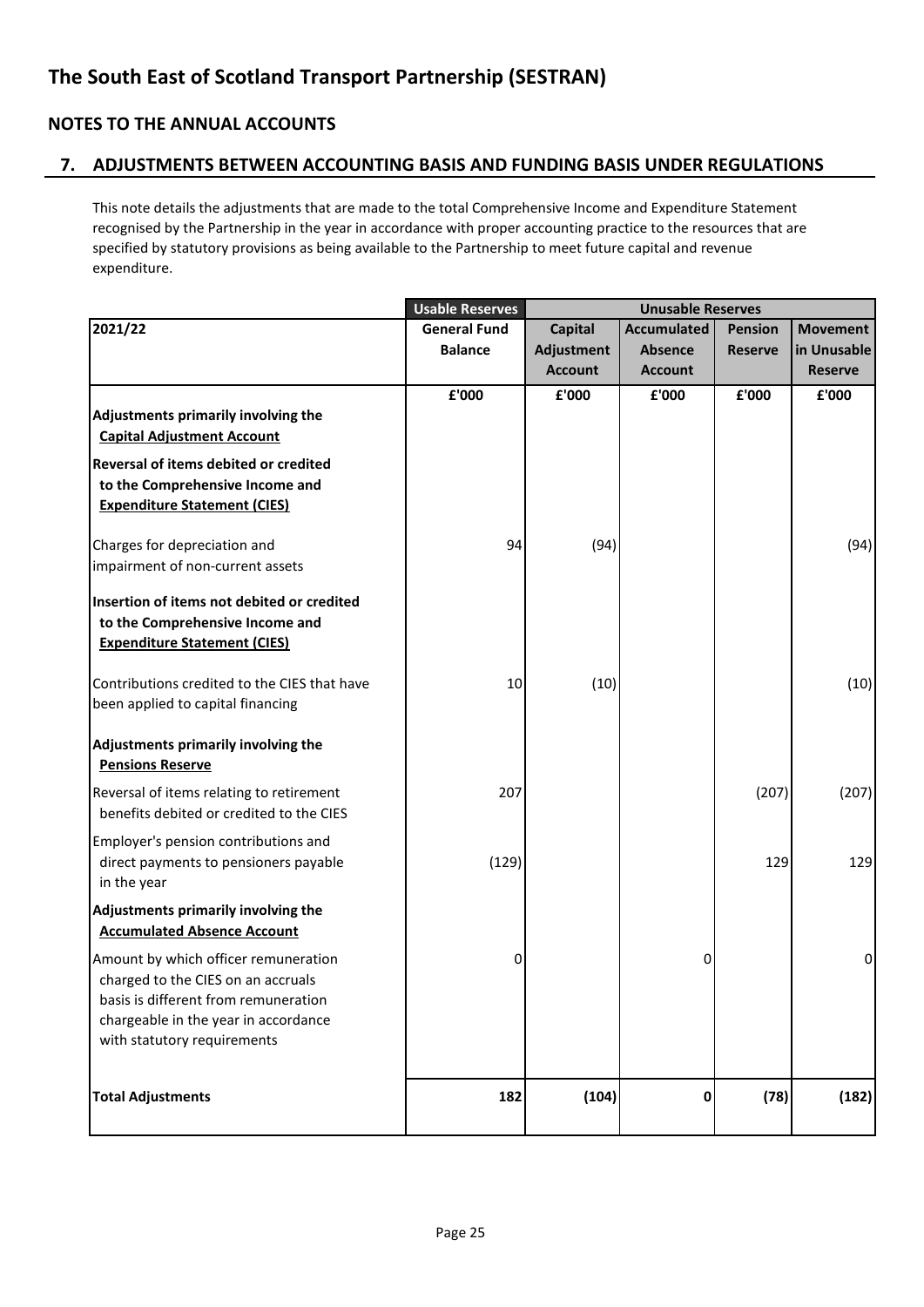# **NOTES TO THE ANNUAL ACCOUNTS**

# **7. ADJUSTMENTS BETWEEN ACCOUNTING BASIS AND FUNDING BASIS UNDER REGULATIONS**  *(continued)*

This note details the adjustments that are made to the total Comprehensive Income and Expenditure Statement recognised by the Partnership in the year in accordance with proper accounting practice to the resources that are specified by statutory provisions as being available to the Partnership to meet future capital and revenue expenditure.

| <b>Re-stated</b>                             | <b>Usable Reserves</b> |                   | <b>Unusable Reserves</b> |                |                    |
|----------------------------------------------|------------------------|-------------------|--------------------------|----------------|--------------------|
| 2020/21                                      | <b>General Fund</b>    | <b>Capital</b>    | <b>Accumulated</b>       | <b>Pension</b> | <b>Movement in</b> |
|                                              | <b>Balance</b>         | <b>Adjustment</b> | <b>Absence</b>           | <b>Reserve</b> | <b>Unusable</b>    |
|                                              |                        | <b>Account</b>    | <b>Account</b>           |                | <b>Reserve</b>     |
|                                              | £'000                  | £'000             | £'000                    | £'000          | £'000              |
| Adjustments primarily involving the          |                        |                   |                          |                |                    |
| <b>Capital Adjustment Account</b>            |                        |                   |                          |                |                    |
| <b>Reversal of items debited or credited</b> |                        |                   |                          |                |                    |
| to the Comprehensive Income and              |                        |                   |                          |                |                    |
| <b>Expenditure Statement (CIES)</b>          |                        |                   |                          |                |                    |
| Charges for depreciation and                 | 119                    | (119)             |                          |                | (119)              |
| impairment of non-current assets             |                        |                   |                          |                |                    |
| Insertion of items not debited or credited   |                        |                   |                          |                |                    |
| to the Comprehensive Income and              |                        |                   |                          |                |                    |
| <b>Expenditure Statement (CIES)</b>          |                        |                   |                          |                |                    |
| Contributions credited to the CIES that have | (67)                   | 67                |                          |                | 67                 |
| been applied to capital financing            |                        |                   |                          |                |                    |
|                                              |                        |                   |                          |                |                    |
| Adjustments primarily involving the          |                        |                   |                          |                |                    |
| <b>Pensions Reserve</b>                      |                        |                   |                          |                |                    |
| Reversal of items relating to retirement     | 136                    |                   |                          | (136)          | (136)              |
| benefits debited or credited to the CIES     |                        |                   |                          |                |                    |
| Employer's pension contributions and         |                        |                   |                          |                |                    |
| direct payments to pensioners payable        | (130)                  |                   |                          | 130            | 130                |
| in the year                                  |                        |                   |                          |                |                    |
| Adjustments primarily involving the          |                        |                   |                          |                |                    |
| <b>Accumulated Absence Account</b>           |                        |                   |                          |                |                    |
| Amount by which officer remuneration         | 4                      |                   | (4)                      |                | (4)                |
| charged to the CIES on an accruals           |                        |                   |                          |                |                    |
| basis is different from remuneration         |                        |                   |                          |                |                    |
| chargeable in the year in accordance         |                        |                   |                          |                |                    |
| with statutory requirements                  |                        |                   |                          |                |                    |
|                                              |                        |                   |                          |                |                    |
| <b>Total Adjustments</b>                     | 62                     | (52)              | (4)                      | (6)            | (62)               |
|                                              |                        |                   |                          |                |                    |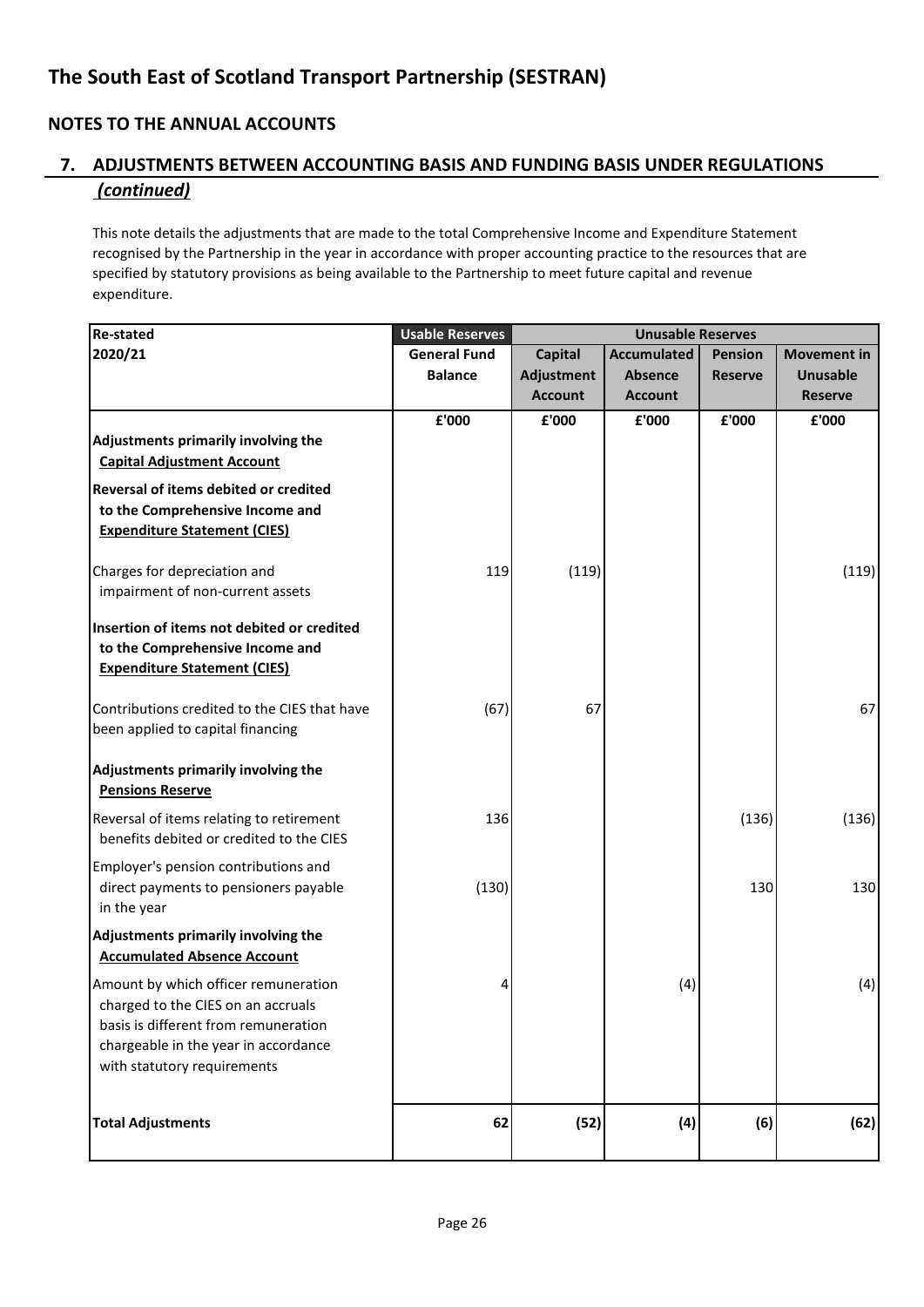### **8. TRANSFERS TO/FROM EARMARKED RESERVES**

In accordance with the provisions of the Transport Scotland (2019) Act, the Partnership has agreed a Reserves Policy. An earmarked balance will be established to meet slippage on project delivery from 2021/22 to 2022/23.

### **9. FINANCING AND INVESTMENT INCOME**

|                                | 2021/22<br>£'000 | 2020/21<br>£'000 |
|--------------------------------|------------------|------------------|
| Interest income on plan assets | (50)             | (50)             |
| <b>Interest Received</b>       | 0                | 0                |
| Pensions interest cost         | 71               | 65               |
|                                | 21               | 15               |

### **10. TAXATION AND NON SPECIFIC GRANT INCOME**

|                                         | 2021/22<br>£'000 | 2020/21<br>£'000 |
|-----------------------------------------|------------------|------------------|
| <b>Government Grant</b>                 | (782)            | (782)            |
| <b>Constituent Council Requisitions</b> | (190)            | (190)            |
|                                         | (972)            | (972)            |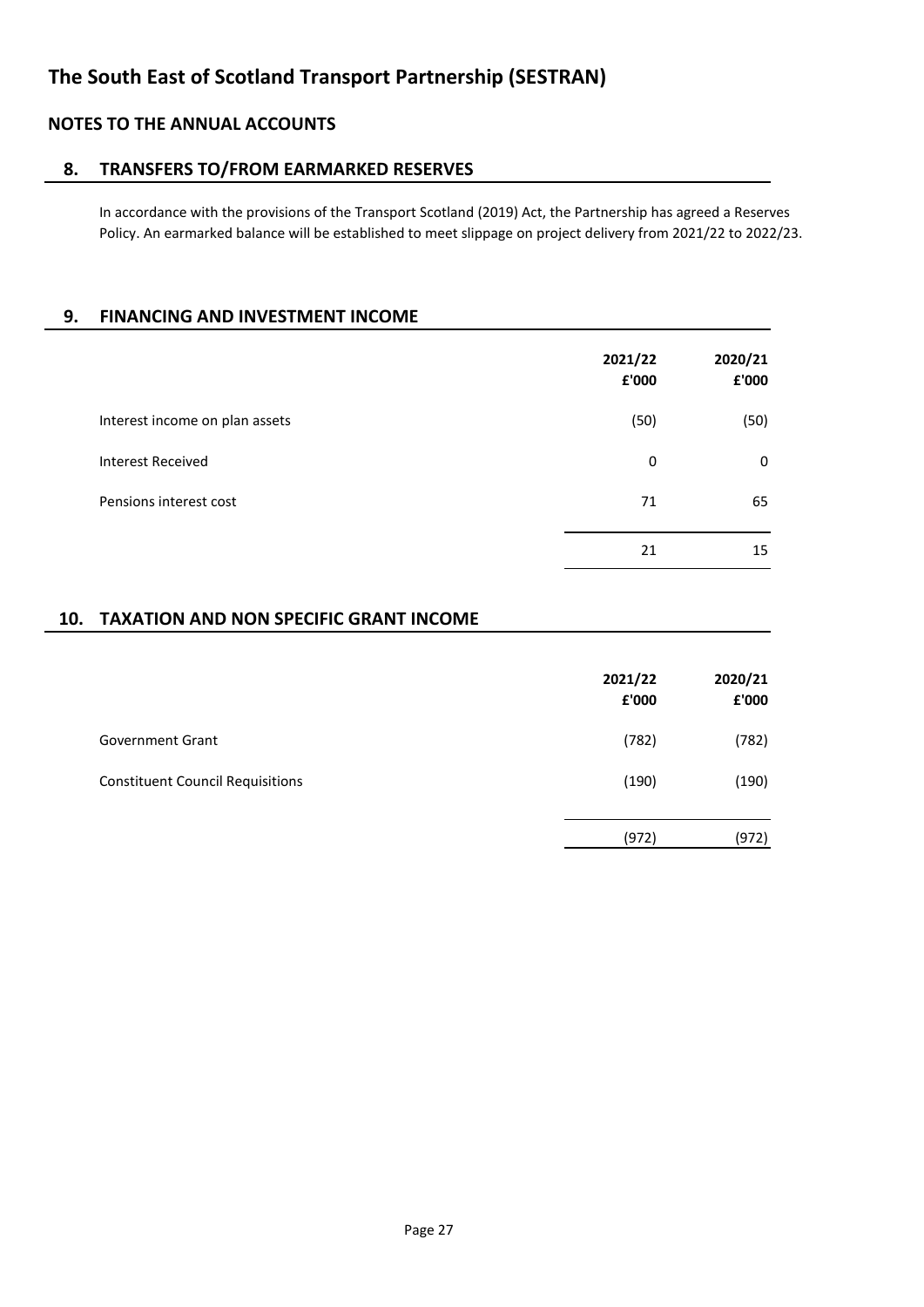# **NOTES TO THE ANNUAL ACCOUNTS**

# **11. PROPERTY, PLANT AND EQUIPMENT**

#### **11.1 Movements on balances:**

| Movements in 2021/22                                                                                   | <b>Vehicles</b>           |                       | <b>Total</b><br>Property |
|--------------------------------------------------------------------------------------------------------|---------------------------|-----------------------|--------------------------|
|                                                                                                        | <b>Plant and</b>          | <b>Assets Under</b>   | <b>Plant and</b>         |
| <b>Cost or Valuation</b>                                                                               | <b>Equipment</b><br>£'000 | Construction<br>£'000 | Equipment<br>£'000       |
| At 1st April 2021                                                                                      | 787                       | 137                   | 924                      |
| Additions                                                                                              | 10                        | 0                     | 10                       |
| <b>Transfers</b>                                                                                       | 88                        | (88)                  | 0                        |
| Revaluation increases/(decreases)<br>recognised in the Surplus/Deficit on<br>the Provision of Services | $\pmb{0}$                 | (21)                  | (21)                     |
| At 31st March 2022                                                                                     | 885                       | 28                    | 913                      |
| <b>Accumulated Depreciation</b>                                                                        |                           |                       |                          |
| At 1st April 2021                                                                                      | (667)                     | 0                     | (667)                    |
| Depreciation charge                                                                                    | (73)                      | 0                     | (73)                     |
| Depreciation written out to the<br>Surplus/Deficit on the Provision of<br>Services                     | $\pmb{0}$                 | 0                     | $\pmb{0}$                |
| At 31st March 2022                                                                                     | (740)                     | 0                     | (740)                    |
| <b>Net Book Value</b>                                                                                  |                           |                       |                          |
| At 31st March 2022                                                                                     | 145                       | 28                    | 173                      |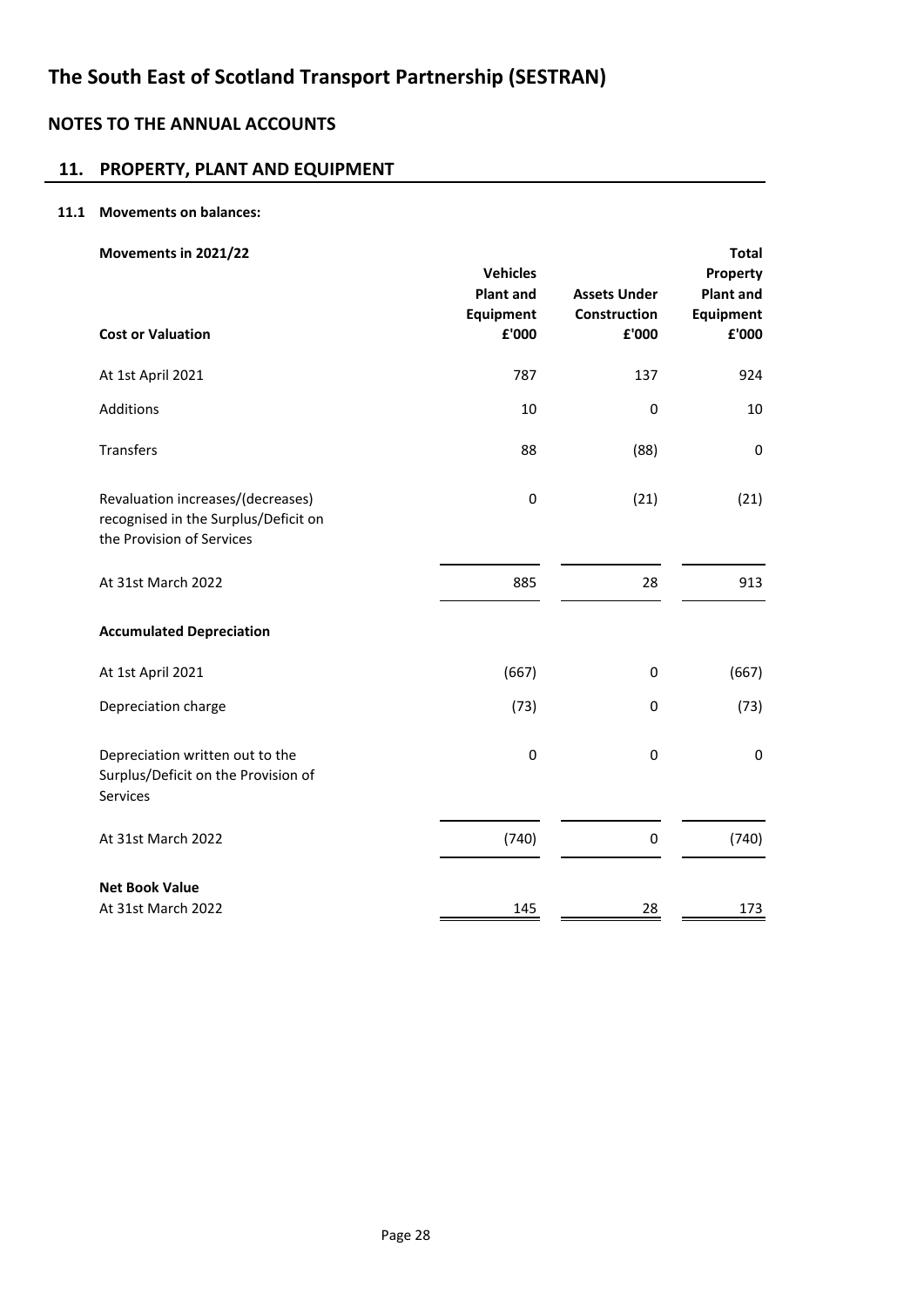# **NOTES TO THE ANNUAL ACCOUNTS**

# **11. PROPERTY, PLANT AND EQUIPMENT** *(continued)*

#### **11.2 Movements on balances:**

| <b>Comparative Movements in 2020/21</b>                                                                |                                     |                                         | <b>Total</b>                 |
|--------------------------------------------------------------------------------------------------------|-------------------------------------|-----------------------------------------|------------------------------|
|                                                                                                        | <b>Vehicles</b><br><b>Plant and</b> | <b>Re-stated</b><br><b>Assets Under</b> | Property<br><b>Plant and</b> |
|                                                                                                        | <b>Equipment</b>                    | Construction                            | Equipment                    |
| <b>Cost or Valuation</b>                                                                               | £'000                               | £'000                                   | ${\bf f}$ '000               |
| At 1st April 2020                                                                                      | 791                                 | 70                                      | 861                          |
| <b>Additions</b>                                                                                       | 0                                   | 113                                     | 113                          |
| Transfers to other bodies                                                                              |                                     | (46)                                    | (46)                         |
| Revaluation increases/(decreases)<br>recognised in the Surplus/Deficit on<br>the Provision of Services | (4)                                 | $\pmb{0}$                               | (4)                          |
| At 31st March 2021                                                                                     | 787                                 | 137                                     | 924                          |
| <b>Accumulated Depreciation</b>                                                                        |                                     |                                         |                              |
| At 1st April 2020                                                                                      | (552)                               | 0                                       | (552)                        |
| Depreciation charge                                                                                    | (119)                               | 0                                       | (119)                        |
| Depreciation written out to the<br>Surplus/Deficit on the Provision of<br>Services                     | 4                                   | $\pmb{0}$                               | 4                            |
| At 31st March 2021                                                                                     | (667)                               | 0                                       | (667)                        |
| <b>Net Book Value</b>                                                                                  |                                     |                                         |                              |
| At 31st March 2021                                                                                     | 120                                 | 137                                     | 257                          |

#### **11.3 Depreciation**

The following useful lives have been used in the calculation of depreciation:

• Vehicles, plant and equipment: 4 - 5 years

The Partnership provides depreciation on its Property, Plant and Equipment from the month when it comes into use.

#### **11.4 Capital Commitments**

As at 31st March 2022, the Partnership has committed to purchase two wayfinding panels at a cost of £20,000.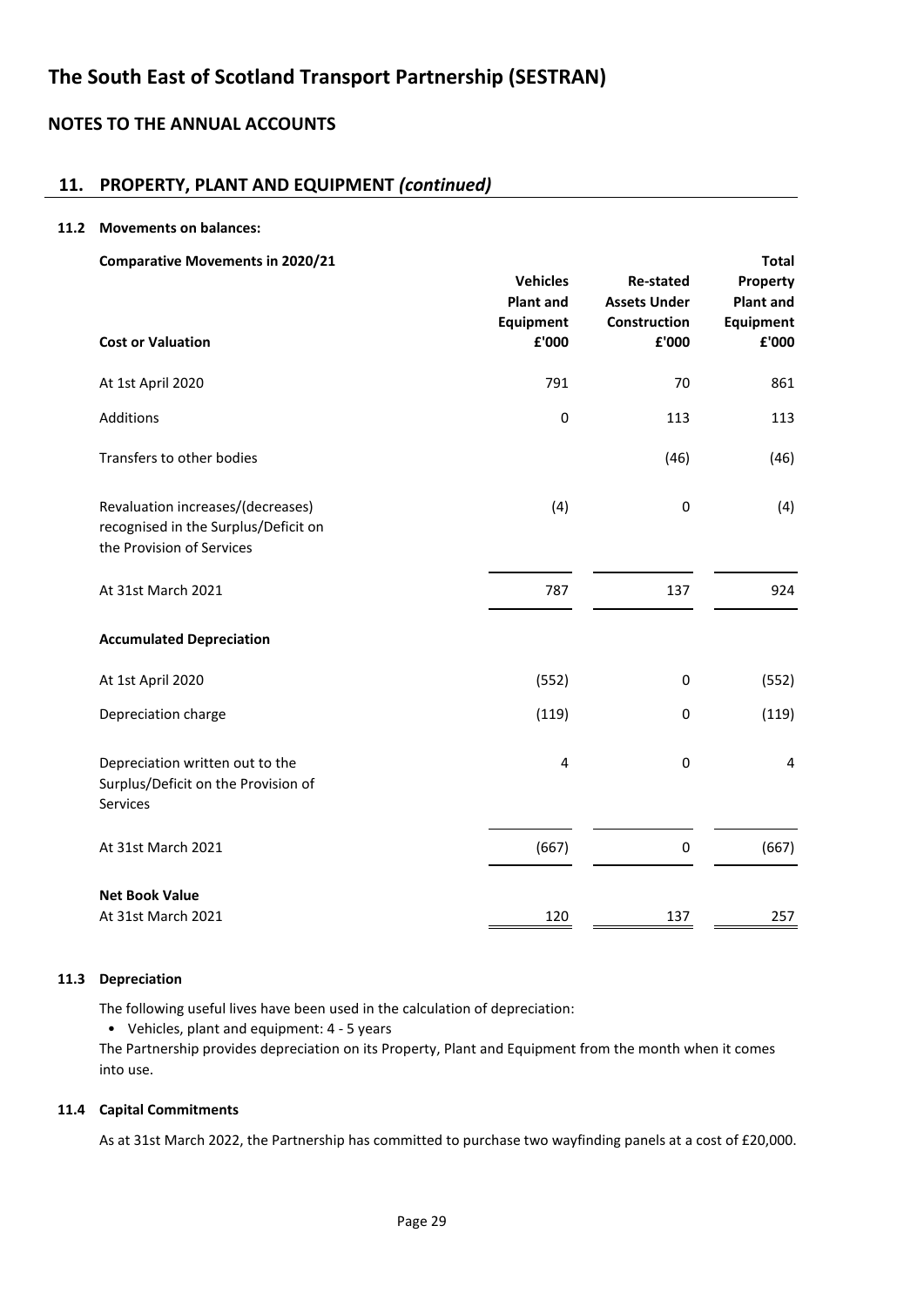#### **12. FINANCIAL INSTRUMENTS**

#### 12.1 **Financial Instruments - Classifications**

A financial instrument is a contract that gives rise to a financial asset of one entity and a financial liability or equity instrument of another entity. Non-exchange transactions, such as those relating to government grants, do not give rise to financial instruments.

#### **Financial Liabilities**

A financial liability is an obligation to transfer economic benefits controlled by the Partnership and can be represented by a contractual obligation to deliver cash or financial assets or an obligation to exchange financial assets and liabilities with another entity that is potentially unfavourable to the Partnership.

#### **The Partnership's financial liabilities held during the year comprised:**

• Trade payables for goods and services received.

#### **Financial Assets**

A financial asset is a right to future economic benefits controlled by the Partnership that is represented by cash, equity instruments or a contractual right to receive cash or other financial assets or a right to exchange financial assets and liabilities with another entity that is potentially favourable to the Partnership.

#### **The Partnership's financial assets held during the year comprised:**

- Cash in hand;
- Cash and cash equivalents (Loans and receivables). The Partnership maintains its funds as part of the City of Edinburgh Council's group of bank accounts. Any cash balance is effectively lent to the Council, but is offset by expenditure undertaken by the City of Edinburgh Council on behalf of the Partnership. Interest is given on month end net indebtedness balances between the Council;
- Trade receivables for goods and services provided.

#### 12.2 **Financial Instruments - Balances**

The financial liabilities disclosed in the Balance Sheet are analysed across the following categories

|                 |       | Current               |  |
|-----------------|-------|-----------------------|--|
|                 |       | 31st March 31st March |  |
|                 | 2022  | 2021                  |  |
|                 | £'000 | £'000                 |  |
| Trade creditors | 718   | 633                   |  |

The financial assets disclosed in the Balance Sheet are analysed across the following categories:

|                       |            | <b>Current</b> |  |
|-----------------------|------------|----------------|--|
|                       | 31st March | 31st March     |  |
|                       | 2022       | 2021           |  |
|                       | £'000      | £'000          |  |
| Loans and receivables | 529        | 618            |  |
| Trade debtors         | 287        | 193            |  |
|                       | 816        | 811            |  |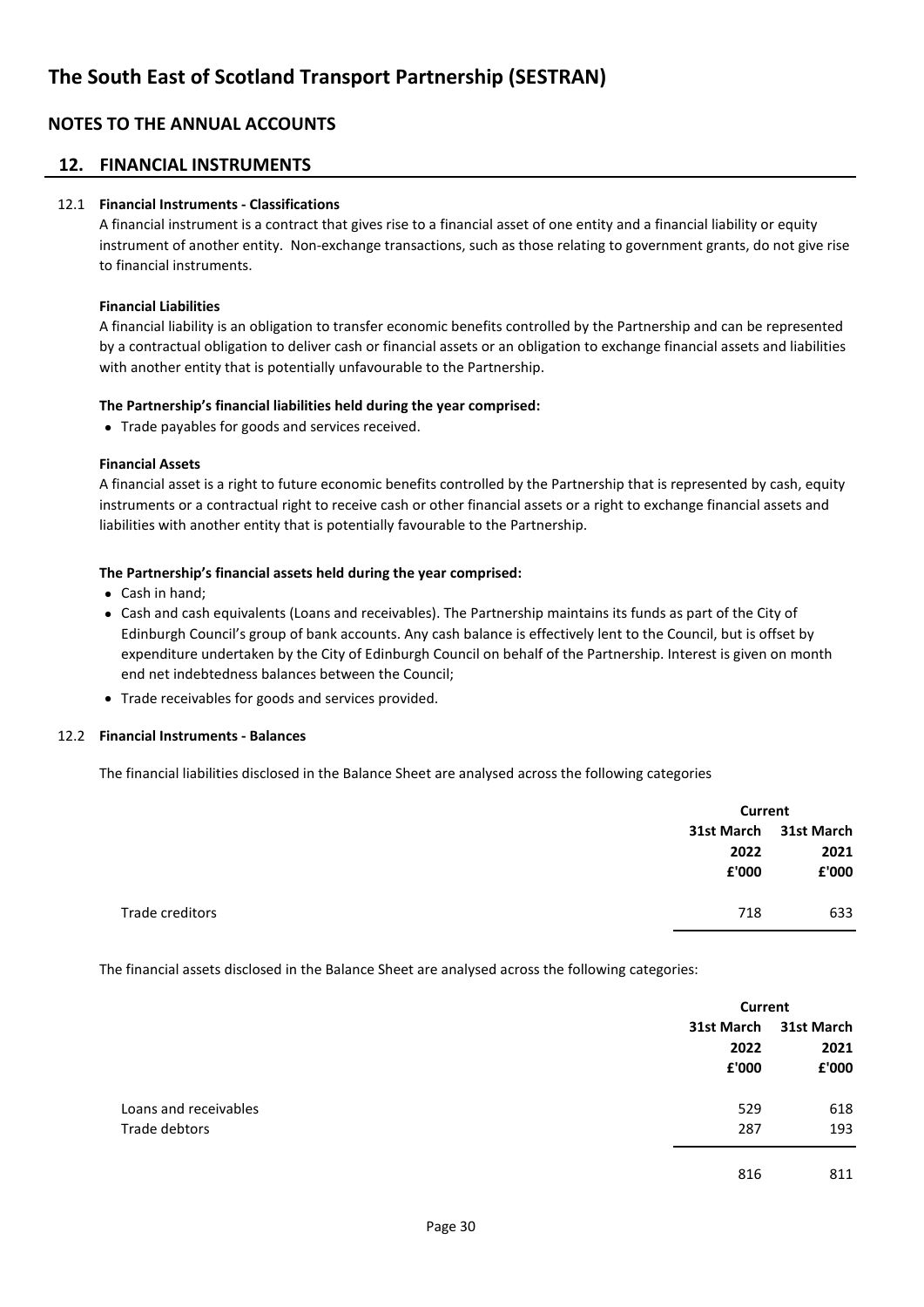#### **12. FINANCIAL INSTRUMENTS** *(continued)*

#### 12.3 **Financial Instruments - Fair Values**

The financial assets represented by loans and receivables are carried in the Balance Sheet at amortised cost. Since all of the Partnership's loans and receivables mature within the next 12 months, the carrying amount has been assumed to approximate to fair value. The fair value of trade and other receivables is taken to be the invoiced or billed amount.

The fair values calculated are as follows:

|                              |                 | 31 March 2022 |                 | 31 March 2021 |
|------------------------------|-----------------|---------------|-----------------|---------------|
|                              | <b>Carrying</b> | Fair          | <b>Carrying</b> | Fair          |
| <b>Financial Liabilities</b> | <b>Amount</b>   | <b>Value</b>  | Amount          | Value         |
|                              | £'000           | £'000         | £'000           | £'000         |
| Trade creditors              | 718             | 718           | 633             | 633           |
|                              | 31 March 2022   |               | 31 March 2021   |               |
|                              | Carrying        | Fair          | Carrying        | Fair          |
|                              | <b>Amount</b>   | Value         | <b>Amount</b>   | Value         |
| <b>Financial Assets</b>      | £'000           | £'000         | £'000           | £'000         |
| Loans and receivables        | 529             | 529           | 618             | 618           |
| Trade debtors                | 287             | 287           | 193             | 193           |
|                              | 816             | 816           | 811             | 811           |

#### 12.4 **Income, Expenses, Gains and Losses**

The gains and losses recognised in the Comprehensive Income and Expenditure Statement in relation to financial instruments are made up as follows:

|     |                                                                              | 31st March<br>2022<br>£'000 | <b>31st March</b><br>2021<br>£'000 |
|-----|------------------------------------------------------------------------------|-----------------------------|------------------------------------|
|     | Total expense and income in Surplus or Deficit on the Provision of Services: |                             |                                    |
|     | Interest Income                                                              | 0                           | 0                                  |
| 13. | <b>DEBTORS</b>                                                               |                             |                                    |
|     |                                                                              | 31st March                  | 31st March                         |
|     |                                                                              | 2022                        | 2021                               |
|     |                                                                              | £'000                       | £'000                              |
|     | Debtors:                                                                     |                             |                                    |
|     | Central government bodies                                                    | 315                         | 367                                |
|     | Other local authorities                                                      | 254                         | 61                                 |
|     | HM Customs and Excise - VAT                                                  | 20                          | 43                                 |
|     | Other entities and individuals                                               | 251                         | 183                                |

840 654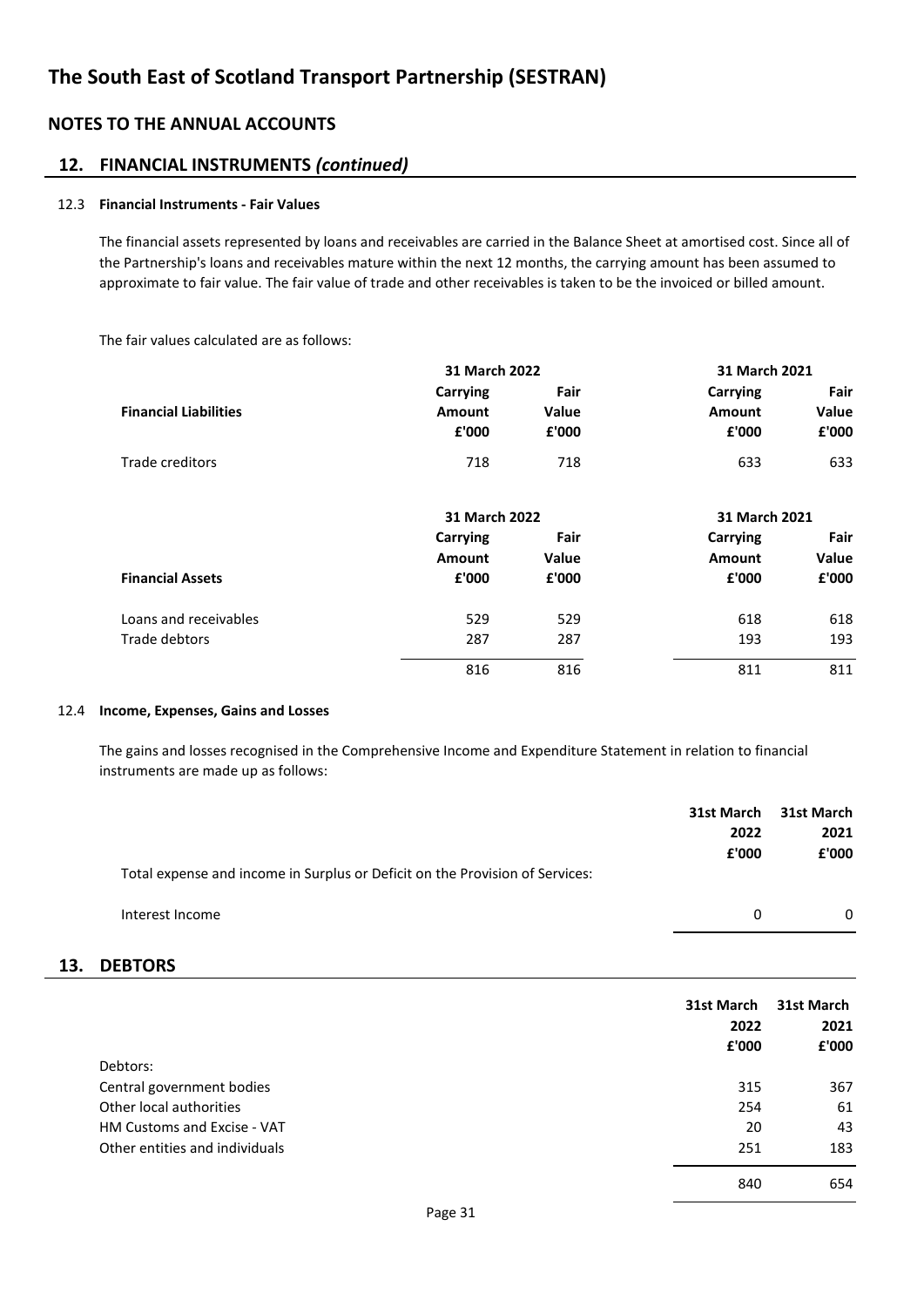# **NOTES TO THE ANNUAL ACCOUNTS**

# **14. PROVISION FOR BAD DEBTS**

| <b>Cost or Valuation</b>                | 31st March<br>2022<br>£'000 | 31st March<br>2021<br>£'000 |
|-----------------------------------------|-----------------------------|-----------------------------|
| <b>Opening Balance</b>                  | 0                           | 0                           |
| Provision made during year              | 0                           | 0                           |
| Unused amounts reversed during the year | 0                           | 0                           |
| <b>Closing Balance</b>                  | 0                           | 0                           |

### **15. CASH AND CASH EQUIVALENTS**

The balance of cash and cash equivalents is made up of the following elements:

|              | 31st March<br>2022<br>£'000 | 31st March<br>2021<br>${\bf f}$ '000 |
|--------------|-----------------------------|--------------------------------------|
| Bank account | 95                          | 320                                  |
|              | 95                          | 320                                  |

### **16. CREDITORS**

|                                | 31st March<br>2022<br>£'000 | 31st March<br>2021<br>£'000 |
|--------------------------------|-----------------------------|-----------------------------|
| Central government bodies      | 0                           | 0                           |
| Other local authorities        | (29)                        | (56)                        |
| Other entities and individuals | (694)                       | (634)                       |
| Employee costs                 | (24)                        | (14)                        |
|                                | (747)                       | (704)                       |

#### **17. USABLE RESERVES**

|      |                                             | 31st March<br>2022<br>£'000 | 31st March<br>2021<br>£'000 |
|------|---------------------------------------------|-----------------------------|-----------------------------|
| 17.1 | <b>Unallocated General Fund Reserve</b>     | 104                         | 29                          |
| 17.2 | Earmarked Balance - Project Budget slippage | 58                          | 105                         |
|      |                                             | 162                         | 134                         |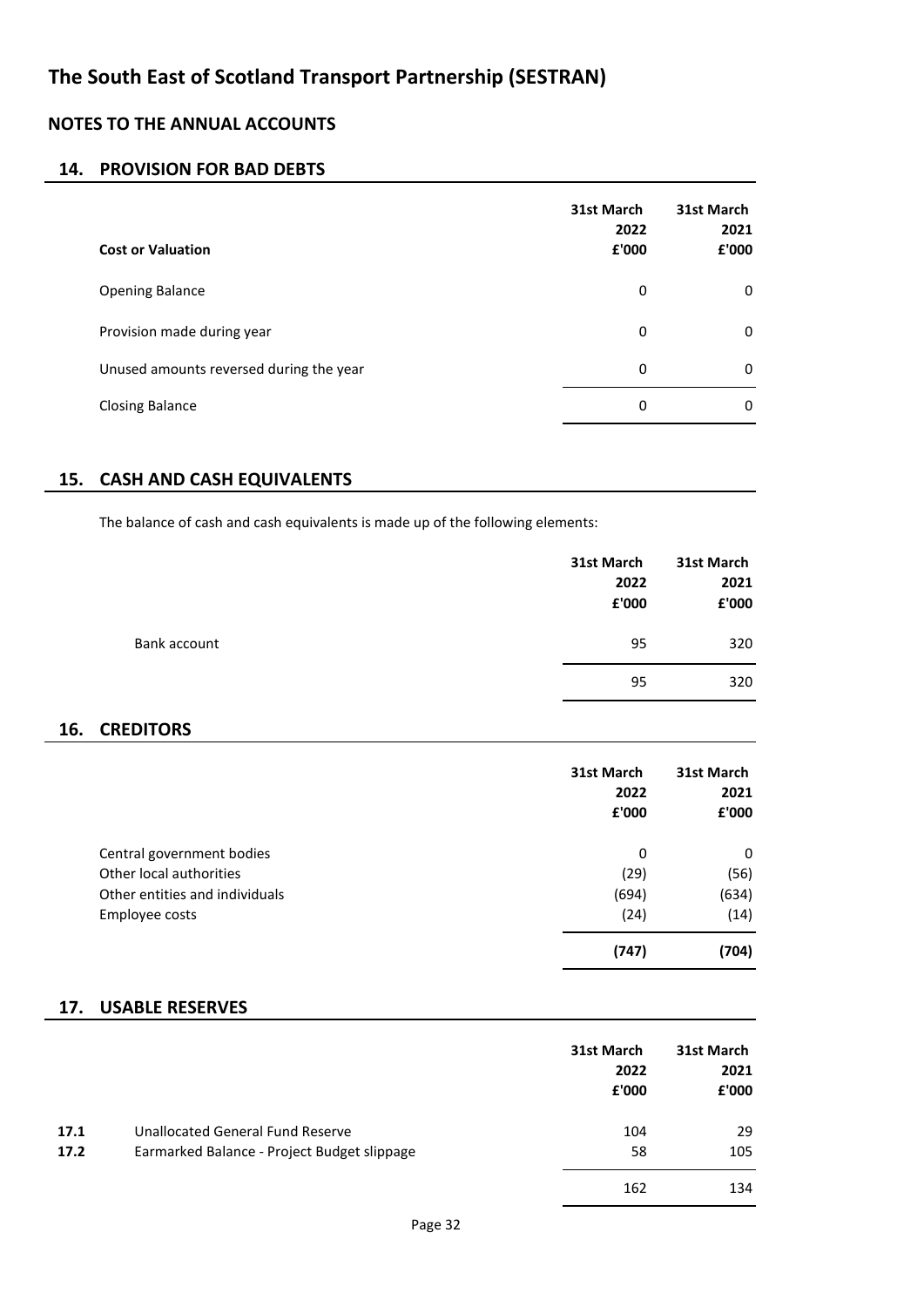# **NOTES TO THE ANNUAL ACCOUNTS**

#### **18. UNUSABLE RESERVES**

|      |                                    |            | <b>Re-stated</b> |
|------|------------------------------------|------------|------------------|
|      |                                    | 31st March | 31st March       |
|      |                                    | 2022       | 2021             |
|      |                                    | £'000      | £'000            |
| 18.1 | Capital Adjustment Account         | 173        | 257              |
| 18.2 | <b>Pension Reserve</b>             | (580)      | (990)            |
| 18.3 | <b>Accumulated Absence Account</b> | (14)       | (14)             |
|      |                                    | (421)      | (747)            |
|      |                                    |            |                  |

#### **18.1 Capital Adjustment Account**

**Re-stated** The Capital Adjustment Account absorbs the timing differences arising from the different arrangements for accounting for the consumption of non-current assets and for financing the acquisition, construction or enhancement of those assets under statutory provisions. The Account is debited with the cost of acquisition, construction or enhancement as depreciation, impairment losses and amortisations are charged to the Comprehensive Income and Expenditure Statement (with reconciling postings from the Revaluation Reserve to convert fair value figures to a historical cost basis). The Account is credited with the amounts set aside by the Partnership as finance for the costs of acquisition, construction and enhancement.

|                                                                                                                                | 2021/22 | <b>Re-stated</b><br>2020/21 |
|--------------------------------------------------------------------------------------------------------------------------------|---------|-----------------------------|
|                                                                                                                                | £'000   | £'000                       |
| Balance at 1st April                                                                                                           | 257     | 309                         |
| Reversal of items related to capital expenditure debited or<br>credited to the Comprehensive Income and Expenditure Statement: |         |                             |
| Charges for depreciation and impairment of non-current assets<br>٠                                                             | (73)    | (119)                       |
| Charges for revaluation of non-current assets<br>٠                                                                             | (21)    | 0                           |
| Net written out amount of the cost of non-current assets consumed in year                                                      | 163     | 190                         |
| Capital financing applied in the year:                                                                                         |         |                             |
| Contributions credited to the Comprehensive Income and Expenditure<br>$\bullet$                                                |         |                             |
| Statement that have been applied to capital financing                                                                          | 10      | 67                          |
| Balance at 31st March                                                                                                          | 173     | 257                         |

#### **18.2 Pension Reserve**

The Pension Reserve absorbs the timing differences arising from the different arrangements for accounting for post employment benefits and for funding benefits in accordance with statutory provisions. The Partnership accounts for post employment benefits in the Comprehensive Income and Expenditure Statement as the benefits are earned by employees accruing years of service, updating the liabilities recognised to reflect inflation, changing assumptions and investment returns on any resources set aside to meet the costs. However, statutory arrangements require benefits earned to be financed as the Partnership makes employer's contributions to pension funds or eventually pays any pensions for which it is directly responsible. The debit balance on the Pensions Reserve therefore shows a shortfall in the benefits earned by past and current employees and the resources the Partnership has set aside to meet them. The statutory arrangements will ensure that funding will have been set aside by the time the benefits come to be paid.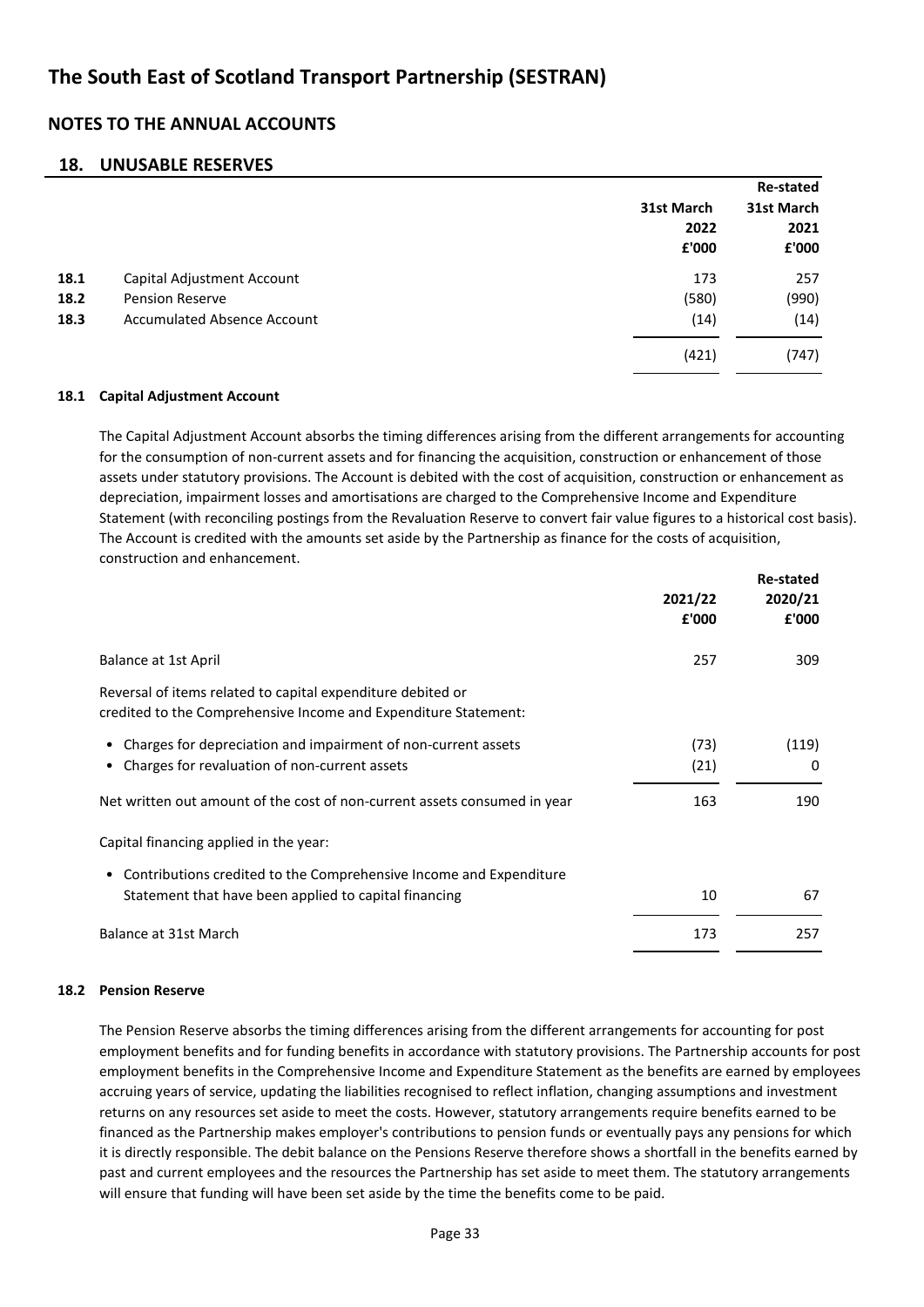# **NOTES TO THE ANNUAL ACCOUNTS**

# **18. UNUSABLE RESERVES** *(continued)*

#### **18.2 Pension Reserve** *(continued)*

|                                                                                                                                                                                            | 2021/22<br>£'000 | 2020/21<br>£'000 |
|--------------------------------------------------------------------------------------------------------------------------------------------------------------------------------------------|------------------|------------------|
| Balance at 1st April                                                                                                                                                                       | (990)            | (661)            |
| Remeasurements of the net defined benefit liability                                                                                                                                        | 509              | (323)            |
| Reversals of items relating to retirement benefits debited or<br>credited to the Surplus or Deficit on the Provision of Services<br>in the Comprehensive Income and Expenditure Statement. | (228)            | (136)            |
| Employer's pension contributions and direct payments to<br>pensioners payable in the year.                                                                                                 | 129              | 130              |
| Balance at 31st March                                                                                                                                                                      | (580             | 990'             |

#### **18.3 Accumulated Absence Account**

The Accumulated Absence Account absorbs the differences that would otherwise arise on the General Fund Balance from accruing for compensated absences earned but not taken in the year, for example, annual leave entitlement carried forward at 31st March. Statutory arrangements require that the impact on the General Fund balance is neutralised by transfers to or from the Account.

|                                                                                | 2021/22<br>£'000 | 2020/21<br>£'000 |
|--------------------------------------------------------------------------------|------------------|------------------|
| Balance at 1st April                                                           | (14)             | (10)             |
| Settlement or cancellation of accrual made at the end of<br>the preceding year | 14               | 10               |
| Amounts accrued at the end of the current year                                 | (14)             | (14)             |
| Balance at 31st March                                                          | (14)             | (14)             |

#### **19. MEMBERS EXPENSES**

The Partnership paid the following amounts to members during the year:

|          | 2021/22<br>£'000 | 2020/21<br>£'000 |
|----------|------------------|------------------|
| Expenses | 0                | 0                |
|          | 0                | 0                |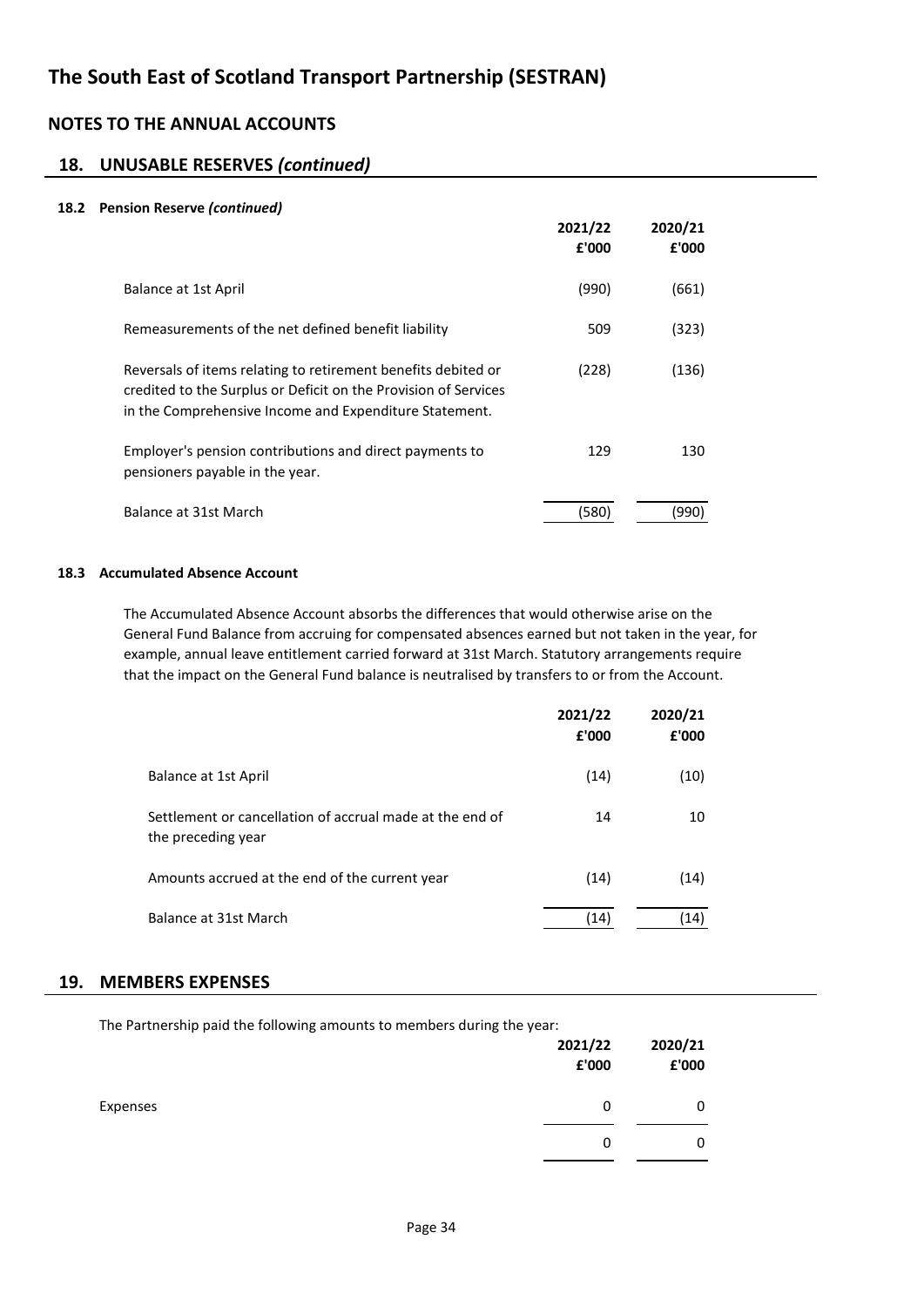### **20. EXTERNAL AUDIT COSTS**

The Partnership has incurred the following costs in relation to the audit of the Annual Accounts, certification of grant claims, statutory inspections and to non-audit services provided by the Partnership's external auditors:

| Fees payable in respect of:                                                 | 2021/22<br>£'000 | 2020/21<br>£'000 |
|-----------------------------------------------------------------------------|------------------|------------------|
| • external audit services carried out by the appointed auditor for the year | 11               | 10               |
|                                                                             | 11               | 10               |

#### **21. GRANT INCOME**

The Partnership credited the following grants, contributions and donations to the Comprehensive Income and Expenditure Statement:

|                                                           | 2021/22<br>£'000 | 2020/21<br>£'000 |
|-----------------------------------------------------------|------------------|------------------|
| <b>Credited to Taxation and Non Specific Grant Income</b> |                  |                  |
| Scottish Government - Revenue Grant                       | (782)            | (782)            |
| <b>Constituent Council Requisitions (Note 22.3)</b>       | (190)            | (190)            |
|                                                           | (972)            | (972)            |
| <b>Credited to Services</b>                               |                  |                  |
| <b>EU Grant - Bling</b>                                   | (17)             | (22)             |
| <b>EU Grant - Connect</b>                                 | (14)             | (10)             |
| <b>EU Grant - Primaas</b>                                 | (33)             | (28)             |
| EU Grant - Regio Mob                                      | (6)              | (6)              |
| <b>EU Grant - Sharenorth</b>                              | (42)             | (13)             |
| EU Grant - Surflogh                                       | (34)             | (10)             |
| Contribution - City of Edinburgh Council                  | (2)              | (2)              |
| Contribution - Clackmannanshire Council                   | (3)              | (6)              |
| Contribution - East Lothian Council                       | (6)              | (2)              |
| <b>Contribution - Falkirk Council</b>                     | (4)              | (2)              |
| Contribution - Fife Council                               | (143)            | (2)              |
| Contribution - First Bus Scotland                         | (5)              | 0                |
| <b>Contribution - Inclusion Scotland</b>                  | 0                | (5)              |
| Contribution - Midlothian Council                         | (9)              | 0                |
| Contribution - Paths for All                              | (25)             | 0                |
| Contribution - Scotrail                                   | 3                | (4)              |
| Contribution - Scottish Borders Council                   | (69)             | (2)              |
| Contribution - Scottish Enterprise                        | (110)            | 0                |
| Contribution - Stirling Communication Centre              | (2)              | 0                |
| Contribution - Transport Scotland                         | (484)            | (317)            |
| Contribution - West Lothian Council                       | (10)             | (40)             |
| <b>Contribution - HITRANS</b>                             | (4)              | (4)              |
| <b>Contribution - NESTRANS</b>                            | (5)              | (6)              |
| Contribution - SPT                                        | (4)              | (9)              |
| <b>Contribution - SUSTRANS</b>                            | (159)            | (15)             |
| <b>Contribution - SWESTRANS</b>                           | (2)              | (3)              |
| Contribution - TACTRAN                                    | (5)              | (6)              |
| <b>Contribution - ZETRANS</b>                             | (1)              | (1)              |
|                                                           | (1, 195)         | (513)            |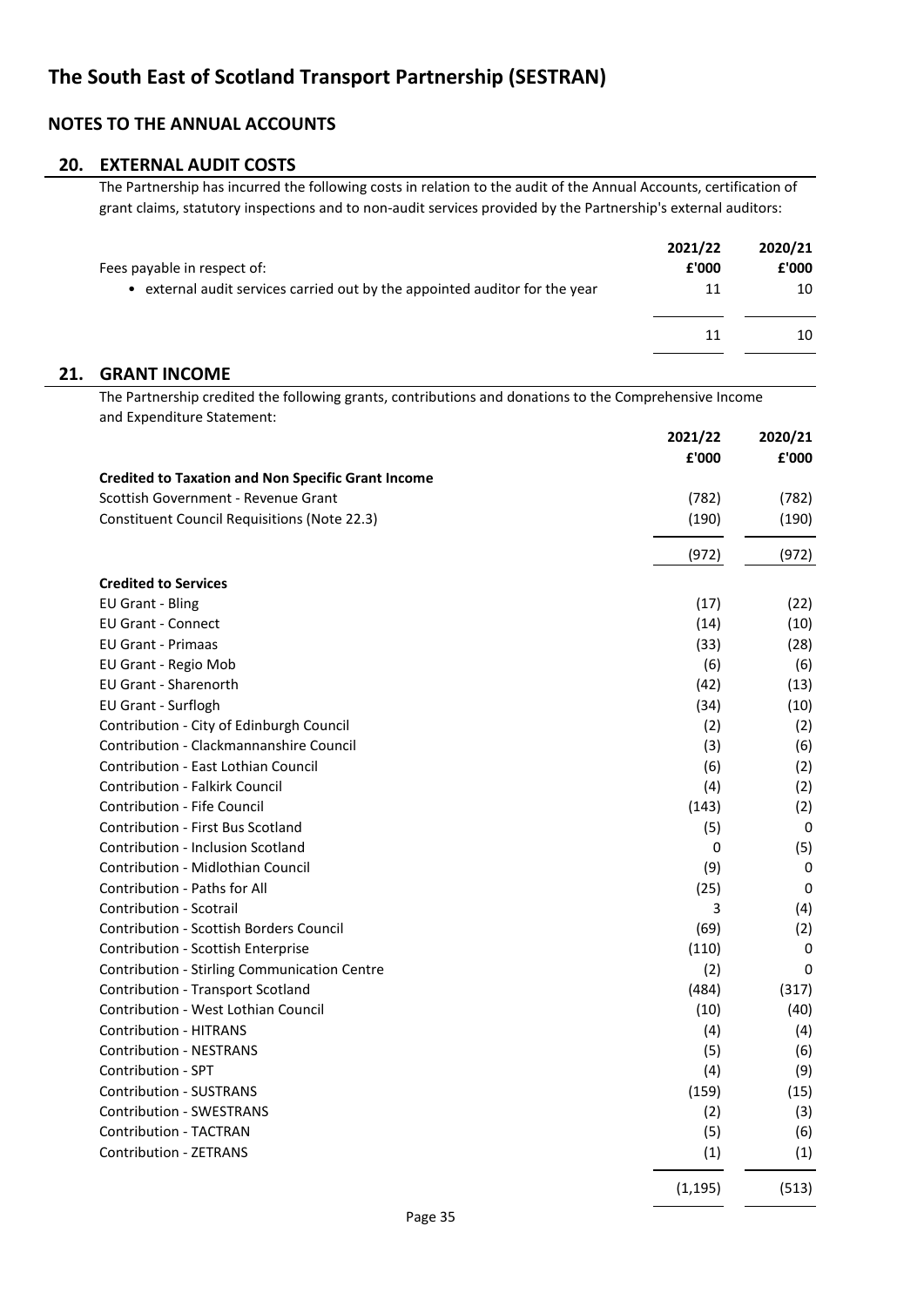### **22. RELATED PARTIES**

The Partnership is required to disclose material transactions with related parties - bodies or individuals that have the potential to control or influence the Partnership or to be controlled or influenced by the Partnership. Disclosure of these transactions allows readers to assess the extent to which the Partnership might have been constrained in its ability to operate independently or might have secured the ability to limit another party's ability to bargain freely with the Partnership.

#### **22.1 Scottish Government**

The Partnership receives grant-in-aid revenue funding through the Scottish Government. Grants received from the Scottish Government are set out in the subjective analysis in Note 21.

#### **22.2 Members**

Members of the Partnership have direct control over the Partnership's financial and operating policies. The total of members' expenses paid by the Partnership in 2021-22 is shown in Note 19.

#### **22.3 Other Parties**

During the year, the Partnership entered into the following transactions with related parties:

|                                                             | 2021/22<br>£'000 | 2020/21<br>£'000 |
|-------------------------------------------------------------|------------------|------------------|
| • Revenue Expenditure - Support Services                    |                  |                  |
| City of Edinburgh Council - Financial and Clerking Services | 42               | 43               |
| <b>Falkirk Council - HR Services</b>                        | 0                | 0                |
|                                                             | 42               | 43               |
| • Revenue Expenditure - Other                               |                  |                  |
| East Lothian Council                                        | 30               | 0                |
| Edinburgh & Lothians Greenspace Trust                       | 20               | 15               |
| <b>Midlothian Council</b>                                   | 0                | 6                |
| NHS Lothian                                                 | 43               | 0                |
| Scottish Government                                         | 15               | 79               |
| West Lothian Council                                        | 14               | 0                |
|                                                             | 122              | 100              |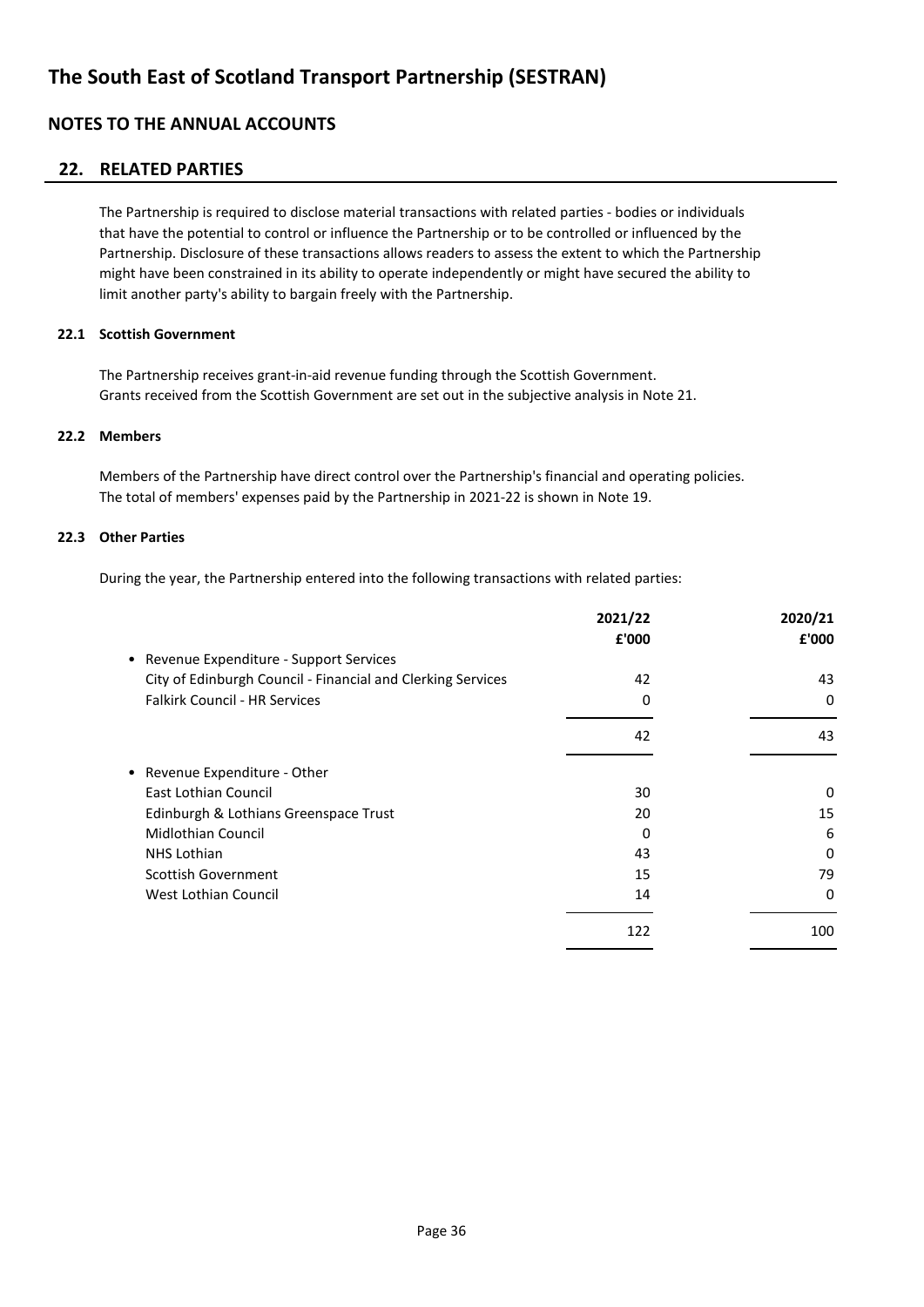# **22. RELATED PARTIES** *(continued)*

# **22.3 Other Parties** *(continued)*

|                                               | 2021/22 | 2020/21     |
|-----------------------------------------------|---------|-------------|
|                                               | £'000   | £'000       |
| Revenue Income - Requisitions                 |         |             |
| Clackmannanshire Council                      | (6)     | (6)         |
| <b>East Lothian Council</b>                   | (13)    | (13)        |
| City of Edinburgh Council                     | (61)    | (61)        |
| <b>Falkirk Council</b>                        | (19)    | (19)        |
| <b>Fife Council</b>                           | (44)    | (44)        |
| <b>Midlothian Council</b>                     | (11)    | (11)        |
| <b>Scottish Borders Council</b>               | (14)    | (14)        |
| West Lothian Council                          | (22)    | (22)        |
|                                               | (190)   | (190)       |
| Revenue Income - Interest on Revenue Balances |         |             |
| City of Edinburgh Council                     | 0       | 0           |
|                                               | 0       | $\Omega$    |
| Revenue Income - Other                        |         |             |
| City of Edinburgh Council                     | (2)     | (2)         |
| Clackmannanshire Council                      | (3)     | (6)         |
| <b>East Lothian Council</b>                   | (6)     | (2)         |
| <b>Falkirk Council</b>                        | (4)     | 0           |
| <b>Fife Council</b>                           | (143)   | (2)         |
| <b>Midlothian Council</b>                     | (9)     | $\mathbf 0$ |
| <b>Scottish Borders Council</b>               | (69)    | (2)         |
| Scottish Enterprise                           | (110)   | 0           |
| <b>Transport Scotland</b>                     | (484)   | (317)       |
| <b>West Lothian Council</b>                   | (10)    | (40)        |
|                                               | (840)   | (371)       |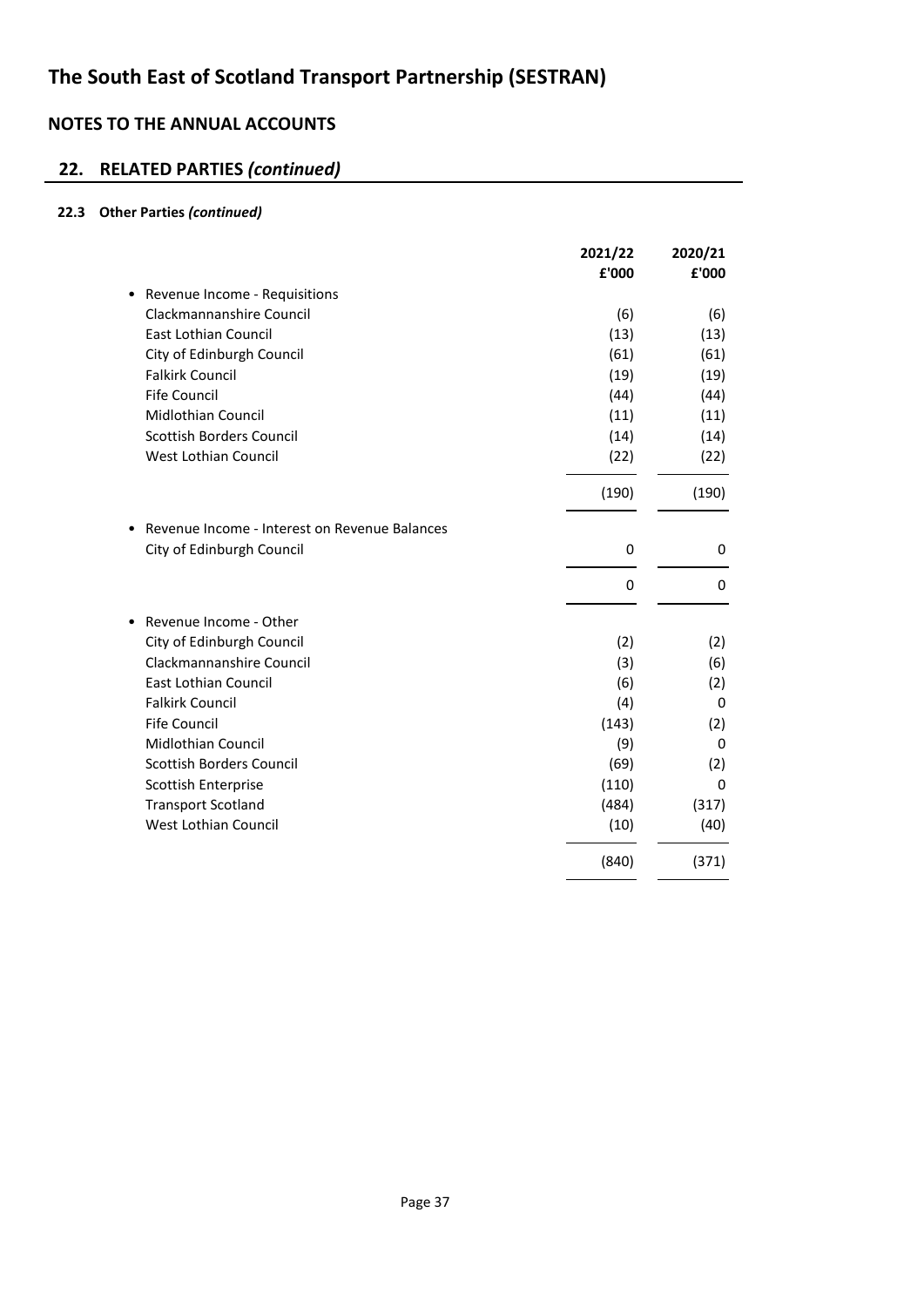# **22. RELATED PARTIES** *(continued)*

### **22.3 Other Parties** *(continued)*

The following represents amounts due to/(from) the Partnership at 31 March 2022, with its related parties.

| <b>CREDITORS</b>                                               | 2021/22<br>£'000 | 2020/21<br>£'000 |
|----------------------------------------------------------------|------------------|------------------|
| Creditors - Related Parties (Revenue Grants)<br>٠              |                  |                  |
| <b>East Lothian Council</b>                                    | (28)             | 0                |
| Scottish Enterprise                                            | (40)             | (150)            |
| West Lothian Council                                           | 0                | (56)             |
|                                                                | (68)             | (206)            |
| Creditors - Related Parties (Other)<br>$\bullet$               |                  |                  |
| City of Edinburgh Council                                      | (1)              | 0                |
| Edinburgh & Lothians Greenspace Trust                          | 0                | (15)             |
| <b>Falkirk Council</b>                                         | 0                | 0                |
|                                                                | (1)              | (15)             |
| <b>Creditors - Other Parties</b>                               | (718)            | (633)            |
|                                                                |                  |                  |
| <b>Total Creditors</b>                                         | (787)            | (854)            |
| <b>DEBTORS</b>                                                 |                  |                  |
| Debtors - Related Parties (Revenue Grants/ Other)<br>$\bullet$ |                  |                  |
| Clackmannanshire Council                                       | $\mathbf{1}$     | 6                |
| East Lothian Council                                           | (12)             | 2                |
| <b>Fife Council</b>                                            | 169              | $\overline{2}$   |
| Scottish Borders Council                                       | 84               | $\overline{2}$   |
| Scottish Enterprise                                            | 0                | 150              |
| <b>Transport Scotland</b>                                      | 315              | 216              |
| West Lothian Council                                           | 11               | 50               |
|                                                                | 568              | 428              |
| Debtors - Other Parties                                        | 272              | 226              |
| <b>Total Debtors</b>                                           | 840              | 654              |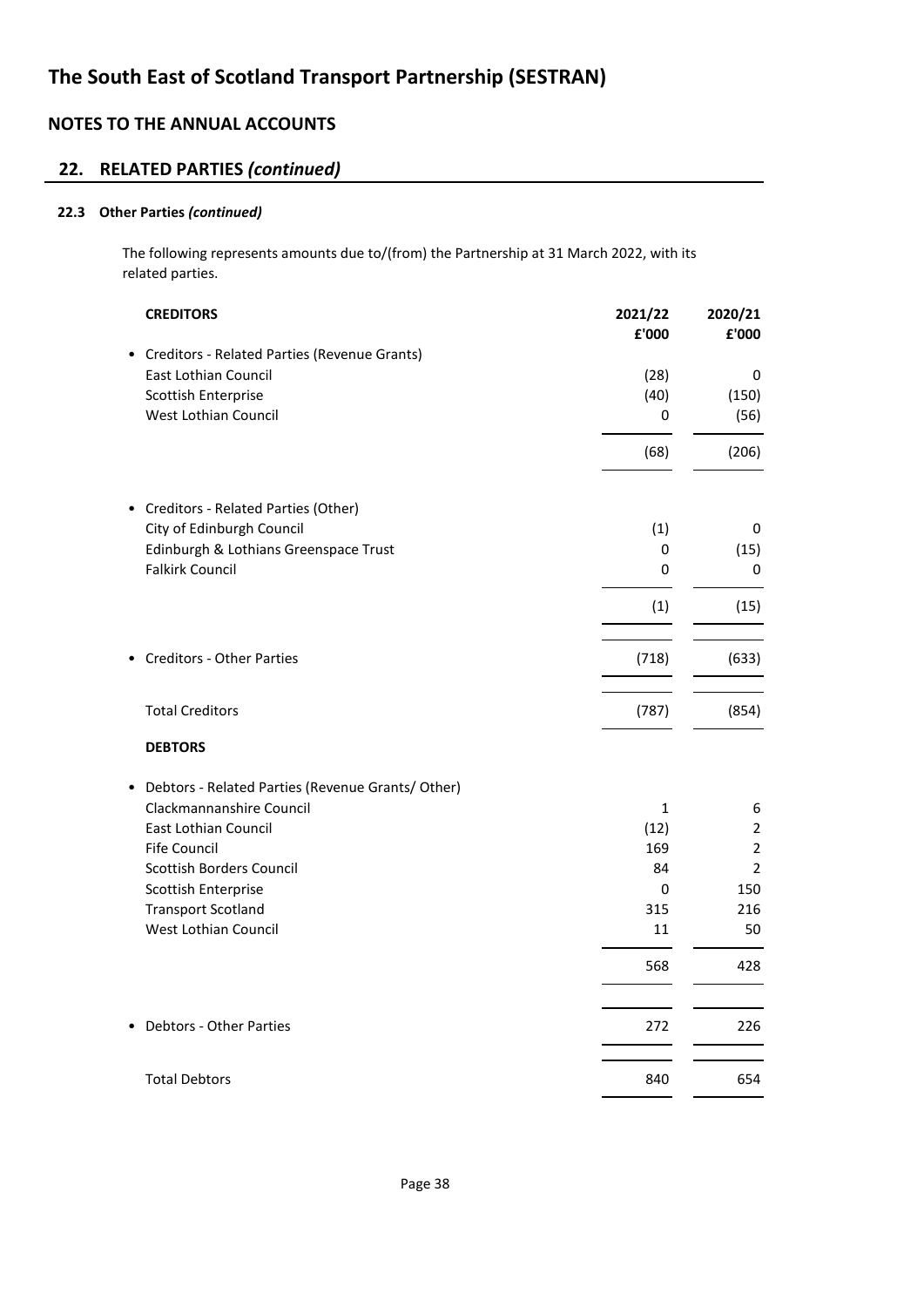### **23. LEASES**

#### **Operating Leases**

From 8th February 2016 the Partnership took occupancy of Area 3D (Bridge) in Victoria Quay, Edinburgh under the terms of a Memorandum of Terms of Occupation (MOTO) with the Scottish Government, which forms part of the Civil Estates Occupancy Agreement (CEOA).

The Partnership signed a new MOTO and is permitted to occupy the space from 8th February 2019 to 7th February 2022 (the Prescribed Term) and so on until ended by either party giving notice under the terms of the CEOA. Both parties will, upon provision of not less than 1 year's prior written notice, have the ability to break this agreement.

The Partnership currently has a contract with O2 to lease ten Apple iPhones for staff use. The minimum term for this contract is 24 months before the Partnership has the option to terminate the lease under no penalty. This contract expires in February 2024.

The Partnership currently has a contract with Ricoh UK Ltd to lease an office printer. The minimum term for this contract is 36 months before the Partnership has the option to terminate the lease under no penalty. This contract expires in August 2022.

The Partnership's expenditure on lease payments during 2021/22 was £17,000 (2020/21 £19,000)

The minimum lease payments due under non-cancellable leases in future years are:

|                         | 2021/22<br>£'000 | 2020/21<br>£'000 |
|-------------------------|------------------|------------------|
| • Not later than 1 year | 21               | 18               |
| • Over 1 year           | 4                | $\mathbf 0$      |
|                         | 25               | 18               |

The Partnership has no other material operational leases.

### **24. DEFINED BENEFIT PENSION SCHEMES**

#### **24.1 Participation in Pension Schemes**

As part of the terms and conditions of employment of its staff, the Partnership makes contributions towards the cost of post employment benefits. Although these benefits will not actually be payable until the employees retire, the Partnership has a commitment to make the payments that needs to be disclosed at the time that employees earn their future entitlement. As explained in Accounting Policy 1.8, the Partnership is an admitted body to the Local Government Pension Scheme (LGPS) which is administered by the Lothian Pension Fund.

The Partnership participates in:

- A funded defined benefit final salary scheme. This means that the Partnership and employees pay contributions into a fund, calculated at a level intended to balance the pensions liabilities with investment assets.
- An arrangement for the award of discretionary post retirement benefits upon early retirement this is an unfunded defined benefit arrangement, under which liabilities are recognised when awards are made. However, there are no investment assets built up to meet these pension liabilities, and cash has to be generated to meet actual pensions payments as they eventually fall due.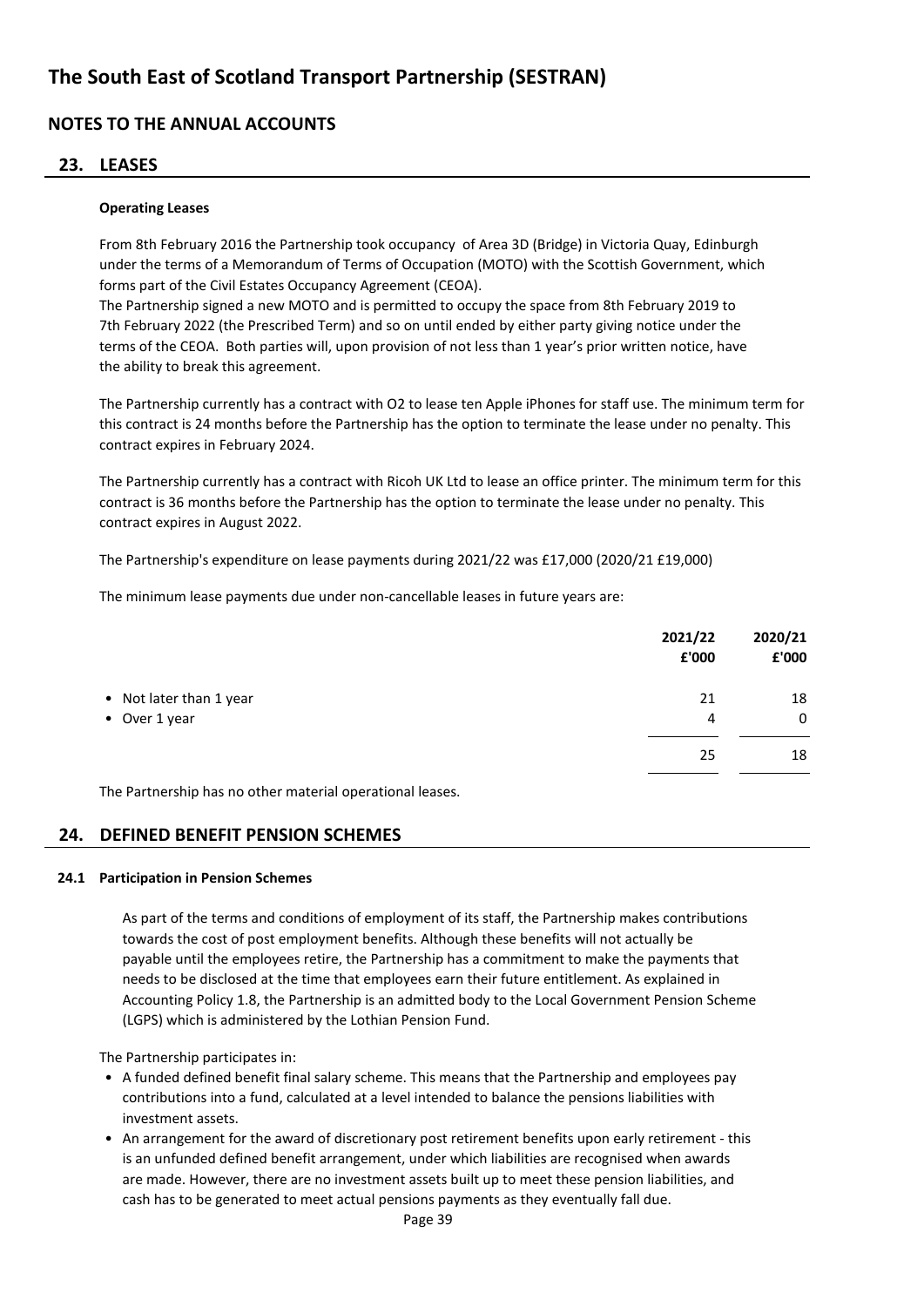### **24. DEFINED BENEFIT PENSION SCHEMES** *(continued)*

#### **24.2 Transactions Relating to Post-employment Benefits**

The Partnership recognises the cost of retirement benefits in the reported cost of services when they are earned by employees, rather than when the benefits are eventually paid as pensions. However, the charge that is required to be made is based on the cash payable in the year, so the real cost of post employment/ retirement benefits is reversed out of the General Fund via the Movement in Reserves Statement. The following transactions have been made in the Comprehensive Income and Expenditure Statement and the General Fund Balance via the Movement in Reserves Statement during the year:

| <b>Comprehensive Income and Expenditure</b>                                                                                                              | 2021/22<br>£000 | 2021/22<br>£000 | 2020/21<br>£000 | 2020/21<br>£000 |
|----------------------------------------------------------------------------------------------------------------------------------------------------------|-----------------|-----------------|-----------------|-----------------|
| <b>Statement</b>                                                                                                                                         |                 |                 |                 |                 |
| Cost of services:                                                                                                                                        |                 |                 |                 |                 |
| Service cost, comprising:                                                                                                                                |                 |                 |                 |                 |
| Current service costs                                                                                                                                    | 207             |                 | 121             |                 |
| Past service costs                                                                                                                                       | $\pmb{0}$       |                 | 0               |                 |
|                                                                                                                                                          |                 | 207             |                 | 121             |
| Financing and investment income:                                                                                                                         |                 |                 |                 |                 |
| Net interest expense                                                                                                                                     |                 | 21              |                 | 15              |
| Total post employee benefit charged to the<br>surplus on the provision of services                                                                       |                 | 228             |                 | 136             |
| Other post-employment benefits charges to the<br>Comprehensive Income / Expenditure Statement<br>Remeasurement of the net defined liability, comprising: |                 |                 |                 |                 |
| Return on plan assets, excluding the amount included<br>in the net interest expense above                                                                | (222)           |                 | (308)           |                 |
| Actuarial gains and (losses) arising on changes<br>in financial assumptions                                                                              | (277)           |                 | 775             |                 |
| Actuarial gains and (losses) arising on changes<br>in demographic assumptions                                                                            | (18)            |                 | (99)            |                 |
| Other experience                                                                                                                                         | 8               |                 | (45)            |                 |
|                                                                                                                                                          |                 | (509)           |                 | 323             |
| Total post-employment benefits charged to the<br>Comprehensive Income / Expenditure Statement                                                            |                 | (281)           |                 | 459             |
| <b>Movement in Reserves Statement</b><br>Reversal of net charges made to the surplus on the<br>provision of services for post-employment benefits        |                 |                 |                 |                 |
| in accordance with the Code.                                                                                                                             |                 | 99              |                 | 6               |
| Actual amount charged against the General Fund<br>Balance for pensions in the year:                                                                      |                 |                 |                 |                 |
| Employer's contributions payable to the scheme                                                                                                           |                 | 129             |                 | 130             |
|                                                                                                                                                          |                 | 129             |                 | 130             |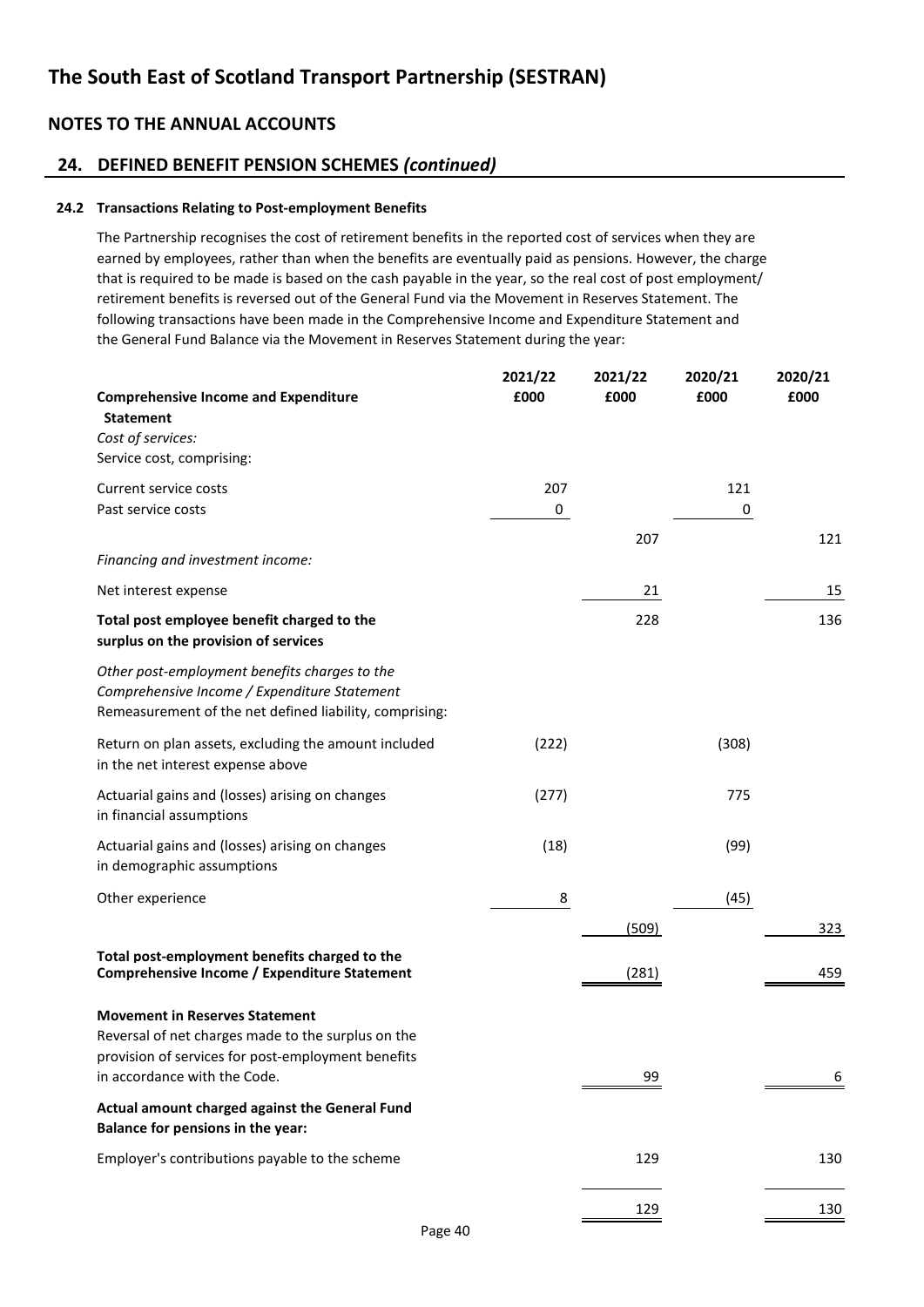# **24. DEFINED BENEFIT PENSION SCHEMES** *(continued)*

#### **24.3 Pension Assets and Liabilities Recognised in the Balance Sheet**

The amount included in the Balance Sheet arising from the Council's obligations in respect of its defined benefit plan is as follows:

|      |                                                                                     | 2021/22<br>£'000 | 2020/21<br>£'000 |
|------|-------------------------------------------------------------------------------------|------------------|------------------|
|      | Fair value of employer assets                                                       | 2,821            | 2,463            |
|      | Present value of funded liabilities                                                 | (3,401)          | (3, 453)         |
|      | Present value of unfunded liabilities                                               | 0                | 0                |
|      | Net liability arising from defined benefit obligation                               | (580)            | (990)            |
| 24.4 | Reconciliation of the Movements in the Fair Value of Scheme Assets                  |                  |                  |
|      |                                                                                     | 2021/22<br>£'000 | 2020/21<br>£'000 |
|      | Opening fair value of scheme assets                                                 | 2,463            | 2,149            |
|      | Interest income                                                                     | 50               | 50               |
|      | Remeasurement gain / (loss):                                                        |                  |                  |
|      | Other Experience                                                                    |                  | (129)            |
|      | Return on plan assets, excluding the amount included in the net<br>interest expense | 222              | 308              |
|      | Contributions from employer                                                         | 129              | 130              |
|      | Contributions from employees into the scheme                                        | 29               | 26               |
|      | Benefits paid                                                                       | (72)             | (71)             |
|      | Unfunded benefits paid                                                              | 0                | 0                |
|      | Closing fair value of scheme assets                                                 | 2,821            | 2,463            |
|      | Reconciliation of Present Value of the Scheme Liabilities                           |                  |                  |
|      |                                                                                     | 2021/22          | 2020/21          |
|      |                                                                                     | £'000            | £'000            |
|      | Present value of funded liabilities                                                 | (3, 453)         | (2,810)          |
|      | Present value of unfunded liabilities                                               | 0                | 0                |

| Opening balance at 1st April                 | (3, 453) | (2,810) |
|----------------------------------------------|----------|---------|
| Current service cost                         | (207)    | (121)   |
| Interest cost                                | (71)     | (65)    |
| Contributions from employees into the scheme | (29)     | (26)    |
| Remeasurement gain / (loss):                 |          |         |
| Change in demographic assumptions            | 18       | 99      |
| Change in financial assumptions              | 277      | (775)   |
| Other experience                             | (8)      | 174     |
| Past service cost                            | 0        | 0       |
| Benefits paid                                | 72       | 71      |
| Unfunded benefits paid                       | 0        | 0       |
| Closing balance at 31st March                | (3,401)  | (3,453) |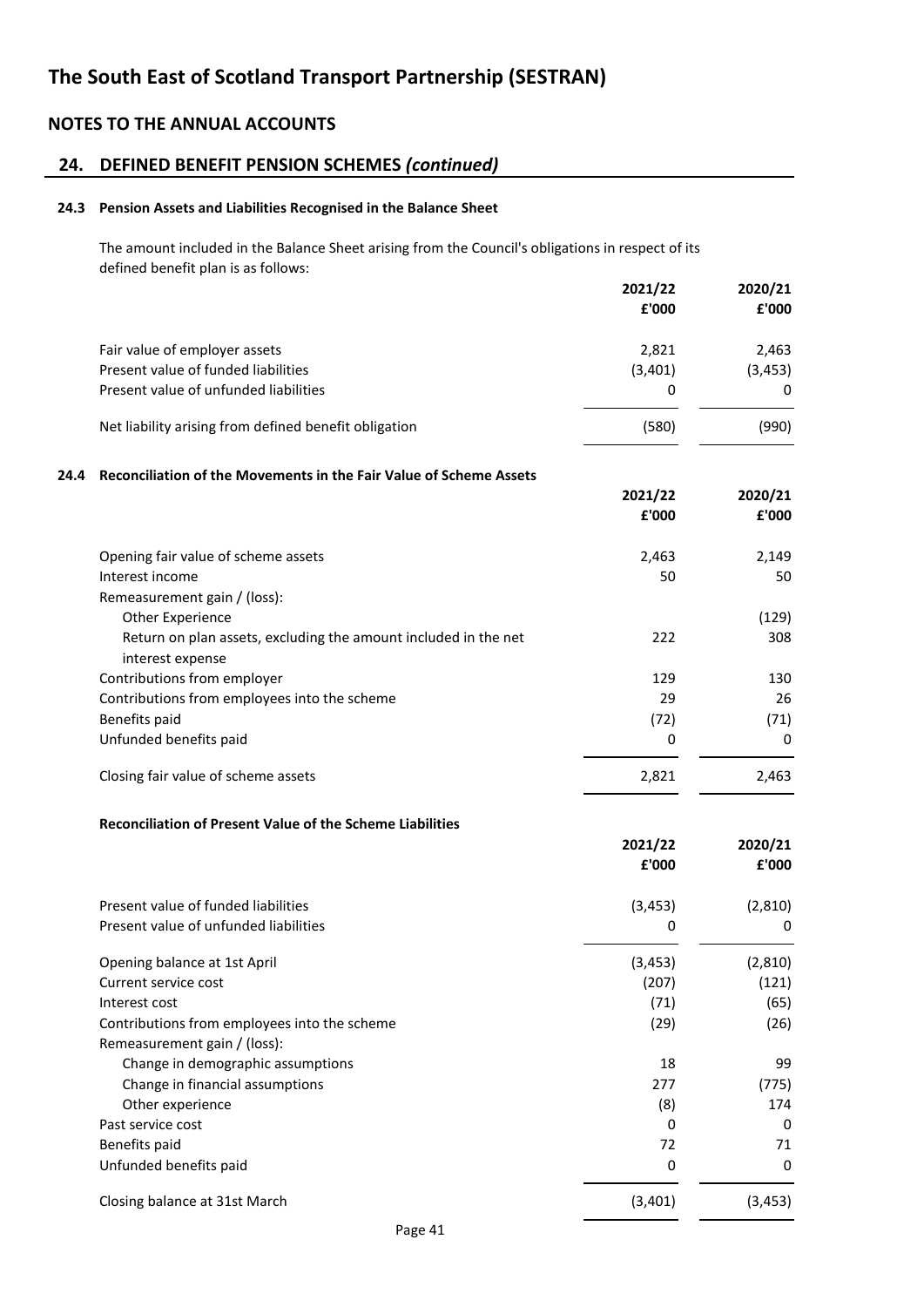# **24. DEFINED BENEFIT PENSION SCHEMES** *(continued)*

#### **24.5 Fair Value of Employer Assets**

The following asset values are at bid value as required under IAS19.

|                                            | 2021/22        |                         | 2020/21 |              |
|--------------------------------------------|----------------|-------------------------|---------|--------------|
|                                            | £'000          | %                       | £'000   | %            |
| <b>Equity Securities:</b>                  |                |                         |         |              |
| Consumer*                                  | 347            | 12                      | 320     | 13           |
| Manufacturing *                            | 373            | 13                      | 355     | 14           |
| Energy and Utilities *                     | 156            | 6                       | 125     | 5            |
| Financial Institutions *                   | 163            | 6                       | 151     | 6            |
| Health and Care *                          | 195            | $\overline{7}$          | 154     | 6            |
| Information technology *                   | 128            | 5                       | 117     | 5            |
| Other*                                     | 210            | $\overline{7}$          | 196     | 8            |
| <b>Sub-total Equity Securities</b>         | 1,573          |                         | 1,418   |              |
| Debt Securities:                           |                |                         |         |              |
| Corporate Bonds (investment grade)         |                | $\pmb{0}$               | 84      | 3            |
| UK Government *                            | 246            | 9                       | 198     | 8            |
| Other*                                     | 53             | $\overline{2}$          | 0       |              |
| <b>Sub-total Debt Securities</b>           | 299            |                         | 282     |              |
| Private Equity:                            |                |                         |         |              |
| All *                                      | 0              |                         | 0       | 0            |
| All                                        | 13             | 0                       | 15      | $\mathbf{1}$ |
| Sub-total Private Equity                   | 13             |                         | 15      |              |
| Real Estate:                               |                |                         |         |              |
| UK Property *                              | 26             | 1                       | 0       | 0            |
| <b>UK Property</b>                         | 123            | $\overline{\mathbf{4}}$ | 128     | 5            |
| <b>Overseas Property</b>                   | 1              | 0                       | 0       | $\mathbf 0$  |
| Sub-total Real Estate                      | 150            |                         | 128     |              |
| <b>Investment Funds and Unit Trusts:</b>   |                |                         |         |              |
| Equities <sup>*</sup>                      | 49             | $\overline{2}$          | 35      | $\mathbf{1}$ |
| Equities                                   | $\overline{2}$ | 0                       | 0       |              |
| Bonds*                                     | 53             | $\overline{2}$          | 51      | 2            |
| <b>Bonds</b>                               | 79             | 3                       | 0       | 0            |
| Infrastructure                             | 286            | 10                      | 282     | 11           |
| Sub-total Investment Funds and Unit Trusts | 469            |                         | 368     |              |
| Derivatives:                               |                |                         |         |              |
| Foreign Exchange *                         | 0              | $\pmb{0}$               | 0       | 0            |
| Sub-total Derivatives                      | 0              |                         | 0       |              |
| Cash and Cash Equivalents                  |                |                         |         |              |
| All *                                      | 317            | 11                      | 252     | 10           |
| Sub-total Cash and Cash Equivalents        | 317            |                         | 252     |              |
| <b>Total Fair Value of Employer Assets</b> | 2,821          |                         | 2,463   |              |
|                                            |                |                         |         |              |

*Scheme assets marked with an asterisk (\*) have quoted prices in active markets.*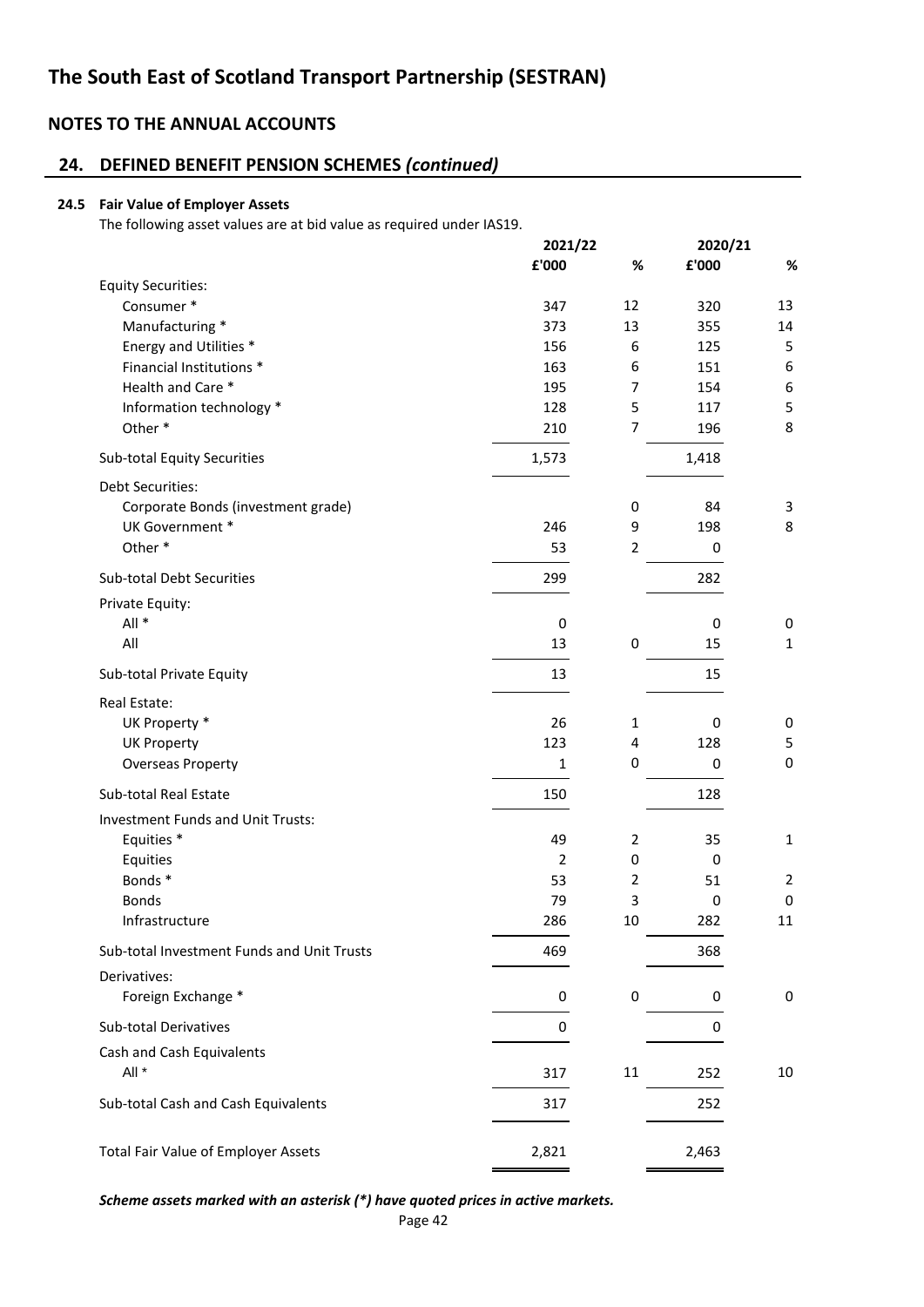### **24. DEFINED BENEFIT PENSION SCHEMES** *(continued)*

#### **24.6 Basis for Estimating Assets and Liabilities**

Hymans Robertson, the independent actuaries to Lothian Pension Fund, have advised that the financial assumptions used to calculate the components of the pension expense for the year ended 31 March 2022 were those from the beginning of the year (i.e. 31 March 2021) and have not been changed during the year.

The principal assumptions used by the actuary in the calculations are:

Investment returns

| • Total returns for the period from 1 April 2021 to 31 March 2022 |            | 10.8%      |
|-------------------------------------------------------------------|------------|------------|
|                                                                   | 2021/22    | 2020/21    |
| Mortality assumptions - longevity at 65 for current pensioners:   |            |            |
| • Males                                                           | 20.3 years | 20.5 years |
| • Females                                                         | 23.1 years | 23.3 years |
| Mortality assumptions - longevity at 65 for future pensioners:    |            |            |
| • Males                                                           | 21.6 years | 21.9 years |
| • Females                                                         | 25.0 years | 25.2 years |
| Pension increase rate                                             | 3.20%      | 2.85%      |
| Salary increase rate (see below)                                  | 3.70%      | 3.35%      |
| Discount rate                                                     | 2.70%      | 2.00%      |
|                                                                   |            |            |

Estimation of defined benefit obligations is sensitive to the actuarial assumptions set out above. In order to quantify the impact of a change in the financial assumptions used, the Actuary has calculated and compared the value of the scheme liabilities as at 31 March 2022 on varying bases. The approach taken by the Actuary is consistent with that adopted to derive the IAS19 figures.

The principal demographic assumption is the longevity assumption (i.e. member life expectancy). For sensitivity purposes, the Fund's Actuary has estimated that a one year increase in life expectancy would approximately increase the Employer's Defined Benefit Obligation by around 3-5%. In practice the actual cost of a one year increase in life expectancy will depend on the structure of the revised assumption (i.e. if improvements to survival rates predominantly apply at younger or older ages).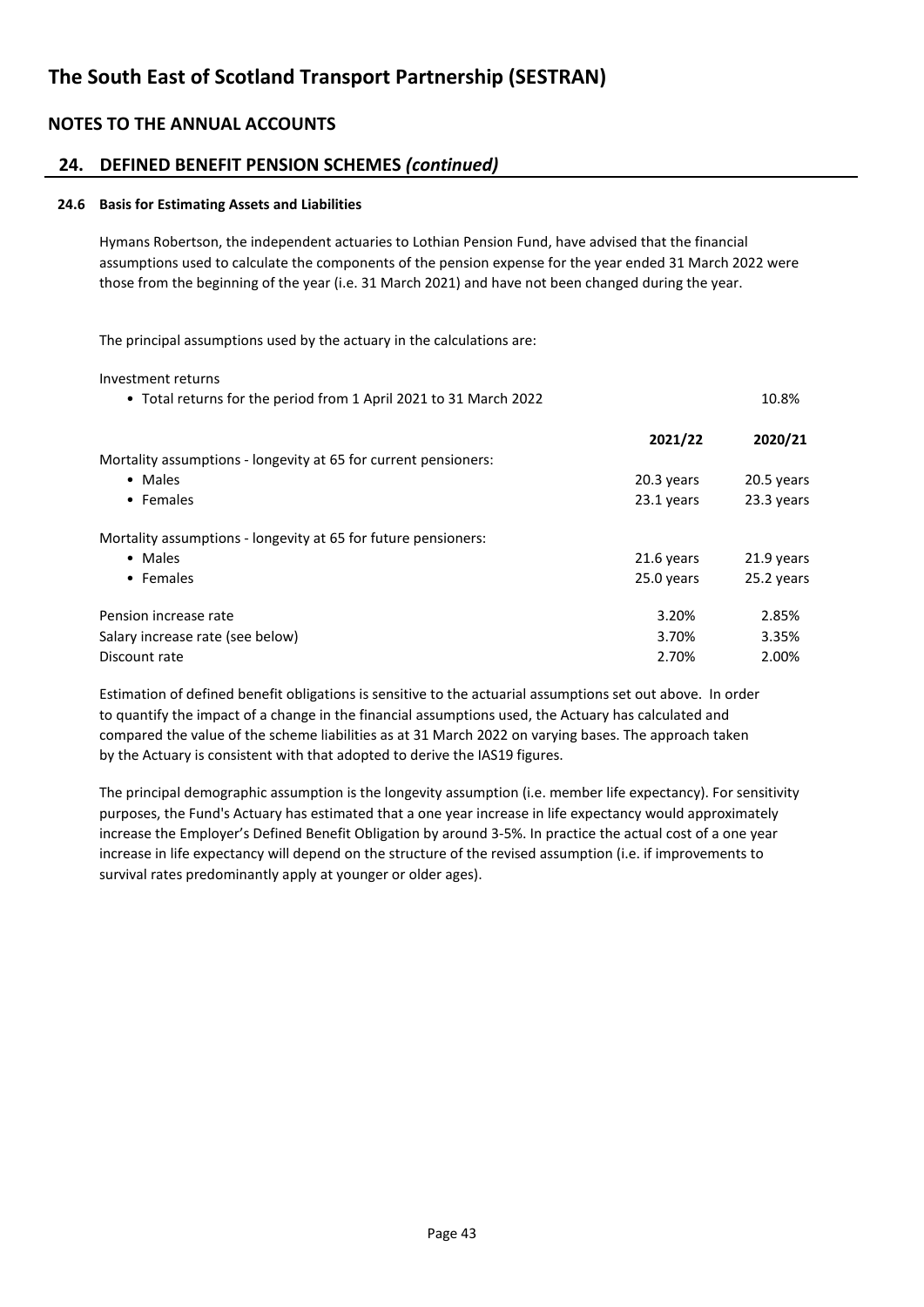### **24. DEFINED BENEFIT PENSION SCHEMES** *(continued)*

#### **24.7 Analysis of projected amount to be charged to profit or loss for the period to 31 March 2023**

|                                             | <b>Assets</b><br>£000 | <b>Obligations</b><br>£000 | £000  | Net (liability) / asset<br>% of pay |
|---------------------------------------------|-----------------------|----------------------------|-------|-------------------------------------|
| Projected current service cost              | 0                     | (183)                      | (183) | (46.9%)                             |
| Past service cost including curtailments    | 0                     | 0                          | 0     | 0.0%                                |
| <b>Effect of settlements</b>                | 0                     | 0                          | 0     | 0.0%                                |
| <b>Total Service Cost</b>                   | 0                     | (183)                      | (183) | (46.9%)                             |
| Interest income on plan assets              | 77                    | 0                          | 77    | 19.7%                               |
| Interest cost on defined benefit obligation | 0                     | (94)                       | (94)  | (24.1%)                             |
| <b>Total Net Interest Cost</b>              | 77                    | (94)                       | (17)  | (4.4%)                              |
| Total included in Profit or Loss            | 77                    | (277)                      | (200) | (51.3%)                             |

The Partnership's estimated contribution to Lothian Pension Fund for 2022/23 is £129,000.

### **25. NATURE AND EXTENT OF RISKS ARISING FROM FINANCIAL INSTRUMENTS**

The Partnership's activities expose it to a variety of financial risks:

- Credit risk - the possibility that other parties might fail to pay amounts due to the Partnership;
- Liquidity risk - the possibility that the Partnership might not have funds available to meet its commitments to make payments;
- Re-financing risk the possibility that the Partnership might be requiring to renew a financial instrument on maturity at disadvantageous interest rates or terms;
- Market risk - the possibility that financial loss might arise for the Partnership as a result of changes in such measures as interest rate movements;
- Price risk the possibility that fluctuations in equity prices has a significant impact on the value of financial instruments held by the Partnership;
- Foreign exchange risk the possibility that fluctuations in exchange rates could result in loss to the Partnership.

Treasury Management is carried out on the Partnership's behalf by the City of Edinburgh Council. The Council's overall risk management procedures focus on the unpredictability of financial markets and implementing restrictions to minimise these risks. The Council complies with the CIPFA Prudential Code and has adopted the CIPFA Treasury Management in the Public Services Code of Practice.

#### *Credit risk*

Credit risk arises from deposits with banks and financial institutions, as well as credit exposures to the Partnership's customers.

The Partnership's surplus funds not immediately required to meet expenditure commitments are held with the City of Edinburgh Council, and the Partnership receives interest on revenue balances on these monies. As the Partnership's surplus funds are held with the City of Edinburgh Council, the counterparty default exposure is effectively nil.

All Partnership invoices become due for payment on issue, and all trade debtors are overdue less than a month. Collateral - During the reporting period the Partnership held no collateral as security.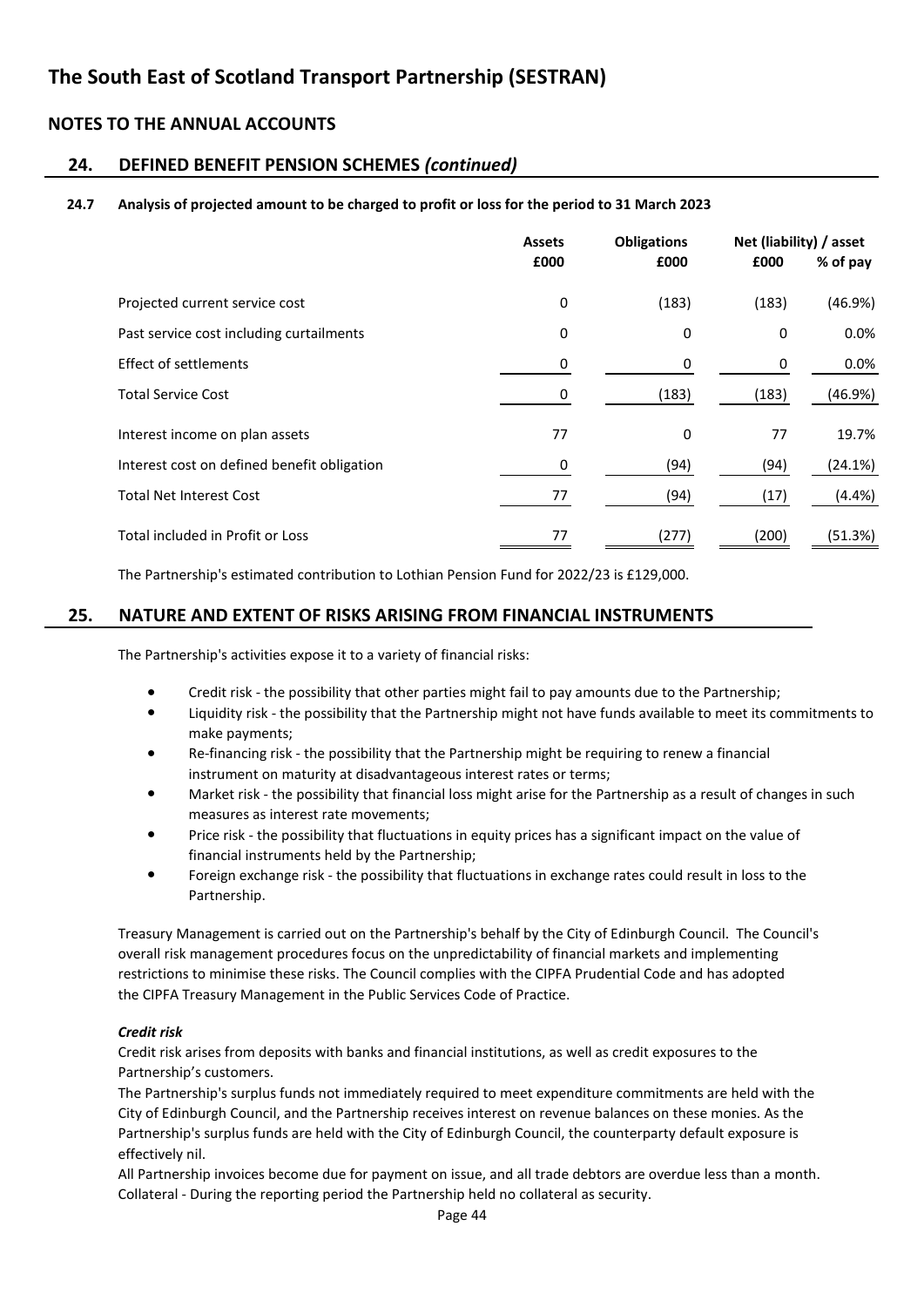### **25. NATURE AND EXTENT OF RISKS ARISING FROM FINANCIAL INSTRUMENTS** *(continued)*

#### *Liquidity risk*

The Partnership is required by statute to provide a balanced budget, which ensures sufficient monies are raised to cover annual expenditure. There is therefore no significant risk that it will be unable to raise finance to meet its commitments under financial instruments. The arrangement with the City of Edinburgh Council ensures sufficient liquidity is available for the Partnership's day to day cash flow needs. The Council manages the Partnership's liquidity position through the risk management procedures above as well as through cash flow management procedures required by the Code of Practice.

#### *Refinancing risk*

The Partnership has only a small level of surplus funds and no long term debt. The refinancing risk to the Partnership relates to managing the exposure to replacing financial instruments as they mature. As such, the Partnership has no refinancing risk on its liabilities.

The Partnership has no investments with a maturity greater than one year.

#### *Market risk*

Interest rate risk

The Partnership is exposed to interest rate movements on its investments. Movements in interest rates have a complex impact on an organisation, depending on how variable and fixed interest rates move across differing financial instrument periods.

For instance, a rise in variable and fixed interest rates would have the following effects:

- borrowings at variable rates the interest expense charged to the Surplus or Deficit on the Provision of Services will rise;
- borrowings at fixed rates the fair value of the liabilities borrowings will fall;
- investments at variable rates the interest income credited to the Surplus or Deficit on the Provision of Services will rise; and
- investments at fixed rates the fair value of the assets will fall.

The Partnership currently has no borrowings. Changes in interest receivable on variable rate investments will be posted to the Surplus or Deficit on the Provision of Services and affect the General Fund Balance. However, all investments currently have a maturity of less than one year and the fair value has therefore been approximated by the outstanding principal.

The Partnership's surplus funds are held with the City of Edinburgh Council.

The Council's Treasury Management Team continue to monitor market and forecast interest rates during the year and adjust investment policies accordingly.

#### *Price risk*

The Partnership does not invest in equity shares.

#### *Foreign Exchange risk*

As at 31 March 2022, the Partnership had financial assets of £119,000 subject to foreign exchange risk. The foreign exchange loss or gain on these financial assets cannot be determined until 2022/23, when the Partnership is in receipt of the related grant income from the European Regional Development Fund. The Partnership has no financial liabilities denominated in foreign currencies.